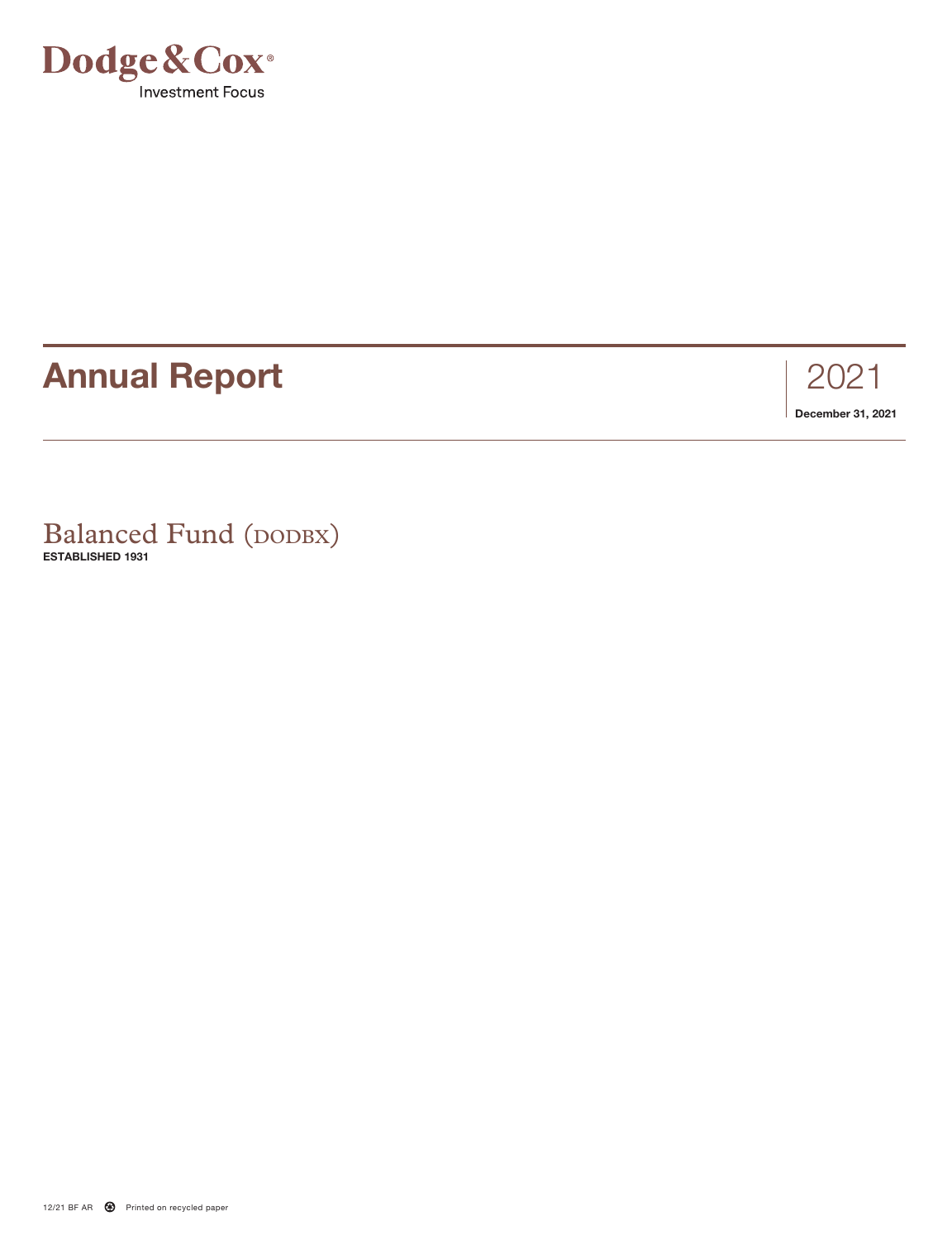### To Our Shareholders (unaudited)

The Dodge & Cox Balanced Fund had a total return of 19.3% for the year ended December 31, 2021, compared to a return of 15.9% for the Combined Index (a 60/40 blend of stocks and fixed income securities).

### **Market Commentary**

In 2021, the broad-based U.S. equity market posted exceptionally strong results: the S&P 500 was up 29%. However, it was a tale of two halves for the performance of value and growth stocks.<sup>a</sup>

During the first half of the year, U.S. value stocks appreciated significantly and outperformed growth stocks, reflecting investors' expectations for a sustained economic recovery. The successful rollout of COVID-19 vaccines, unprecedented fiscal and monetary stimulus, healthy consumer balance sheets, and tightening labor markets created optimism about U.S. economic growth and helped propel stock market returns.

In the second half of 2021, however, value stocks underperformed as COVID-19 variants disrupted the economic rebound in the United States. While absolute returns were positive, investors expressed concerns about rising prices and wages, fading fiscal stimulus, and looming monetary tightening by the Federal Reserve. Strong consumer balance sheets and easy access to credit have supported consumer demand, but supply chain bottlenecks and labor market frictions have contributed to the highest inflation since the 1980s.

The U.S. investment-grade fixed income market delivered a –1.5% return for the year largely due to price declines associated with rising Treasury yields, which overwhelmed the modest income earned over the year. With data showing elevated and persistent inflation combined with a solid labor market, the Federal Open Market Committee announced plans to scale back the central bank's monthly bond purchases and phase them out entirely by March 2022. At the same time, policymakers signaled they are likely to raise interest rates at least three times in 2022. The investment-grade Corporate sector returned -1.0%<sup>b</sup>, but outperformed comparable-duration<sup>c</sup> Treasuries by 1.6 percentage points due to solid credit fundamentals and continued investor demand.

### **Investment Strategy**

We regularly assess the appropriate asset allocation for the Fund, which we set based on our long-term outlook for the Fund's equity, fixed income, and hybrid securities (e.g., preferred stock). While we build the portfolio on a bottom-up basis, we also determine the optimal allocation by modeling expected return and risk (or variability of return) for each broad asset class and Fund holding. Reflecting our more positive outlook for equities than fixed income, the Fund holds 69.9% in equities, which is partially hedged by a 4.0% short S&P 500 futures notional position, 25.5% in fixed income securities, and 1.6% in preferred equity.<sup>d</sup>

We also regularly estimate the Fund's "effective equity exposure" because common stock allocation is not always the best guide for measuring how the Fund's portfolio risk compares to its 60/40 benchmark. The Fund's equity positions, for example, are more procyclical than the S&P 500 benchmark. The Fund also has equity risk from its preferred stock holdings and credit<sup>e</sup> tilt within the bond portfolio. In an attempt to hedge unwanted equity risk, the Fund holds a short S&P 500 futures position with a notional value of 4.0% of the Fund's total net assets. We are excited about the prospects for the equity portfolio, but less optimistic about the return prospects of the overall U.S. equity market. In shorting equity index futures, we have been able to manage the overall equity exposure of the Fund while still maintaining idiosyncratic exposure to the companies we favor.

### **Equity Strategy**

While the U.S. equity market is fully valued in our opinion, the Fund's equity portfolio trades at a meaningful discount to both the broadbased and value indices (13.0 times forward earnings compared to 22.1 times for the S&P 500 and 16.9 times for the Russell 1000 Value). As a result of our bottom-up, disciplined decision-making process, the portfolio is overweight low-valuation stocks, which we believe are attractive given the currently wide valuation disparities between U.S. growth and value stocks. The portfolio is composed mostly of companies with strong franchises that should benefit from long-term economic growth in our view. In addition, the equity portfolio remains underweight higher-valuation growth stocks, which we believe are more at risk due to lofty expectations for future performance.

During 2021, we made gradual portfolio adjustments based on relative valuation changes. Many of the portfolio's holdings in the Financials and Energy sectors performed strongly, and we trimmed American Express, Bank of America, Capital One, and Baker Hughes.<sup>f</sup> Despite these trims, the portfolio remains meaningfully overweight Financials and Energy. On December 31, these two sectors comprised 32.2% of the portfolio, compared to 13.4% of the S&P 500 and 25.8% of the Russell 1000 Value. The equity portfolio's Financials holdings are inexpensive, well capitalized, and could return meaningful amounts of capital to shareholders in 2022. Higher interest rates could further propel earnings growth.

In Energy, oil prices rose 51% in 2021 as demand continued to rebound from pandemic-induced lows and exceeded supply throughout the year. Many energy companies have improved capital allocation by restraining spending on traditional oil and gas projects and returning more capital to shareholders. At current commodity prices, the portfolio's energy holdings trade at attractive valuations and generate substantial free cash flow, which can be used for increased returns to shareholders.

While we reduced our exposure to Financials and Energy throughout the year, we added substantially to the portfolio's holdings in the Health Care and Communication Services sectors. We selectively increased the portfolio's exposure to businesses with attractive valuations and durable franchises.

#### Health Care

Our largest additions to the portfolio in 2021 were in Health Care. Based on our value-oriented approach and analysis of the fundamentals, we initiated two new equity positions in the sector—Elanco Animal Health and Regeneron Pharmaceuticals—and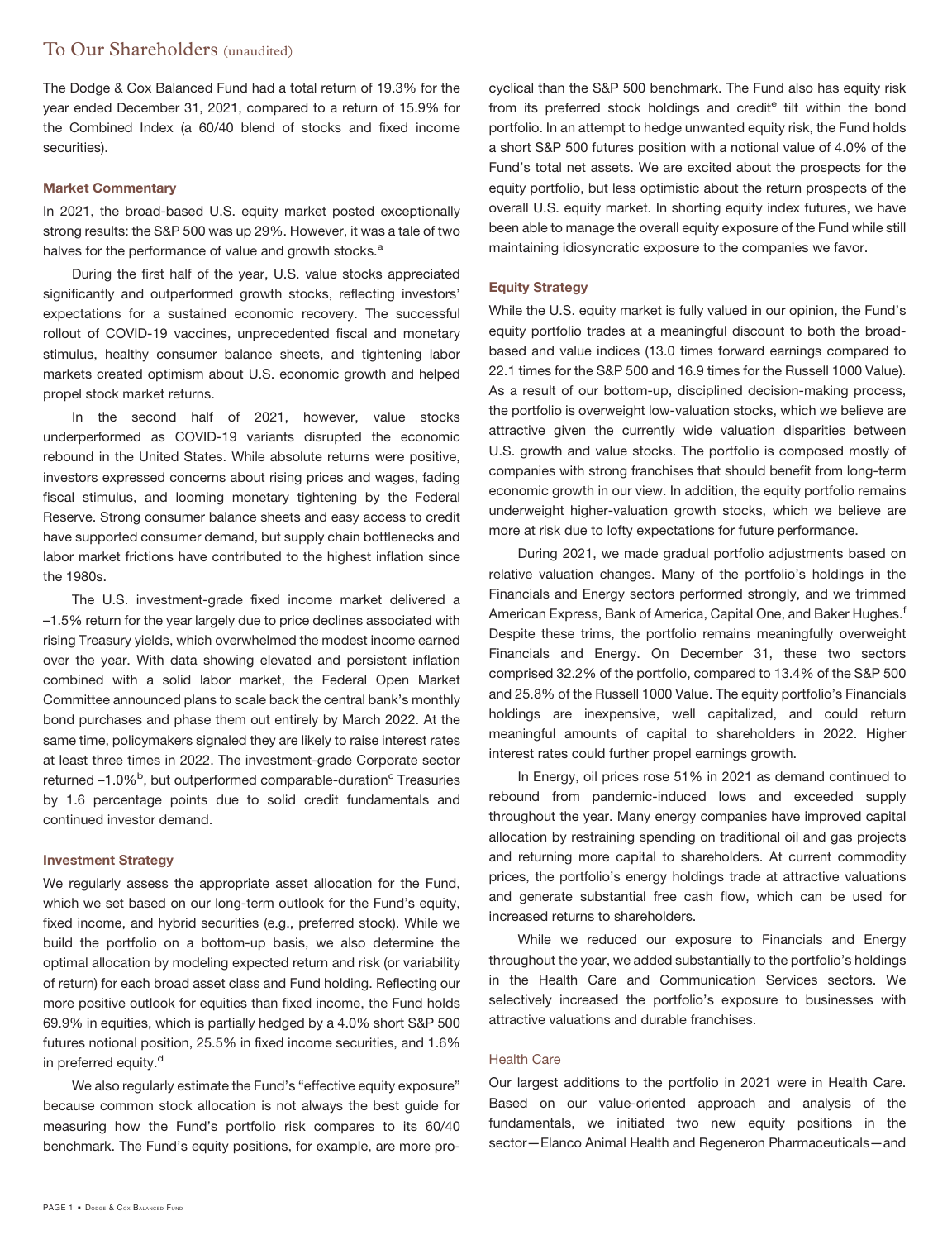added to the portfolio's pharmaceutical holdings in GlaxoSmithKline, Novartis, Roche Holding, and Sanofi. In Biotechnology, we added substantially to Gilead Sciences, highlighted below, and Incyte.

### Gilead Sciences

Gilead is a biopharmaceutical company that develops and commercializes antiviral drugs for HIV, hepatitis B, hepatitis C, and influenza. While Gilead has a stable legacy HIV franchise, the company has struggled to build a pipeline capable of delivering the next set of products to drive its long-term growth. The HIV business will face pressure in the mid-2020s as patents expire. Since becoming Chairman and CEO in March 2019, Dan O'Day has made significant changes to the management team, and the company has invested aggressively to find products capable of generating growth outside of the legacy business. In September 2020, Gilead announced its acquisition of Immunomedics for \$21 billion. Immunomedics' most commercially promising asset is Trodelvy, a differentiated oncology drug that management hopes will become the cornerstone of Gilead's oncology franchise. At only nine times earnings, Gilead increases the portfolio's exposure to innovation at an attractive price. Gilead was 2.1% of the equity portfolio on December 31.

### Communications Services

In Communication Services, the portfolio's holdings have demonstrated strong cash flow generation, high recurring revenues, and pricing power. In addition, their customers have utility-like demand for broadband services. We added meaningfully to Charter Communications, which exemplifies these attractive attributes.

### Charter Communications

Charter (2.2% of the equity portfolio) is the second-largest cable operator in the United States, and has more than 27 million internet subscribers. We added to Charter based on its reasonable valuation and ability to generate cash flow, which has provided significant value to shareholders over the years via share repurchases. Over the last five years, Charter has returned over \$35 billion of capital to shareholders via share buybacks, and we believe substantial capital return will continue going forward. Cable is a business with significant barriers to entry, healthy free cash flow generation, reasonable longterm growth prospects, and consistent pricing power.

#### **Fixed Income Strategy**

Over the course of the year, we made a number of incremental adjustments to the fixed income portfolio. In the first half of the year, as credit valuations became more challenged, we trimmed a number of credit holdings that had performed well and reached what we viewed as their full valuation. As the year unfolded, we also grew increasingly confident in the economic recovery and the prospects for a "normalization" of interest rates, particularly long rates. We expressed this growing conviction by reducing the portfolio's duration, or interest rate sensitivity, to reflect our view that long-term interest rates are likely to rise by more than what is currently priced in the market.

### The Credit Sector: Selectively Reducing Exposure at Rich Valuations

Credit trims within the portfolio were broad-based and bottom-up, but in our opinion, the individual securities generally exhibited some combination of a less compelling valuation, higher potential for volatility, or significant price risk given their long maturities. Examples of issuers we trimmed included Bank of America, Cox Communications, Exxon Mobil, and Wells Fargo.

Despite reducing the portfolio's credit exposure generally, we found a few idiosyncratic opportunities. For example, we added to T-Mobile U.S., the second largest wireless provider in the country, and in our opinion, an issuer with reasonably-priced securities and a solid foundation for credit improvement as the integration of Sprint's customers and network assets continues. We purchased the company's senior unsecured bonds (rated below investment grade) which we believe will perform well as the issuer's ratings profile migrates towards fully investment grade.

Corporate fundamentals and the macroeconomic backdrop remain sound in our view, but spreads price in a minimal margin of error in the face of elevated event risk and uncertainty related to virus developments and tightening monetary policy. While current valuation levels have tempered our enthusiasm for the credit sector generally, we believe the long-term total return prospects for a thoroughly researched portfolio of credit issuers are attractive, particularly relative to other investment-grade fixed income sectors.

### The Securitized Sector: Incremental Adjustments to Bolster Portfolio Yield

We adjusted the portfolio's overall Agency<sup>g</sup> MBS weighting and composition over the course of 2021 as valuations and our assessment of fundamentals changed. With mortgage spreads fairly tight, particularly in the first half of the year, we modestly reduced the portfolio's Agency MBS weighting. At the same time, we sold certain higher-coupon securities, which offer less prepayment protection, and we added a mix of lower-coupon, lower loan balance pools.

We did not make any significant changes to the portfolio's small position in AAA-rated asset-backed securities (ABS). The portfolio continues to hold floating rate ABS backed by 97% federally guaranteed student loans. These short-duration securities trade at attractive levels relative to ABS and MBS alternatives, and their floating rate coupon adds a defensive duration element to the portfolio.

### Defensive Duration: Mitigating the Risk of Rising Rates over Time

We reduced the portfolio's duration modestly during the year, primarily by selling longer-duration Treasuries and buying shorterduration ones with less price risk. This adjustment reflects our growing discomfort with assuming significant interest rate/duration risk at today's low yield levels given scarce income to offset price declines from even a small rise in interest rates. In our opinion, this represents an asymmetric and unfavorable tradeoff for fixed income investors.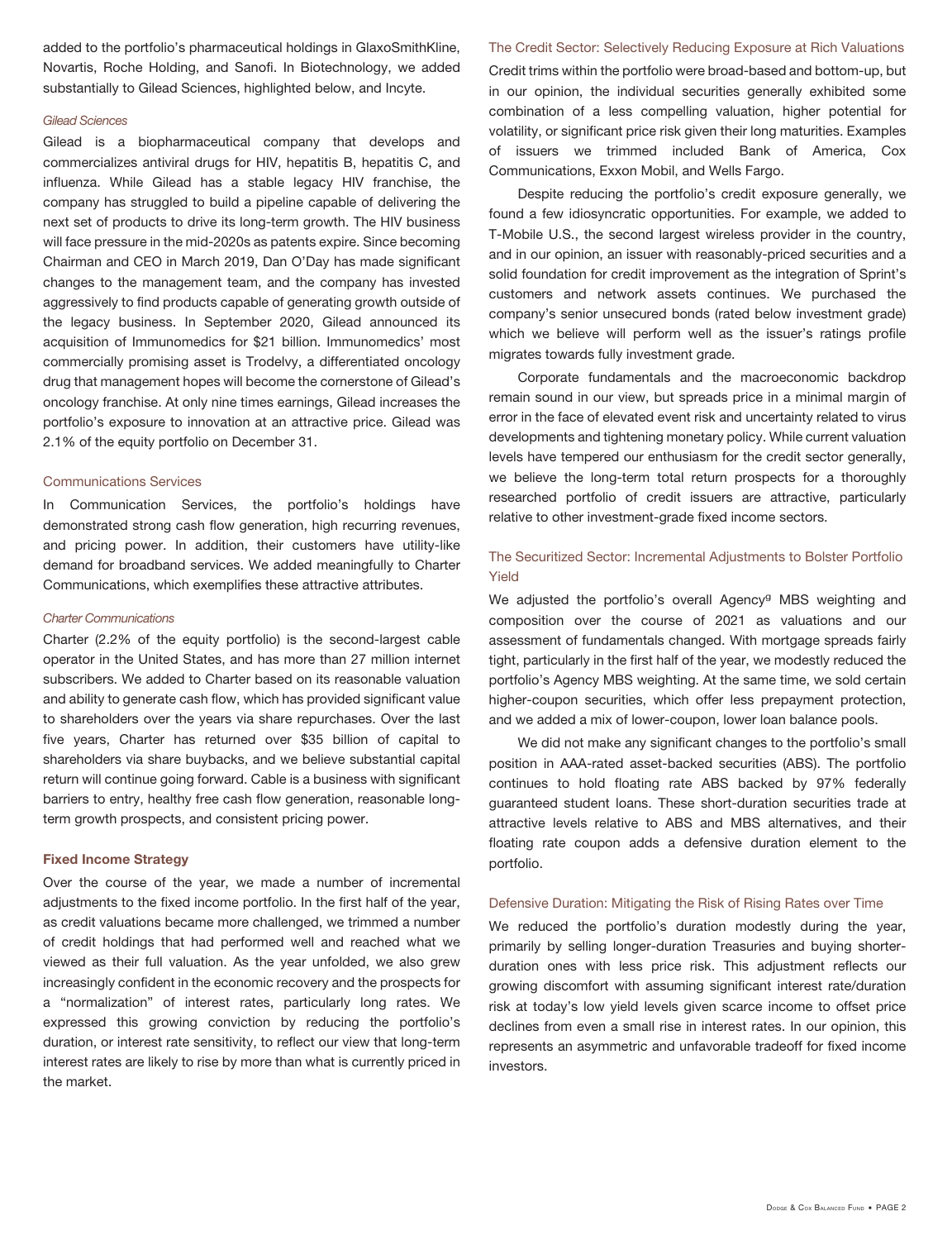Our Rates Group regularly produces base, down, and up scenarios for the evolution of rates. In our base case, we are roughly aligned with market expectations for the short to intermediate part of the curve, which reflects the Fed's hiking plans. However, we believe long-term interest rates are likely to rise by more than what is currently priced in the market. Given this outlook, we've positioned the portfolio in line with the Bloomberg U.S. Agg through the intermediate part of the yield curve, but underweight duration at the long end of the curve.

### **In Closing**

We remain optimistic about the long-term outlook for our valueoriented Fund. While value stocks performed well in 2021, value has been out of favor for over a decade and large valuation disparities remain. In the coming years, we believe the equity portfolio is likely to benefit from higher interest rates and accelerating economic growth. Within the fixed income portfolio, we continue to seek opportunities to build yield through our bottom-up, research-driven investment approach.

We believe patience, persistence, and a long-term investment horizon are essential to investment success. We encourage our shareholders to take a similar view. Thank you for your continued confidence in our firm. As always, we welcome your comments and questions.

For the Board of Trustees,

Charles F. Pohl, Chairman

February 1, 2022

Dana M. Emery, President

- (a) Generally, stocks that have lower valuations are considered "value" stocks, while those with higher valuations are considered "growth" stocks.
- (b) Sector returns as calculated and reported by Bloomberg.<br>
(c) Duration is a measure of a bond's (or a bond portfolio's) p
- Duration is a measure of a bond's (or a bond portfolio's) price sensitivity to changes in interest rates.
- $<sup>(d)</sup>$  Unless otherwise specified, all weightings for debt securities and hybrid securities</sup> include accrued interest and are as of December 31, 2021.
- (e) Credit securities refers to corporate bonds and government-related securities, as classified by Bloomberg.
- $(6)$  The use of specific examples does not imply that they are more or less attractive investments than the portfolio's other holdings.
- (g) The U.S. Government does not guarantee the Fund's shares, yield, or net asset value. The agency guarantee (by, for example, Ginnie Mae, Fannie Mae, or Freddie Mac) does not eliminate market risk.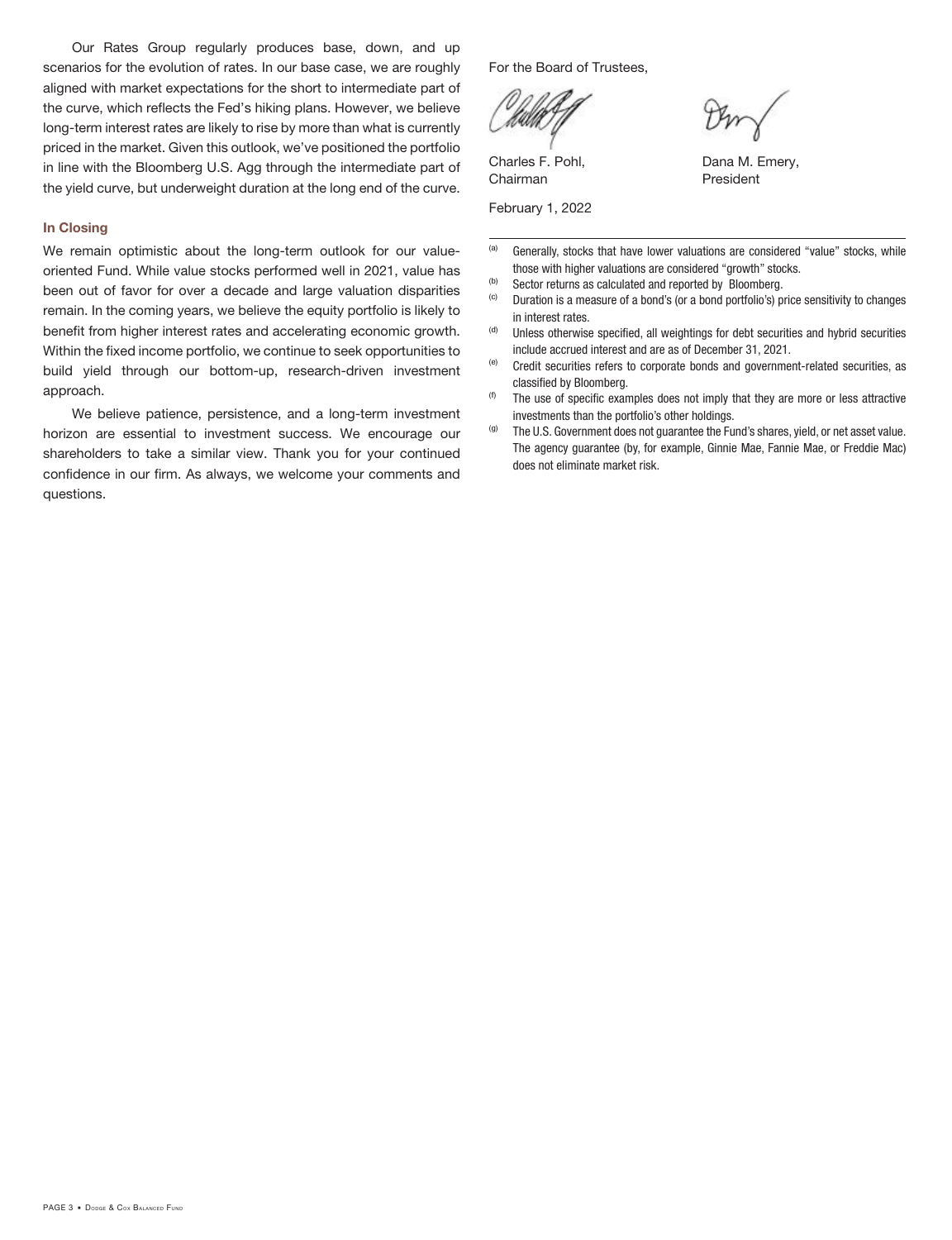# 2021 Performance Review (unaudited)

The Fund outperformed the Combined Index by 3.4 percentage points in 2021. While the Fund's lower allocation to fixed income and higher allocation to equities had a positive impact on relative results, the main contributor was the equity portfolio's outperformance.

### **Equity Portfolio\***

- **In Financials, the portfolio's overweight position and holdings** (up 50% versus up 35% for the S&P 500 sector) contributed significantly to results. Top performers included Capital One Financial, Wells Fargo, and Charles Schwab.
- **The portfolio's higher weighting in Energy added to results.** Occidental Petroleum performed well.
- In Health Care, the portfolio's holdings (up 15% versus up 26% for the S&P 500 sector) and higher weighting detracted. Sanofi, Novartis, and Bristol-Myers Squibb lagged.

### **Fixed Income Portfolio**

- **Security selection within credit was significantly positive, led** by energy-related issuers including Pemex, Rio Oil Finance Trust, Occidental Petroleum, and Kinder Morgan. Other credit issuers also performed well, such as Macy's, State of Illinois, Ford Motor Credit, and Charter Communications.
- Asset allocation was positive as the portfolio's underweight to U.S. Treasuries and overweight to credit contributed to relative returns.
- \* Excludes the Fund's preferred equity securities.

# Notice of Changes to Fund Investment Policies (unaudited)

Effective May 1, 2022, certain changes to the Dodge & Cox Balanced Fund's investment policies, as described in the prospectus, will go into effect. The Fund's investment policy that it may invest up to 20% of its total assets in U.S. dollar-denominated equity or debt securities of non-U.S. issuers traded in the United States that are not in the S&P 500 Index will be revised as follows:

The Fund may invest up to 25% of its total assets in equity or debt securities of non-U.S. issuers that are not in the S&P 500 Index, but no more than 10% of the Fund's total assets may be invested in non-U.S. dollar denominated securities.

In addition, the investment policy that a maximum of 20% of the Fund's debt allocation may be invested in debt securities rated below investment grade will be revised as follows:

A maximum of 10% of the Fund's total assets may be invested in debt securities rated below investment grade; provided no more than 5% of Fund's total assets may be invested in securities rated below B3 or B- by Moody's, S&P, or Fitch.

The Fund's other investment policies will remain unchanged.

# Key Characteristics of Dodge & Cox

### **Independent Organization**

Dodge & Cox is one of the largest privately owned investment managers in the world.We remain committed to independence, with a goal of providing the highest quality investment management service to our existing clients.

### **Over 90 Years of Investment Experience**

Dodge & Cox was founded in 1930. We have a stable and wellqualified team of investment professionals, most of whom have spent their entire careers at Dodge & Cox.

### **Experienced Investment Team**

The U.S. Equity Investment Committee, which is responsible for determining the asset allocation of the Balanced Fund and managing the equity portion of the Balanced Fund, is a nine-member committee with an average tenure at Dodge & Cox of 23 years. The U.S. Fixed Income Investment Committee, which is responsible for managing the debt portion of the Balanced Fund, is an eight-member committee with an average tenure of 22 years.

### **One Business with a Single Decision-Making Office**

Dodge & Cox manages equity (domestic, international, and global), fixed income (domestic and global), and balanced investments, all from one office in San Francisco.

### **Consistent Investment Approach**

Our team decision-making process involves thorough, bottom- up fundamental analysis of each investment.

### **Long-Term Focus and Low Expenses**

We invest with a three- to five-year investment horizon, which has historically resulted in low turnover relative to our peers. We manage Funds that maintain low expense ratios.

**Risks: The Fund is subject tomarket risk,meaning holdings in the Fund may decline in value for extended periods due to the financial prospects of individual companies or due to general market and economic conditions. The Fund also invests in individual bonds whose yields and market values fluctuate, so that an investment may be worth more or less than its original cost. Debt securities are subject to interest rate risk, credit risk, and prepayment and call risk, all of which could have adverse effects on the value of the Fund. A low interest rate environment creates an elevated risk of future negative returns. Financial intermediaries may restrict their market making activities for certain debt securities, which may reduce the liquidity and increase the volatility of such securities. Please read the prospectus and summary prospectus for specific details regarding the Fund's risk profile.**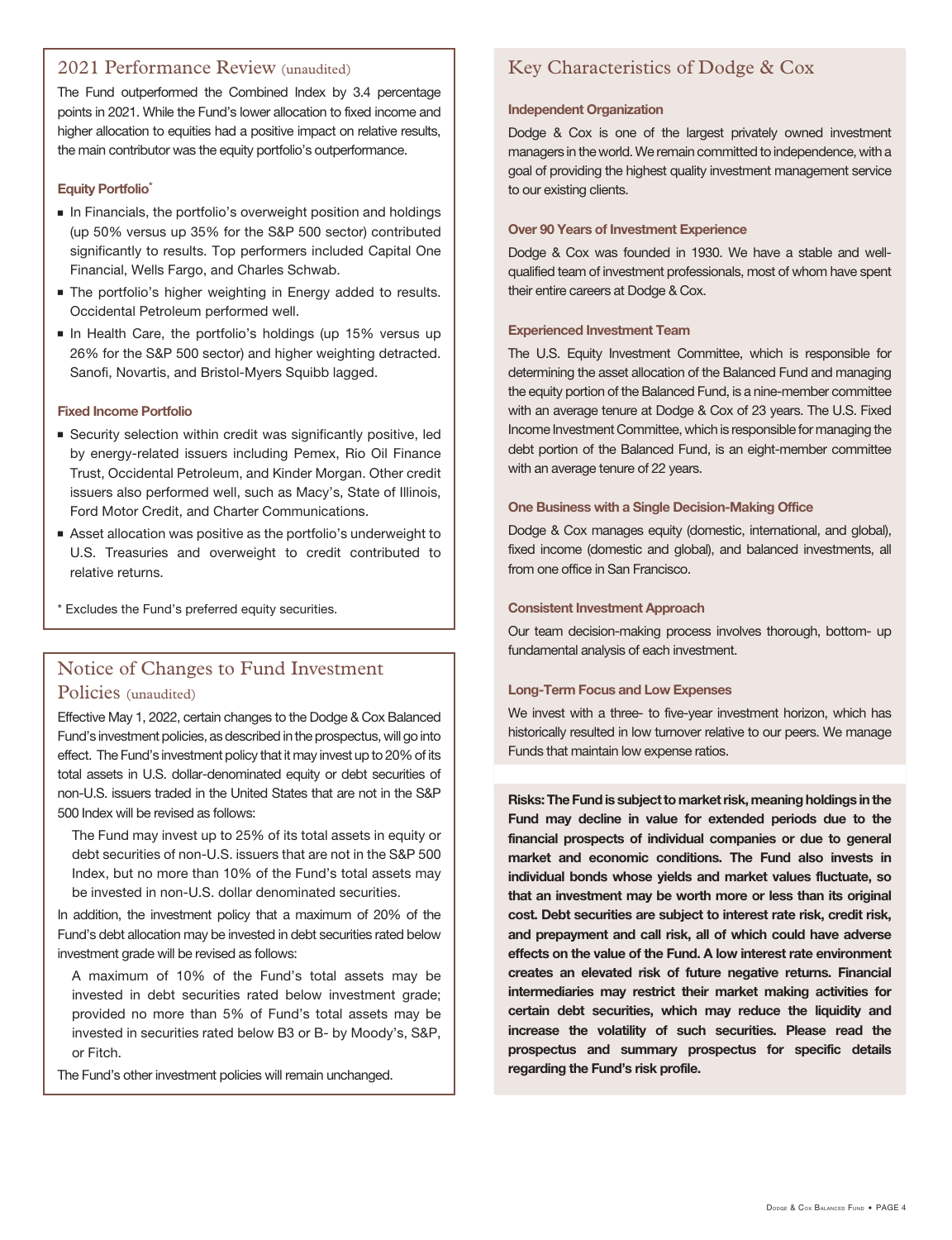### Growth of \$10,000 Over 10Years (unaudited) For An Investment Made On December 31, 2011



### **Average Annual Total Return**

For Periods Ended December 31, 2021

|                               | 1 Year  | 5 Years | 10 Years | 20 Years |
|-------------------------------|---------|---------|----------|----------|
| Dodge & Cox Balanced Fund     | 19.28%  | 10.56%  | 11.95%   | 8.29%    |
| <b>S&amp;P 500 Index</b>      | 28.71   | 18.47   | 16.55    | 9.52     |
| Bloomberg U.S. Aggregate Bond |         |         |          |          |
| Index                         | $-1.54$ | 3.57    | 2.90     | 4.33     |
| Combined Index <sup>(a)</sup> | 15.86   | 12.62   | 11.15    | 7.72     |
|                               |         |         |          |          |

# Fund Expense Example (unaudited)

As a Fund shareholder, you incur ongoing Fund costs, including management fees and other Fund expenses. All mutual funds have ongoing costs, sometimes referred to as operating expenses. The following example shows ongoing costs of investing in the Fund and can help you understand these costs and compare them with those of other mutual funds. The example assumes a \$1,000 investment held for the six months indicated.

### Actual Expenses

The first line of the table below provides information about actual account values and expenses based on the Fund's actual returns. You may use the information in this line, together with your account balance, to estimate the expenses that you paid over the period. Simply divide your account value by \$1,000 (for example, an \$8,600 account value divided by \$1,000 = 8.6), then multiply the result by the number in the first line under the heading "Expenses Paid During Period" to estimate the expenses you paid on your account during this period.

### Hypothetical Example For Comparison With Other Mutual Funds

Information on the second line of the table can help you compare ongoing costs of investing in the Fund with those of other mutual funds. This information may not be used to estimate the actual ending account balance or expenses you paid during the period. The hypothetical "Ending" Account Value" is based on the actual expense ratio of the Fund and an assumed 5% annual rate of return before expenses (not the Fund's actual return). The amount under the heading "Expenses Paid During Period" shows the hypothetical expenses your account would have incurred under this scenario. You can compare this figure with the 5% hypothetical examples that appear in shareholder reports of other mutual funds.

| <b>Six Months Ended</b><br>December 31, 2021 | <b>Beginning Account Value</b><br>7/1/2021 | <b>Ending Account Value</b><br>12/31/2021 | <b>Expenses Paid</b><br><b>During Period*</b> |
|----------------------------------------------|--------------------------------------------|-------------------------------------------|-----------------------------------------------|
| Based on Actual Fund Return                  | \$1,000.00                                 | \$1,022,30                                | \$2.65                                        |
| Based on Hypothetical 5% Yearly Return       | 1.000.00                                   | .022.58                                   | 2.65                                          |

Expenses are equal to the Fund's annualized expense ratio of 0.52%, multiplied by the average account value over the period, multiplied by 184/365 (to reflect the one-half year period).

The expenses shown in the table highlight ongoing costs only and do not reflect any transactional fees or account maintenance fees. Though other mutual funds may charge such fees, please note that the Fund does not charge transaction fees (e.g., redemption fees, sales loads) or universal account maintenance fees (e.g., small account fees).

**Returns represent past performance and do not guarantee future results. Investment return and share price will fluctuate with market conditions, and investors may have a gain or loss when shares are sold. Fund performance changes over time and currently may be significantly lower than stated. Performance is updated and published monthly. Visit the Fund's website at dodgeandcox.com or call 800-621-3979 for current performance figures.**

The Fund's total returns include the reinvestment of dividend and capital gain distributions, but have not been adjusted for any income taxes payable by shareholders on these distributions or on Fund share redemptions. Index returns include dividends and/or interest income but, unlike Fund returns, do not reflect fees or expenses.

### S&P 500<sup>®</sup> is a trademark of S&P Global Inc. Bloomberg is a registered trademark of Bloomberg Finance L.P. and its affiliates.

(a) The Combined Index reflects an unmanaged portfolio (rebalanced monthly) of 60% of the S&P 500 Index, which is a market capitalization-weighted index of 500 largecapitalization stocks commonly used to represent the U.S. equity market, and 40% of the Bloomberg U.S. Aggregate Bond Index (Bloomberg U.S. Agg), which is a widely recognized, unmanaged index of U.S. dollar-denominated, investment-grade, taxable fixed income securities. The Fund may, however, invest up to 75% of its total assets in equity securities.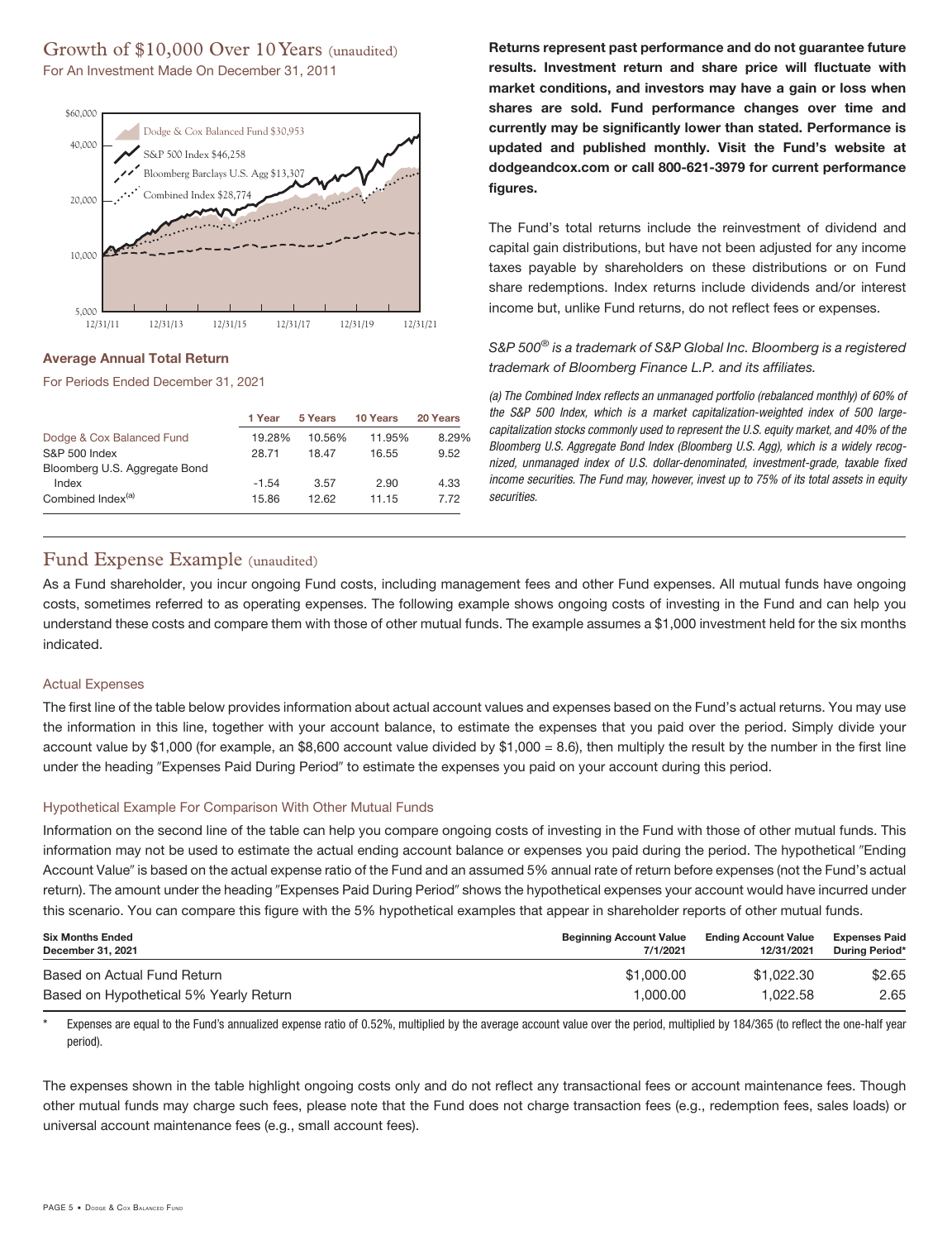# Portfolio Information (unaudited) December 31, 2021

| <b>Asset Allocation</b>         | % of Net Assets |
|---------------------------------|-----------------|
| Common Stocks <sup>(a)</sup>    | 68.7            |
| <b>Debt Securities</b>          | 25.4            |
| <b>Preferred Stocks</b>         | 1.6             |
| Equity-Linked Notes             | 1.2             |
| Net Cash & Other <sup>(b)</sup> | 3.1             |

| Equity Sector Diversification (%)(c) | % of Net Assets |
|--------------------------------------|-----------------|
| Financials                           | 18.2            |
| <b>Health Care</b>                   | 15.5            |
| Information Technology               | 13.4            |
| <b>Communication Services</b>        | 10.3            |
| Energy                               | 4.8             |
| Industrials                          | 4.4             |
| Consumer Discretionary               | 2.5             |
| <b>Consumer Staples</b>              | 2.0             |
| Materials                            | 0.4             |

| <b>Fixed Income Sector Diversification (%)</b> | % of Net Assets |
|------------------------------------------------|-----------------|
| Securitized                                    | 10.9            |
| Corporate                                      | 8.3             |
| U.S. Treasury                                  | 5.2             |
| Government-Related                             | 1.0             |

(b) Net Cash & Other includes cash, short-term investments, unrealized gain (loss) on derivatives, receivables, and payables.<br>(c) Includes direct and svnthetic equity investments.

Includes direct and synthetic equity investments.

<sup>(</sup>a) The Fund holds a short S&P 500 futures position with a notional value of approximately -4.0% of the Fund's total net assets. This position is intended to reduce the exposure of the Fund's equity allocation to a general downturn in the equity markets, but if the S&P 500 index increases in value, the position will cause a loss for the Fund, which could be in addition to losses suffered in respect to its stock holdings.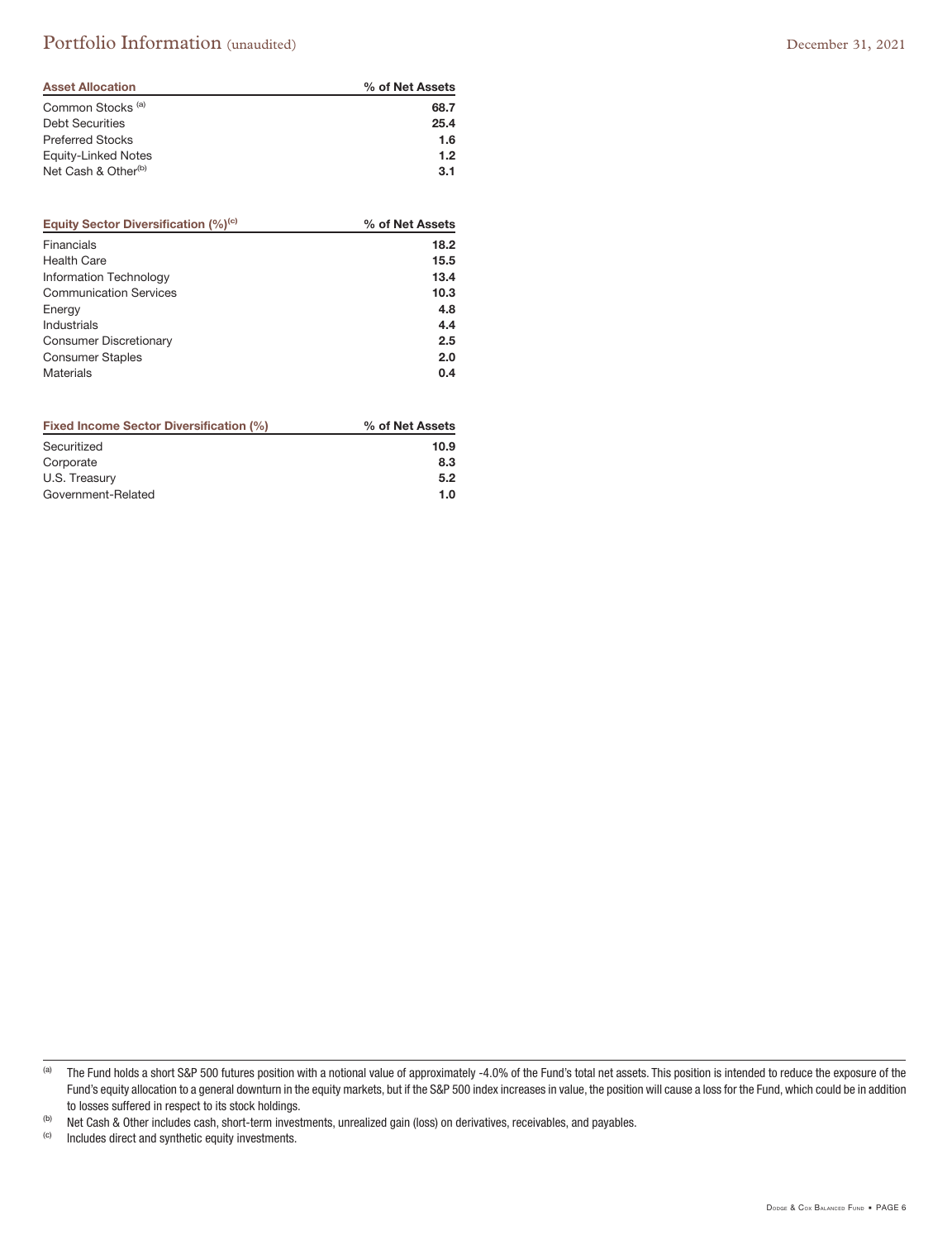### **Common Stocks: 68.7%**

|                                                    | <b>Shares</b> | Value            |
|----------------------------------------------------|---------------|------------------|
| <b>Communication Services: 9.6%</b>                |               |                  |
| Media & Entertainment: 8.5%                        |               |                  |
| Alphabet, Inc., Class A(a)                         | 9,500         | \$<br>27,521,880 |
| Alphabet, Inc., Class C(a)                         | 123,695       | 357,922,615      |
| Charter Communications, Inc.,                      |               |                  |
| Class $A^{(a)}$                                    | 377,407       | 246,058,042      |
| Comcast Corp., Class A                             | 6,087,948     | 306,406,423      |
| DISH Network Corp., Class A <sup>(a)</sup>         | 3,274,134     | 106,212,907      |
| Fox Corp., Class A                                 | 3,325,933     | 122,726,928      |
| Fox Corp., Class B                                 | 1,425,880     | 48,864,907       |
| Meta Platforms, Inc., Class A(a)                   | 203,800       | 68,548,130       |
| News Corp., Class A                                | 852,604       | 19,021,595       |
|                                                    |               | 1,303,283,427    |
|                                                    |               |                  |
| Telecommunication Services: 1.1%                   |               |                  |
| T-Mobile U.S., Inc. <sup>(a)</sup>                 | 1,457,161     | 169,001,533      |
|                                                    |               | 1,472,284,960    |
| <b>Consumer Discretionary: 2.5%</b>                |               |                  |
| Automobiles & Components: 1.0%                     |               |                  |
| Honda Motor Co., Ltd. ADR (Japan)                  | 5,374,000     | 152,890,300      |
|                                                    |               |                  |
| Consumer Services: 0.6%                            |               |                  |
| Booking Holdings, Inc. <sup>(a)</sup>              | 34,700        | 83,253,281       |
|                                                    |               |                  |
| Retailing: 0.9%                                    |               |                  |
| Alibaba Group Holding, Ltd. ADR <sup>(a)</sup>     |               |                  |
| (Cayman Islands/China)                             | 289,800       | 34,425,342       |
| Prosus NV ADR (Netherlands)                        | 3,213,600     | 53,377,896       |
| Qurate Retail, Inc., Series A                      | 3,204,750     | 24,356,100       |
| The Gap, Inc.                                      | 1,534,578     | 27,085,301       |
|                                                    |               | 139,244,639      |
|                                                    |               | 375,388,220      |
| <b>Consumer Staples: 2.0%</b>                      |               |                  |
| Food, Beverage & Tobacco: 2.0%                     |               |                  |
| Anheuser-Busch InBev SA NV ADR                     |               |                  |
| (Belgium)                                          | 1,846,675     | 111,816,171      |
| Imperial Brands PLC ADR (United                    |               |                  |
| Kingdom)                                           | 3,994,900     | 87,903,780       |
| Molson Coors Beverage Company,                     |               |                  |
| Class B                                            | 2,398,314     | 111,161,854      |
|                                                    |               | 310,881,805      |
| Energy: $4.8%$                                     |               |                  |
| Baker Hughes Co., Class A                          | 3,549,600     | 85,403,376       |
| ConocoPhillips                                     | 1,478,324     | 106,705,426      |
| Halliburton Co.                                    | 837,634       | 19,156,690       |
| Hess Corp.                                         | 590,884       | 43,743,142       |
| Occidental Petroleum Corp.                         | 8,150,914     | 236,294,997      |
| Occidental Petroleum Corp., Warrant <sup>(a)</sup> | 1,381,001     | 17,414,423       |
| Schlumberger, Ltd.                                 |               |                  |
| (Curacao/United States)                            | 2,849,921     | 85,355,134       |
| The Williams Companies, Inc.                       | 5,696,400     | 148,334,256      |
|                                                    |               | 742,407,444      |
| Financials: 16.6%                                  |               |                  |
| <b>Banks: 5.5%</b>                                 |               |                  |
| Bank of America Corp.                              | 5,094,600     | 226,658,754      |
| Credicorp, Ltd. (Bermuda/Peru)                     | 757,897       | 92,516,487       |
| Truist Financial Corp.                             | 1,405,584     | 82,296,943       |
| Wells Fargo & Co.                                  | 9,181,806     | 440,543,052      |
|                                                    |               | 842,015,236      |
|                                                    |               |                  |
| Diversified Financials: 9.0%                       |               |                  |
| American Express Co.                               | 292,700       | 47,885,720       |
| Bank of New York Mellon Corp.                      | 4,645,300     | 269,799,024      |

| Capital One Financial Corp.                           | 1,894,426 | 274,862,268<br>\$ |
|-------------------------------------------------------|-----------|-------------------|
| Charles Schwab Corp.                                  | 4,679,900 | 393,579,590       |
| Goldman Sachs Group, Inc.                             | 596,100   | 228,038,055       |
| State Street Corp.                                    | 1,825,800 | 169,799,400       |
|                                                       |           | 1,383,964,057     |
|                                                       |           |                   |
| Insurance: 2.1%                                       |           |                   |
| Aegon NV, NY Shs (Netherlands)                        | 8,638,257 | 42,672,990        |
| Brighthouse Financial, Inc. <sup>(a)</sup>            | 772,118   | 39,995,712        |
| Lincoln National Corp.                                | 485,477   | 33,138,660        |
| MetLife, Inc.                                         | 3,140,842 | 196,271,217       |
|                                                       |           | 312,078,579       |
|                                                       |           | 2,538,057,872     |
| Health Care: 15.5%                                    |           |                   |
| Health Care Equipment & Services: 2.9%                |           |                   |
| Cigna Corp.                                           | 1,259,165 | 289,142,059       |
| CVS Health Corp.                                      | 457,300   | 47,175,068        |
| UnitedHealth Group, Inc.                              | 234,472   | 117,737,770       |
|                                                       |           | 454,054,897       |
|                                                       |           |                   |
| Pharmaceuticals, Biotechnology & Life Sciences: 12.6% |           |                   |
| Alnylam Pharmaceuticals, Inc. <sup>(a)</sup>          | 400,400   | 67,899,832        |
| BioMarin Pharmaceutical, Inc. <sup>(a)</sup>          | 1,199,700 | 105,993,495       |
| Bristol-Myers Squibb Co.                              | 2,845,400 | 177,410,690       |
| Elanco Animal Health, Inc. <sup>(a)</sup>             | 1,930,600 | 54,790,428        |
| Gilead Sciences, Inc.                                 | 3,206,480 | 232,822,513       |
| GlaxoSmithKline PLC ADR (United                       |           |                   |
| Kingdom)                                              | 8,478,450 | 373,899,645       |
| Incyte Corp. <sup>(a)</sup>                           | 1,479,200 | 108,573,280       |
| Novartis AG ADR (Switzerland)                         | 2,192,200 | 191,751,734       |
| Regeneron Pharmaceuticals, Inc. <sup>(a)</sup>        | 25,576    | 16,151,756        |
| Roche Holding AG ADR (Switzerland)                    | 4,213,500 | 217,795,815       |
| Sanofi ADR (France)                                   | 7,558,665 | 378,689,116       |
|                                                       |           | 1,925,778,304     |
|                                                       |           | 2,379,833,201     |
| Industrials: 4.4%                                     |           |                   |
| Capital Goods: 2.7%                                   |           |                   |
| Carrier Global Corp.                                  | 1,166,900 | 63,292,656        |
| Johnson Controls International PLC                    |           |                   |
| (Ireland/United States)                               | 2,191,214 | 178,167,610       |
| Raytheon Technologies Corp.                           | 2,020,300 | 173,867,018       |
|                                                       |           | 415,327,284       |
|                                                       |           |                   |
| Transportation: 1.7%                                  |           |                   |
| FedEx Corp.                                           | 1,021,534 | 264,209,554       |
|                                                       |           | 679,536,838       |
| <b>Information Technology: 12.9%</b>                  |           |                   |
| Semiconductors & Semiconductor Equipment: 0.9%        |           |                   |
| Microchip Technology, Inc.                            | 1,511,910 | 131,626,885       |
|                                                       |           |                   |
| Software & Services: 5.6%                             |           |                   |
| <b>Cognizant Technology Solutions</b>                 |           |                   |
| Corp., Class A                                        | 2,108,400 | 187,057,248       |
| Fiserv, Inc. <sup>(a)</sup>                           | 2,833,800 | 294,120,102       |
| Micro Focus International PLC ADR                     |           |                   |
| (United Kingdom)                                      | 3,451,871 | 19,226,921        |
| Microsoft Corp.                                       | 434,800   | 146,231,936       |
| VMware, Inc., Class A(a)                              | 1,778,133 | 206,050,052       |
|                                                       |           | 852,686,259       |
|                                                       |           |                   |
| Technology, Hardware & Equipment: 6.4%                |           |                   |
| Cisco Systems, Inc.                                   | 3,365,100 | 213,246,387       |
| Dell Technologies, Inc., Class C(a)                   | 2,085,526 | 117,143,995       |
| Hewlett Packard Enterprise Co.                        | 8,075,170 | 127,345,431       |

**Shares Value**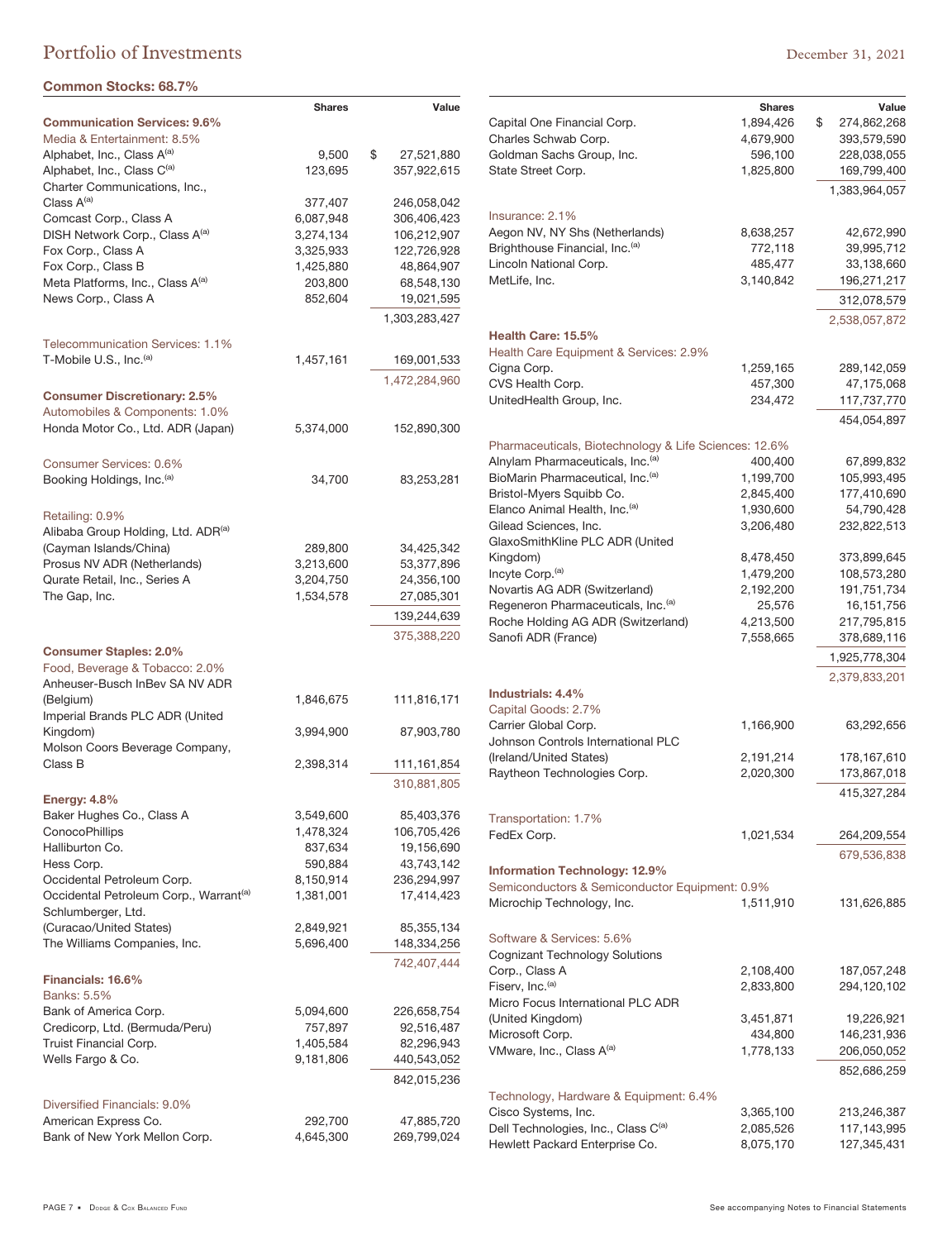### **Common Stocks** (continued)

|                                         | <b>Shares</b>             | Value                     |
|-----------------------------------------|---------------------------|---------------------------|
| HP, Inc.                                | 7,967,430                 | \$<br>300,133,088         |
| II-VI, Inc. <sup>(a)</sup>              | 298,750                   | 20,413,588                |
| Juniper Networks, Inc.                  | 3,698,629                 | 132,078,042               |
| TE Connectivity, Ltd. (Switzerland)     | 461,636                   | 74,480,352                |
|                                         |                           | 984,840,883               |
|                                         |                           | 1,969,154,027             |
| Materials: 0.4%                         |                           |                           |
| Celanese Corp.                          | 223,732                   | 37,600,400                |
| LyondellBasell Industries NV, Class A   |                           |                           |
| (Netherlands)                           | 294,800                   | 27,189,404                |
|                                         |                           | 64,789,804                |
| <b>Total Common Stocks</b>              |                           |                           |
| (Cost \$6,471,907,904)                  |                           | \$10,532,334,171          |
|                                         |                           |                           |
| <b>Preferred Stocks: 1.6%</b>           |                           |                           |
|                                         | Par Value/                |                           |
|                                         | <b>Shares</b>             | Value                     |
| Financials: 1.6%                        |                           |                           |
| <b>Banks: 1.6%</b>                      |                           |                           |
| Bank of America Corp. 6.10% (b)(c)      | 16,008,000                | \$17,348,670              |
| Bank of America Corp. 6.25% (b)(c)      | 8,170,000                 | 8,792,963                 |
| Citigroup, Inc. 5.95% (b)(c)            | 5,175,000                 | 5,330,250                 |
| Citigroup, Inc. 5.95% (b)(c)            | 48,477,000                | 51,870,390                |
| Citigroup, Inc. 6.25% <sup>(b)(c)</sup> | 45,886,000                | 51,750,231                |
| JPMorgan Chase & Co. 6.10% (b)(c)       | 73,080,000                | 77,099,400                |
| Wells Fargo & Co. 5.875% (b)(c)         | 27,987,000                | 30,575,797                |
|                                         |                           | 242,767,701               |
| <b>Total Preferred Stocks</b>           |                           |                           |
| (Cost \$225,786,926)                    |                           | \$242,767,701             |
|                                         |                           |                           |
|                                         |                           |                           |
| Debt Securities: 25.4%                  |                           |                           |
|                                         | <b>Par Value</b>          | Value                     |
| U.S. Treasury: 5.2%                     |                           |                           |
| U.S. Treasury Note/Bond                 |                           |                           |
| 0.625%, 8/15/30                         | \$90,886,000              | \$<br>84,758,295          |
| 0.875%, 11/15/30                        | 14,803,000                | 14,073,837                |
| 0.375%, 12/31/25                        | 31,210,000                | 30,251,756<br>148,266,398 |
| 0.50%, 2/28/26<br>0.25%, 3/15/24        | 152,600,000<br>39,630,000 | 39,156,298                |
| 0.75%, 4/30/26                          | 151,000,000               | 148,009,492               |
| 0.75%, 5/31/26                          | 4,505,000                 | 4,412,436                 |
| 0.875%, 6/30/26                         | 89,385,000                | 87,967,409                |
| 0.125%, 6/30/23                         | 8,937,000                 | 8,876,605                 |
| 0.125%, 7/31/23                         | 42,030,000                | 41,699,999                |
| 0.625%, 7/31/26                         | 24,785,000                | 24,100,508                |
| 0.75%, 8/31/26                          | 2,805,000                 | 2,742,216                 |
| 0.375%, 9/15/24                         | 5,390,000                 | 5,313,782                 |
| 0.25%, 9/30/23                          | 45,272,000                | 44,953,681                |
| 0.75%, 11/15/24                         | 56,440,000                | 56,122,525                |
| 1.25%, 11/30/26                         | 54,000,000                | 53,966,250                |
|                                         |                           | 794,671,487               |
| Government-Related: 1.0%                |                           |                           |
| Agency: 0.5%                            |                           |                           |
| Petroleo Brasileiro SA (Brazil)         |                           |                           |
| 5.093%, 1/15/30                         | 6,011,000                 | 6,251,861                 |
| 5.60%, 1/3/31                           | 1,925,000                 | 2,038,575                 |
| 7.25%, 3/17/44                          | 4,300,000                 | 4,762,250                 |
| Petroleos Mexicanos (Mexico)            |                           |                           |
| 6.70%, 2/16/32 <sup>(d)</sup>           | 18,224,000                | 18,406,240                |
| 6.625%, 6/15/35                         | 9,425,000                 | 9,055,493                 |
| 6.375%, 1/23/45<br>6.75%, 9/21/47       | 20,125,000<br>11,625,000  | 17,478,562<br>10,317,187  |

|                                     | Par Value    | Value            |
|-------------------------------------|--------------|------------------|
| 7.69%, 1/23/50                      | \$12,325,000 | \$<br>11,893,625 |
| 6.95%, 1/28/60                      | 3,367,000    | 3,005,048        |
|                                     |              | 83,208,841       |
| Local Authority: 0.5%               |              |                  |
| L.A. Unified School District GO     |              |                  |
| 5.75%, 7/1/34                       | 3,000,000    | 3,904,936        |
| New Jersey Turnpike Authority RB    |              |                  |
| 7.102%, 1/1/41                      | 12,436,000   | 19,511,090       |
| State of California GO              |              |                  |
| 7.30%, 10/1/39                      | 15,730,000   | 24,677,462       |
| State of Illinois GO                |              |                  |
| 5.10%, 6/1/33                       | 22,615,000   | 26,140,324       |
|                                     |              | 74,233,812       |
|                                     |              | 157,442,653      |
| Securitized: 10.9%                  |              |                  |
| Asset-Backed: 1.8%                  |              |                  |
| Federal Agency: 0.0%*               |              |                  |
| Small Business Admin. - 504 Program |              |                  |
| Series 2003-20J 1, 4.92%, 10/1/23   | 278,117      | 285,574          |
| Series 2007-20F 1, 5.71%, 6/1/27    | 582,067      | 626,273          |
|                                     |              | 911,847          |
| Other: 0.4%                         |              |                  |
| Rio Oil Finance Trust (Brazil)      |              |                  |
| 9.25%, 7/6/24 <sup>(d)</sup>        | 13,375,042   | 14,344,733       |
| $9.75\%$ , $1/6/27(d)$              | 23,458,244   | 26,859,689       |
| 8.20%, 4/6/28 <sup>(d)</sup>        | 10,832,065   | 12,253,774       |
|                                     |              | 53,458,196       |
| Student Loan: 1.4%                  |              |                  |
| Navient Student Loan Trust          |              |                  |
| USD LIBOR 1-Month                   |              |                  |

| Student Loan: 1.4%                             |            |             |
|------------------------------------------------|------------|-------------|
| Navient Student Loan Trust                     |            |             |
| USD LIBOR 1-Month                              |            |             |
| $+0.55\%$ , 0.70%, 2/25/70 <sup>(d)</sup>      | 19,786,636 | 19,775,638  |
| $+1.30\%$ , 1.403%, 3/25/66 <sup>(d)</sup>     | 24,832,000 | 25,720,558  |
| $+0.80\%$ , 0.903%, 7/26/66 <sup>(d)</sup>     | 6,397,641  | 6,417,693   |
| $+1.15\%$ , 1.253%, 7/26/66 <sup>(d)</sup>     | 6,868,458  | 6,958,307   |
| $+1.05\%$ , 1.153%, 12/27/66 <sup>(d)</sup>    | 5,423,159  | 5,465,457   |
| $+0.75\%$ , 0.853%, 3/25/67 <sup>(d)</sup>     | 86,422,000 | 85,696,971  |
| $+1.00\%$ , 1.103%, 2/27/68 <sup>(d)</sup>     | 4,261,738  | 4,356,531   |
| $+0.70\%$ , 0.803%, 2/25/70 <sup>(d)</sup>     | 8,783,879  | 8,753,600   |
| <b>SLM Student Loan Trust</b>                  |            |             |
| USD LIBOR 3-Month                              |            |             |
| +0.17%, 0.294%, 1/25/41                        | 11,222,774 | 10,877,192  |
| $+0.55\%$ , 0.674%, 10/25/64 <sup>(d)</sup>    | 25,375,736 | 25,184,525  |
| <b>SMB Private Education Loan Trust</b>        |            |             |
| (Private Loans)                                |            |             |
| Series 2018-B A2A, 3.60%,                      |            |             |
| $1/15/37^{(d)}$                                | 12,658,361 | 13,158,308  |
|                                                |            | 212,364,780 |
|                                                |            | 266,734,823 |
| CMBS: 0.1%                                     |            |             |
| Agency CMBS: 0.1%                              |            |             |
| Fannie Mae Multifamily DUS                     |            |             |
| Pool AL9086, 2.30%, 7/1/23 <sup>(e)</sup>      | 349,268    | 354,945     |
| Freddie Mac Multifamily Interest Only          |            |             |
| Series K055 X1, 1.354%, 3/25/26 <sup>(e)</sup> | 10,182,437 | 501,425     |
| Series K056 X1, 1.258%, 5/25/26 <sup>(e)</sup> | 4,472,931  | 210,193     |
| Series K064 X1, 0.604%, 3/25/27 <sup>(e)</sup> | 9,020,147  | 255,534     |
| Series K065 X1, 0.669%, 4/25/27 <sup>(e)</sup> | 43,512,005 | 1,385,970   |
| Series K066 X1, 0.749%, 6/25/27 <sup>(e)</sup> | 37,364,145 | 1,349,578   |

Series K066 X1, 0.749%, 6/25/27<sup>(e)</sup>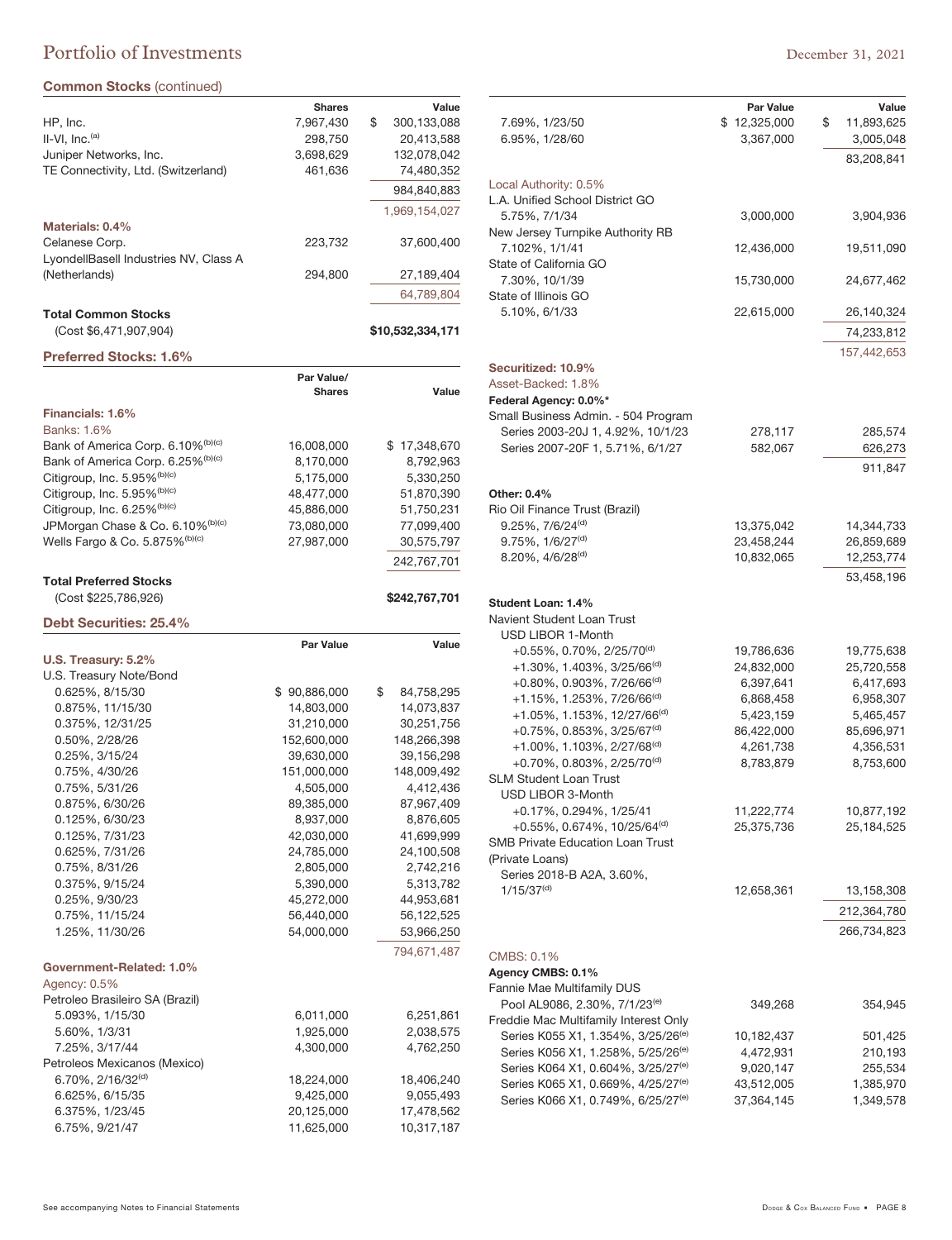### **Debt Securities** (continued)

| Series K069 X1, 0.362%, 9/25/27 <sup>(e)</sup>                       | Par Value<br>\$232,396,987 | Value<br>\$<br>4,557,328 | <b>Federal Agency Mortgage</b>                                    |
|----------------------------------------------------------------------|----------------------------|--------------------------|-------------------------------------------------------------------|
| Series K090 X1, 0.705%, 2/25/29 <sup>(e)</sup>                       | 180,437,011                | 8,514,335                | Fannie Mae, 15 Year                                               |
|                                                                      |                            | 17,129,308               | 4.50%, 1/1/25 - 1/1/27<br>3.50%, 1/1/27 - 12/1/29                 |
|                                                                      |                            | 17,129,308               | Fannie Mae, 20 Year                                               |
| Mortgage-Related: 9.0%                                               |                            |                          | 4.00%, 11/1/30 - 2/1/37                                           |
| Federal Agency CMO & REMIC: 1.6%                                     |                            |                          | 4.50%, 1/1/31 - 12/1/34                                           |
| Dept. of Veterans Affairs                                            |                            |                          | $3.50\%$ , $4/1/36 - 4/1/37$                                      |
| Series 1995-1 1, 5.978%, 2/15/25 <sup>(e)</sup>                      | 99,547                     | 105,624                  | Fannie Mae, 30 Year                                               |
| Series 1995-2C 3A, 8.793%,                                           |                            |                          | 6.50%, 12/1/28 - 8/1/39                                           |
| 6/15/25                                                              | 34,125                     | 37,754                   | 5.50%, 7/1/33 - 8/1/37                                            |
| Series 2002-1 2J, 6.50%, 8/15/31                                     | 3,274,941                  | 3,606,225                | $6.00\%$ , $9/1/36 - 8/1/37$                                      |
| Fannie Mae                                                           |                            |                          | 7.00%, 8/1/37                                                     |
| Trust 2002-33 A1, 7.00%, 6/25/32                                     | 917,499                    | 1,044,698                | 4.50%, 3/1/40<br>5.00%, 12/1/48 - 3/1/49                          |
| Trust 2009-30 AG, 6.50%, 5/25/39<br>Trust 2009-66 ET, 6.00%, 5/25/39 | 757,356<br>251,774         | 876,279<br>261,143       | 2.50%, 6/1/50 - 10/1/50                                           |
| Trust 2001-T7 A1, 7.50%, 2/25/41                                     | 692,263                    | 806,457                  | 2.00%, 9/1/50 - 12/1/50                                           |
| Trust 2001-T5 A3, 7.50%, 6/19/41 <sup>(e)</sup>                      | 350,841                    | 405,188                  | Fannie Mae, 40 Year                                               |
| Trust 2001-T4 A1, 7.50%, 7/25/41                                     | 720,251                    | 842,929                  | 4.50%, 6/1/56                                                     |
| Trust 2001-T8 A1, 7.50%, 7/25/41                                     | 662,068                    | 770,143                  | Fannie Mae, Hybrid ARM                                            |
| Trust 2001-W3 A, 7.00%, 9/25/41 <sup>(e)</sup>                       | 426,442                    | 459,383                  | 1.988%, 9/1/34 <sup>(e)</sup>                                     |
| Trust 2001-T10 A2, 7.50%,                                            |                            |                          | 1.599%, $12/1/34^{(e)}$                                           |
| 12/25/41                                                             | 463,972                    | 524,293                  | 1.95%, $1/1/35^{(e)}$                                             |
| Trust 2013-106 MA, 4.00%, 2/25/42                                    | 5,034,915                  | 5,266,145                | $1.722\%, 1/1/35^{(e)}$                                           |
| Trust 2002-W6 2A1, 7.00%,                                            |                            |                          | $1.784\%, 8/1/35^{(e)}$                                           |
| $6/25/42^{(e)}$                                                      | 729,768                    | 788,630                  | $2.009\%, 5/1/37^{(e)}$                                           |
| Trust 2002-W8 A2, 7.00%, 6/25/42                                     | 1,009,770                  | 1,186,364                | $2.045\%, 7/1/39^{(e)}$<br>2.03%, 11/1/40 - 12/1/4                |
| Trust 2003-W2 1A2, 7.00%, 7/25/42                                    | 685,252                    | 804,307                  | 1.80%, 11/1/43 <sup>(e)</sup>                                     |
| Trust 2003-W2 1A1, 6.50%, 7/25/42<br>Trust 2003-W4 4A, 5.933%,       | 1,610,744                  | 1,840,152                | $1.915\%, \frac{4}{1.44}$ <sup>(e)</sup>                          |
| $10/25/42^{(e)}$                                                     | 801,316                    | 903,851                  | 1.85%, 11/1/44 - 12/1/4                                           |
| Trust 2012-121 NB, 7.00%,                                            |                            |                          | $2.842\%, 9/1/45^{(e)}$                                           |
| 11/25/42                                                             | 898,155                    | 1,064,965                | 2.717%, 12/1/45 <sup>(e)</sup>                                    |
| Trust 2004-T1 1A2, 6.50%, 1/25/44                                    | 656,506                    | 751,208                  | 2.636%, 1/1/46 <sup>(e)</sup>                                     |
| Trust 2004-W2 5A, 7.50%, 3/25/44                                     | 1,105,008                  | 1,262,393                | $2.951\%, \frac{4}{146}$ <sup>(e)</sup>                           |
| Trust 2004-W8 3A, 7.50%, 6/25/44                                     | 184,454                    | 215,411                  | 2.522%, 12/1/46 <sup>(e)</sup>                                    |
| Trust 2005-W4 1A2, 6.50%, 8/25/45                                    | 2,011,191                  | 2,297,563                | $3.168\%, 6/1/47^{(e)}$                                           |
| Trust 2009-11 MP, 7.00%, 3/25/49                                     | 1,899,072                  | 2,245,919                | $3.054\%, 7/1/47^{(e)}$                                           |
| USD LIBOR 1-Month                                                    |                            |                          | $2.671\%$ , $8/1/47(e)$                                           |
| +0.55%, 0.652%, 9/25/43                                              | 3,018,216                  | 3,064,494                | 3.296%, 1/1/49 <sup>(e)</sup><br>Freddie Mac, Hybrid ARM          |
| Freddie Mac<br>Series 16 PK, 7.00%, 8/25/23                          |                            | 184,680                  | $2.211\%, 5/1/34^{(e)}$                                           |
| Series T-48 1A4, 5.538%, 7/25/33                                     | 178,945<br>16,183,835      | 18,344,287               | 2.375%, 10/1/35 <sup>(e)</sup>                                    |
| Series T-51 1A, 6.50%, 9/25/43 <sup>(e)</sup>                        | 118,382                    | 144,369                  | $1.768\%,\,4/1/37^{(e)}$                                          |
| Series T-59 1A1, 6.50%, 10/25/43                                     | 5,629,769                  | 6,449,566                | $2.051\%, 9/1/37^{(e)}$                                           |
| Series 4281 BC, 4.50%, 12/15/43 <sup>(e)</sup>                       | 17,118,443                 | 18,876,944               | $2.114\%, 1/1/38^{(e)}$                                           |
| USD LIBOR 1-Month                                                    |                            |                          | $2.444\%, 2/1/38^{(e)}$                                           |
| +0.61%, 0.72%, 9/15/43                                               | 6,793,407                  | 6,924,872                | $2.189\%, 7/1/38^{(e)}$                                           |
| Ginnie Mae                                                           |                            |                          | $1.99\%, 10/1/38^{(e)}$                                           |
| USD LIBOR 1-Month                                                    |                            |                          | 2.056%, 10/1/41 <sup>(e)</sup>                                    |
| +0.62%, 0.701%, 9/20/64                                              | 2,605,237                  | 2,622,520                | $2.054\%, 8/1/42^{(e)}$                                           |
| +0.70%, 0.781%, 1/20/70                                              | 21,194,848                 | 21,578,144               | 1.865%, 5/1/44 - 6/1/44                                           |
| +0.65%, 0.731%, 1/20/70                                              | 25,883,034                 | 26,284,348               | $1.86\%, 5/1/44^{(e)}$                                            |
| USD LIBOR 12-Month                                                   |                            |                          | $1.87\%$ , 6/1/44 <sup>(e)</sup><br>1.981%, 1/1/45 <sup>(e)</sup> |
| +0.30%, 0.634%, 1/20/67                                              | 16,992,522                 | 16,841,785               | 2.722%, 10/1/45 <sup>(e)</sup>                                    |
| +0.23%, 0.458%, 10/20/67<br>+0.23%, 0.458%, 10/20/67                 | 15,987,633                 | 15,796,976               | 2.807%, 10/1/45 <sup>(e)</sup>                                    |
| +0.06%, 0.402%, 12/20/67                                             | 9,497,930<br>23,028,839    | 9,386,395<br>22,642,931  | $3.229\%, 7/1/47^{(e)}$                                           |
| +0.08%, 0.361%, 5/20/68                                              | 5,482,399                  | 5,379,463                | $3.273\%$ , $1/1/49$ <sup>(e)</sup>                               |
| +0.25%, 0.495%, 6/20/68                                              | 18,057,878                 | 17,854,526               | $3.69\%, 3/1/49^{(e)}$                                            |
| +0.28%, 0.591%, 11/20/68                                             | 24,448,385                 | 24,224,929               | Freddie Mac Gold, 15 Yea                                          |
| +0.25%, 0.584%, 12/20/68                                             | 2,605,688                  | 2,574,464                | 4.50%, 9/1/24 - 9/1/26                                            |
|                                                                      |                            | 247,542,717              | Freddie Mac Gold, 20 Yea                                          |
|                                                                      |                            |                          | 65004 10/1/26                                                     |

| Federal Agency Mortgage Pass-Through: 7.4%               | <b>Par Value</b>           | Value                      |
|----------------------------------------------------------|----------------------------|----------------------------|
| Fannie Mae, 15 Year                                      |                            |                            |
| 4.50%, 1/1/25 - 1/1/27                                   | \$<br>1,947,342            | \$<br>2,030,994            |
| 3.50%, 1/1/27 - 12/1/29                                  | 3,627,048                  | 3,816,082                  |
| Fannie Mae, 20 Year                                      |                            |                            |
| 4.00%, 11/1/30 - 2/1/37                                  | 17,426,724                 | 18,846,352                 |
| 4.50%, 1/1/31 - 12/1/34                                  | 27,552,044                 | 29,756,539                 |
| 3.50%, 4/1/36 - 4/1/37                                   | 10,989,599                 | 11,610,408                 |
| Fannie Mae, 30 Year                                      |                            |                            |
| 6.50%, 12/1/28 - 8/1/39                                  | 7,701,384                  | 8,740,555                  |
| 5.50%, 7/1/33 - 8/1/37                                   | 4,767,973                  | 5,411,203                  |
| $6.00\%$ , $9/1/36 - 8/1/37$                             | 6,912,984                  | 7,909,389                  |
| 7.00%, 8/1/37                                            | 189,029                    | 223,719                    |
| 4.50%, 3/1/40                                            | 740,622                    | 818,819                    |
| 5.00%, 12/1/48 - 3/1/49                                  | 5,849,636                  | 6,401,891                  |
| 2.50%, 6/1/50 - 10/1/50<br>2.00%, 9/1/50 - 12/1/50       | 160,516,286<br>109,112,794 | 164,932,850<br>109,287,162 |
| Fannie Mae, 40 Year                                      |                            |                            |
| 4.50%, 6/1/56                                            | 19,000,427                 | 21,282,663                 |
| Fannie Mae, Hybrid ARM                                   |                            |                            |
| 1.988%, 9/1/34 <sup>(e)</sup>                            | 297,465                    | 300,435                    |
| 1.599%, 12/1/34 <sup>(e)</sup>                           | 327,317                    | 328,166                    |
| $1.95\%$ , $1/1/35^{(e)}$                                | 424,324                    | 437,255                    |
| 1.722%, 1/1/35 <sup>(e)</sup>                            | 494,307                    | 512,398                    |
| 1.784%, 8/1/35 <sup>(e)</sup>                            | 258,720                    | 259,263                    |
| $2.009\%$ , 5/1/37 <sup>(e)</sup>                        | 535,210                    | 536,696                    |
| $2.045\%, 7/1/39^{(e)}$                                  | 172,327                    | 173,116                    |
| 2.03%, 11/1/40 - 12/1/40 <sup>(e)</sup>                  | 1,308,338                  | 1,362,571                  |
| $1.80\%$ , $11/1/43^{(e)}$                               | 1,394,480                  | 1,449,071                  |
| 1.915%, 4/1/44 <sup>(e)</sup>                            | 2,701,895                  | 2,805,267                  |
| 1.85%, 11/1/44 - 12/1/44 <sup>(e)</sup>                  | 6,945,774                  | 7,193,532                  |
| $2.842\%$ , 9/1/45 <sup>(e)</sup>                        | 707,225                    | 734,008                    |
| 2.717%, 12/1/45 <sup>(e)</sup>                           | 2,368,842                  | 2,460,583                  |
| $2.636\%, 1/1/46^{(e)}$                                  | 3,603,621                  | 3,736,919                  |
| 2.951%, 4/1/46 <sup>(e)</sup>                            | 2,452,534                  | 2,539,267                  |
| $2.522\%$ , 12/1/46 <sup>(e)</sup>                       | 4,560,843                  | 4,702,210                  |
| 3.168%, 6/1/47 <sup>(e)</sup>                            | 2,555,362                  | 2,666,378                  |
| 3.054%, 7/1/47 <sup>(e)</sup>                            | 4,229,777                  | 4,403,409                  |
| 2.671%, 8/1/47 <sup>(e)</sup>                            | 5,356,407                  | 5,555,720                  |
| 3.296%, 1/1/49 <sup>(e)</sup>                            | 2,341,960                  | 2,440,349                  |
| Freddie Mac, Hybrid ARM                                  |                            |                            |
| 2.211%, 5/1/34 <sup>(e)</sup>                            | 432,036                    | 439,823                    |
| 2.375%, 10/1/35 <sup>(e)</sup>                           | 749,888                    | 796,578                    |
| 1.768%, $4/1/37^{(e)}$                                   | 811,550                    | 846,972                    |
| $2.051\%, 9/1/37^{(e)}$                                  | 665,555                    | 699,674                    |
| $2.114\%, 1/1/38^{(e)}$                                  | 148,471                    | 149,247                    |
| 2.444%, 2/1/38 <sup>(e)</sup>                            | 712,612                    | 756,307                    |
| $2.189\%, 7/1/38^{(e)}$<br>1.99%, 10/1/38 <sup>(e)</sup> | 70,026<br>304,740          | 74,060                     |
| 2.056%, 10/1/41 <sup>(e)</sup>                           | 243,486                    | 305,912<br>255,106         |
| $2.054\%$ , $8/1/42^{(e)}$                               | 889,763                    | 932,459                    |
| $1.865\%, 5/1/44 - 6/1/44^{(e)}$                         | 3,630,414                  | 3,767,768                  |
| 1.86%, 5/1/44 <sup>(e)</sup>                             | 392,924                    | 407,042                    |
| 1.87%, 6/1/44 <sup>(e)</sup>                             | 875,719                    | 908,039                    |
| 1.981%, 1/1/45 <sup>(e)</sup>                            | 3,368,681                  | 3,494,406                  |
| 2.722%, 10/1/45 <sup>(e)</sup>                           | 2,026,165                  | 2,089,083                  |
| 2.807%, 10/1/45 <sup>(e)</sup>                           | 2,160,275                  | 2,243,379                  |
| 3.229%, 7/1/47 <sup>(e)</sup>                            | 2,452,581                  | 2,556,487                  |
| 3.273%, 1/1/49 <sup>(e)</sup>                            | 7,902,364                  | 8,215,856                  |
| $3.69\%, 3/1/49^{(e)}$                                   | 1,659,617                  | 1,715,974                  |
| Freddie Mac Gold, 15 Year                                |                            |                            |
| 4.50%, 9/1/24 - 9/1/26                                   | 1,298,161                  | 1,355,641                  |
| Freddie Mac Gold, 20 Year                                |                            |                            |
| 6.50%, 10/1/26                                           | 1,032,151                  | 1,139,040                  |
|                                                          |                            |                            |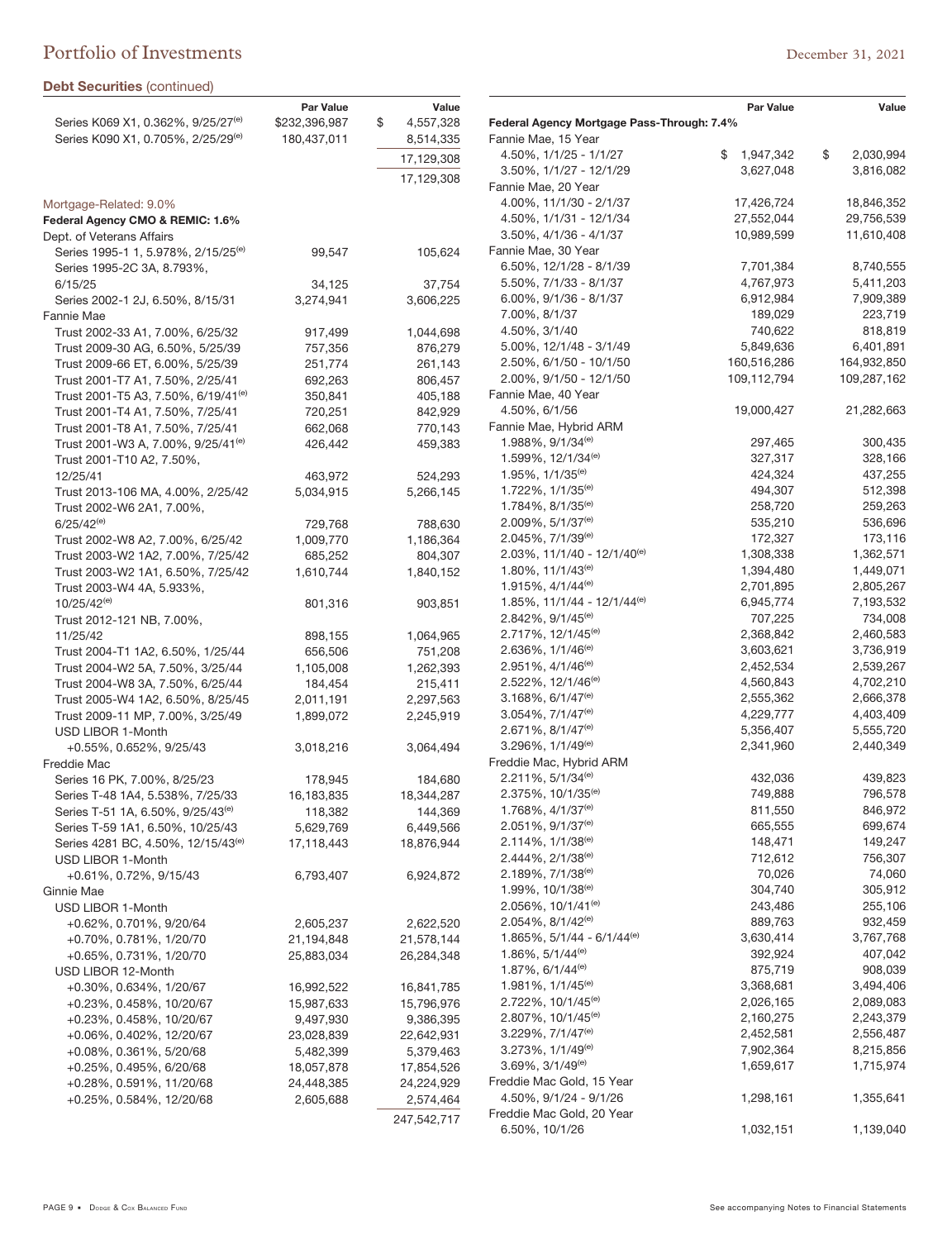### **Debt Securities** (continued)

|                                             | <b>Par Value</b>        | Value                   |
|---------------------------------------------|-------------------------|-------------------------|
| $4.50\%$ , $4/1/31 - 6/1/31$                | \$<br>3,643,955         | \$<br>3,939,523         |
| Freddie Mac Gold, 30 Year                   |                         |                         |
| 7.47%, 3/17/23                              | 6,724                   | 6,770                   |
| 6.50%, 12/1/32 - 4/1/33                     | 2,394,943               | 2,730,840               |
| 7.00%, 11/1/37 - 9/1/38                     | 2,108,223               | 2,442,730               |
| 5.50%, 12/1/37                              | 180,541                 | 206,916                 |
| 6.00%, 2/1/39                               | 579,065                 | 656,817                 |
| 4.50%, 9/1/41 - 6/1/42                      | 14,702,393              | 16,172,341              |
| Freddie Mac Pool, 30 Year                   |                         |                         |
| 2.50%, 6/1/50 - 2/1/51                      | 153,317,051             | 157,702,726             |
| 2.00%, 9/1/50                               | 94,177,391              | 94,320,423              |
| Ginnie Mae, 30 Year                         |                         |                         |
| 7.50%, 11/15/24 - 10/15/25                  | 114,225                 | 118,494                 |
| UMBS TBA, 30 Year                           |                         |                         |
| 2.50%, 2/1/51 <sup>(f)</sup>                | 377,940,000             | 384,629,591             |
|                                             |                         | 1,131,741,263           |
|                                             |                         | 1,379,283,980           |
|                                             |                         |                         |
|                                             |                         | 1,663,148,111           |
| Corporate: 8.3%<br>Financials: 2.1%         |                         |                         |
| Bank of America Corp.                       |                         |                         |
| 3.004%, 12/20/23 <sup>(c)</sup>             |                         |                         |
| 4.20%, 8/26/24                              | 15,589,000<br>5,825,000 | 15,911,217<br>6,243,579 |
| 4.45%, 3/3/26                               | 3,970,000               | 4,370,801               |
| 4.25%, 10/22/26                             | 2,970,000               | 3,277,104               |
| 4.183%, 11/25/27                            | 7,925,000               | 8,671,083               |
| Barclays PLC (United Kingdom)               |                         |                         |
| 4.836%, 5/9/28                              | 4,525,000               | 4,984,638               |
| <b>BNP Paribas SA (France)</b>              |                         |                         |
| 4.375%, 9/28/25 <sup>(d)</sup>              | 8,223,000               | 8,909,037               |
| 4.625%, 3/13/27 <sup>(d)</sup>              | 9,775,000               | 10,834,759              |
| Boston Properties, Inc.                     |                         |                         |
| 3.80%, 2/1/24                               | 5,000,000               | 5,229,133               |
| 3.65%, 2/1/26                               | 9,941,000               | 10,649,708              |
| 2.75%, 10/1/26                              | 15,000,000              | 15,608,095              |
| 3.25%, 1/30/31                              | 5,850,000               | 6,129,040               |
| Capital One Financial Corp.                 |                         |                         |
| 3.50%, 6/15/23                              | 3,449,000               | 3,573,965               |
| 4.20%, 10/29/25                             | 10,175,000              | 11,083,235              |
| Citigroup, Inc.                             |                         |                         |
| USD LIBOR 3-Month                           |                         |                         |
| $+6.37\%$ , 6.499%, 10/30/40 <sup>(b)</sup> | 37,080,925              | 41,419,393              |
| HSBC Holdings PLC (United Kingdom)          |                         |                         |
| 4.30%, 3/8/26                               | 11,462,000              | 12,559,828              |
| 6.50%, 5/2/36                               | 17,805,000              | 24,190,320              |
| 6.50%, 9/15/37                              | 3,265,000               | 4,517,283               |
| JPMorgan Chase & Co.                        |                         |                         |
| 1.04%, 2/4/27 <sup>(c)</sup>                | 17,500,000              | 16,937,397              |
| $8.75\%$ , 9/1/30 <sup>(b)</sup>            | 25,692,000              | 38,774,809              |
| $2.956\%$ , 5/13/31 <sup>(c)</sup>          | 3,300,000               | 3,416,733               |
| UniCredit SPA (Italy)                       |                         |                         |
| 7.296%, 4/2/34(c)(d)                        | 23,425,000              | 28,063,848              |
| Unum Group                                  |                         |                         |
| 6.75%, 12/15/28                             | 8,417,000               | 10,440,167              |
| Wells Fargo & Co.                           |                         |                         |
| 4.10%, 6/3/26                               | 3,376,000               | 3,679,681               |
| 4.30%, 7/22/27                              | 16,645,000              | 18,544,721              |
| $2.572\%$ , $2/11/31(c)$                    | 12,005,000              | 12,255,439              |
|                                             |                         | 330,275,013             |
|                                             |                         |                         |
| Industrials: 5.7%                           |                         |                         |
| AbbVie, Inc.                                |                         |                         |
| 3.80%, 3/15/25                              | 7,000,000               | 7,451,337               |
| 4.05%, 11/21/39                             | 10,550,000              | 12,104,332              |

|                                                 | Par Value              | Value                  |
|-------------------------------------------------|------------------------|------------------------|
| AT&T, Inc.                                      |                        |                        |
| 3.50%, 9/15/53                                  | \$39,285,000           | \$<br>39,634,442       |
| 3.65%, 9/15/59                                  | 6,687,000              | 6,753,128              |
| Bayer AG (Germany)                              |                        |                        |
| 4.375%, 12/15/28 <sup>(d)</sup>                 | 10,100,000             | 11,281,089             |
| British American Tobacco PLC (United            |                        |                        |
| Kingdom)                                        |                        |                        |
| 2.259%, 3/25/28                                 | 2,725,000              | 2,655,336              |
| 2.726%, 3/25/31<br>3.734%, 9/25/40              | 5,415,000              | 5,254,832              |
| 3.984%, 9/25/50                                 | 1,100,000<br>3,525,000 | 1,056,592<br>3,388,381 |
| Burlington Northern Santa Fe LLC <sup>(g)</sup> |                        |                        |
| 5.72%, 1/15/24                                  | 1,490,099              | 1,546,250              |
| 5.629%, 4/1/24                                  | 4,057,581              | 4,214,716              |
| 5.342%, 4/1/24                                  | 2,325,987              | 2,407,937              |
| Cemex SAB de CV (Mexico)                        |                        |                        |
| 7.375%, 6/5/27 <sup>(d)</sup>                   | 5,000,000              | 5,505,050              |
| $5.20\%$ , 9/17/30 <sup>(d)</sup>               | 6,400,000              | 6,872,000              |
| $3.875\%, 7/11/31^{(d)}$                        | 7,050,000              | 7,024,127              |
| Charter Communications, Inc.                    |                        |                        |
| 4.50%, 6/1/33(d)                                | 4,000,000              | 4,080,920              |
| 4.25%, $1/15/34$ <sup>(d)</sup>                 | 5,850,000              | 5,755,391              |
| 6.55%, 5/1/37                                   | 11,000,000             | 14,390,981             |
| 6.75%, 6/15/39                                  | 6,160,000              | 8,392,631              |
| 6.484%, 10/23/45                                | 29,977,000             | 40,936,207             |
| 5.75%, 4/1/48                                   | 3,700,000              | 4,614,116              |
| Cigna Corp.<br>4.125%, 11/15/25                 | 10,000,000             | 10,936,168             |
| 4.50%, 2/25/26                                  | 4,000,000              | 4,418,253              |
| 7.875%, 5/15/27                                 | 17,587,000             | 22,733,913             |
| Coca-Cola Co.                                   |                        |                        |
| 3.45%, 3/25/30                                  | 6,400,000              | 7,085,354              |
| Cox Enterprises, Inc.                           |                        |                        |
| 3.85%, 2/1/25 <sup>(d)</sup>                    | 14,626,000             | 15,557,026             |
| $3.35\%$ , 9/15/26 <sup>(d)</sup>               | 14,932,000             | 15,849,104             |
| $3.50\%$ , $8/15/27^{(d)}$                      | 3,550,000              | 3,813,380              |
| CVS Health Corp.                                |                        |                        |
| 4.30%, 3/25/28                                  | 2,538,000              | 2,848,111              |
| 4.78%, 3/25/38                                  | 4,600,000              | 5,599,345              |
| 5.05%, 3/25/48                                  | 4,725,000              | 6,177,644              |
| Dillard's, Inc.                                 |                        |                        |
| 7.875%, 1/1/23<br>7.75%, 7/15/26                | 8,660,000<br>50,000    | 9,166,494<br>59,619    |
| 7.75%, 5/15/27                                  | 540,000                | 639,388                |
| 7.00%, 12/1/28                                  | 15,135,000             | 17,690,733             |
| Dow, Inc.                                       |                        |                        |
| 7.375%, 11/1/29                                 | 3,353,000              | 4,511,385              |
| 9.40%, 5/15/39                                  | 3,286,000              | 5,887,265              |
| Elanco Animal Health, Inc.                      |                        |                        |
| 5.272%, 8/28/23                                 | 2,500,000              | 2,660,038              |
| 5.90%, 8/28/28                                  | 6,175,000              | 7,163,000              |
| Exxon Mobil Corp.                               |                        |                        |
| 4.227%, 3/19/40                                 | 5,545,000              | 6,545,909              |
| 4.327%, 3/19/50                                 | 4,532,000              | 5,564,623              |
| FedEx Corp.                                     |                        |                        |
| 4.25%, 5/15/30                                  | 3,575,000              | 4,065,165              |
| 5.25%, 5/15/50                                  | 4,100,000              | 5,484,970              |
| Ford Motor Credit Co. LLC <sup>(g)</sup>        |                        |                        |
| 5.596%, 1/7/22                                  | 9,425,000              | 9,431,598              |
| 4.25%, 9/20/22<br>4.14%, 2/15/23                | 4,243,000              | 4,319,374              |
| 4.375%, 8/6/23                                  | 5,166,000<br>3,405,000 | 5,288,951<br>3,542,630 |
| 3.81%, 1/9/24                                   | 12,838,000             | 13,316,088             |
| 3.375%, 11/13/25                                | 9,350,000              | 9,713,902              |
|                                                 |                        |                        |

See accompanying Notes to Financial Statements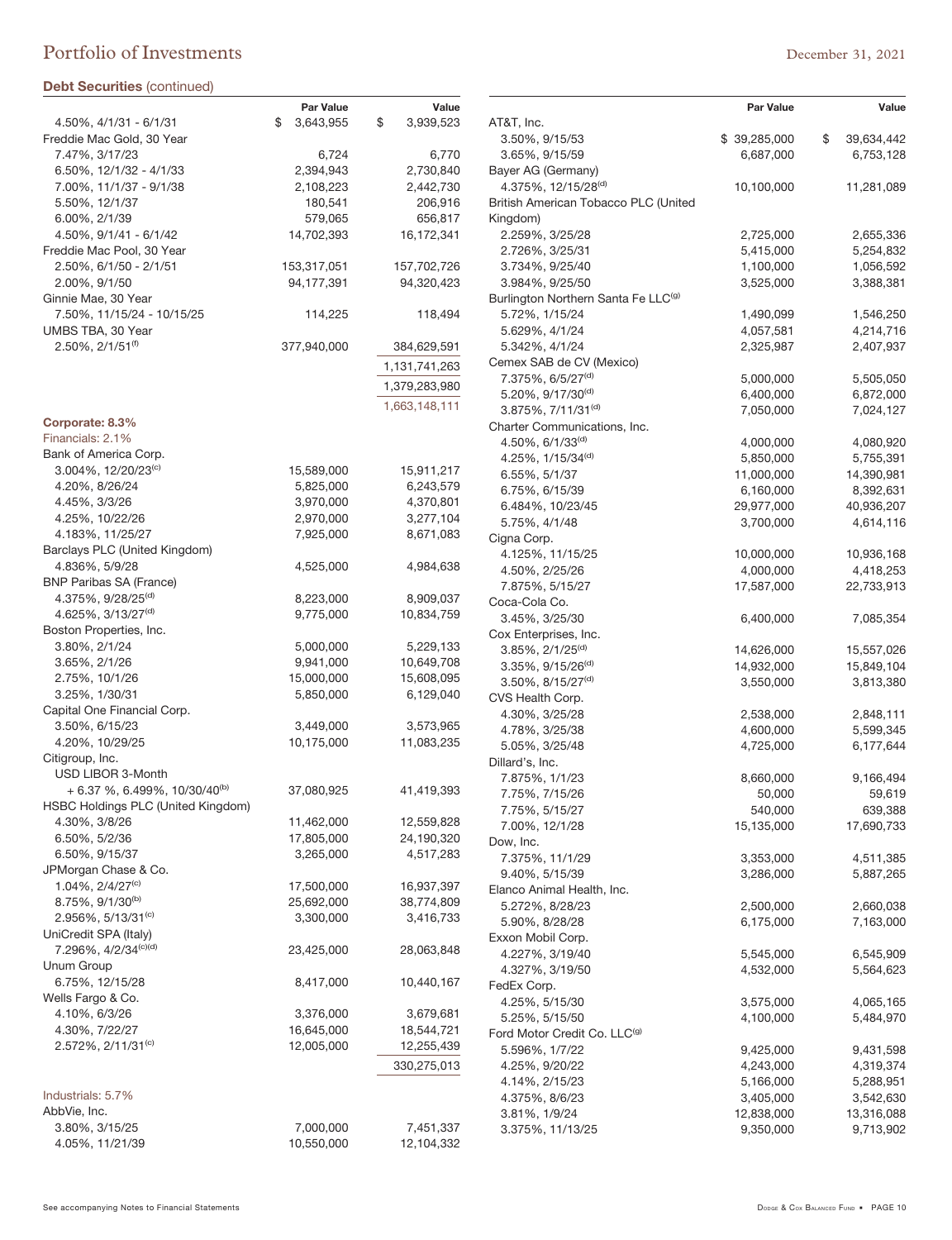### **Debt Securities** (continued)

|                                                      | <b>Par Value</b>         | Value            |
|------------------------------------------------------|--------------------------|------------------|
| 2.70%, 8/10/26                                       | \$12,700,000             | \$<br>12,811,125 |
| HCA Healthcare, Inc.                                 |                          |                  |
| 4.125%, 6/15/29                                      | 2,700,000                | 2,971,016        |
| Imperial Brands PLC (United Kingdom)                 |                          |                  |
| 4.25%, 7/21/25 <sup>(d)</sup>                        | 19,225,000               | 20,640,831       |
| 3.875%, 7/26/29 <sup>(d)</sup>                       | 21,150,000               | 22,400,465       |
| Kinder Morgan, Inc.                                  |                          |                  |
| 5.50%, 3/1/44                                        | 20,643,000               | 25,305,866       |
| 5.40%, 9/1/44                                        | 15,719,000               | 19,116,704       |
| Macy's, Inc.                                         |                          |                  |
| 6.70%, 7/15/34 <sup>(d)</sup>                        | 2,539,000                | 2,862,570        |
| Microchip Technology, Inc.                           |                          |                  |
| .983%, 9/1/24 <sup>(d)</sup>                         | 19,714,000               | 19,351,803       |
| Occidental Petroleum Corp.                           |                          |                  |
| 2.90%, 8/15/24                                       | 7,900,000                | 8,069,850        |
| 3.20%, 8/15/26                                       | 15,450,000               | 15,921,534       |
| Oracle Corp.                                         |                          |                  |
| 1.65%, 3/25/26                                       | 13,990,000               | 13,881,829       |
| 2.80%, 4/1/27                                        | 6,350,000                | 6,546,753        |
| 3.60%, 4/1/50                                        | 8,288,000                | 8,115,103        |
| Prosus NV <sup>(g)</sup> (Netherlands)               |                          |                  |
| 4.85%, 7/6/27 <sup>(d)</sup>                         | 14,200,000               | 15,848,336       |
| $3.68\%$ , 1/21/30 $^{\rm (d)}$                      | 3,750,000                | 3,859,351        |
| 3.061%, 7/13/31 <sup>(d)</sup>                       | 30,375,000               | 29,608,891       |
| TC Energy Corp. (Canada)                             |                          |                  |
| 5.625%, 5/20/75(b)(c)                                | 20,570,000               | 21,598,500       |
| 5.30%, 3/15/77 <sup>(b)(c)</sup>                     | 28,160,000               | 29,110,400       |
| 5.50%, 9/15/79(b)(c)                                 | 6,850,000                | 7,312,375        |
| Telecom Italia SPA (Italy)                           |                          |                  |
| 5.303%, 5/30/24 <sup>(d)</sup>                       | 14,663,000               | 15,432,221       |
| 7.20%, 7/18/36                                       | 11,596,000               | 13,295,510       |
| 7.721%, 6/4/38                                       | 8,212,000                | 9,651,358        |
| The Williams Companies, Inc.                         |                          |                  |
| 3.50%, 11/15/30                                      | 6,400,000                | 6,802,610        |
| T-Mobile U.S., Inc.                                  |                          |                  |
| 2.25%, 2/15/26 <sup>(d)</sup>                        | 6,800,000                | 6,817,000        |
| 3.375%, 4/15/29 <sup>(d)</sup>                       | 6,500,000                | 6,623,110        |
| 3.875%, 4/15/30                                      | 7,975,000                | 8,722,684        |
| 3.50%, 4/15/31 <sup>(d)</sup>                        | 6,525,000                | 6,788,480        |
| 4.375%, 4/15/40                                      | 2,675,000                | 3,058,019        |
| 4.50%, 4/15/50<br>$3.40\%$ , 10/15/52 <sup>(d)</sup> | 1,775,000                | 2,077,466        |
| Ultrapar Participacoes SA (Brazil)                   | 6,050,000                | 6,022,088        |
| 5.25%, 10/6/26 <sup>(d)</sup>                        |                          | 12,727,933       |
| $5.25\%$ , 6/6/29 <sup>(d)</sup>                     | 12,050,000<br>11,350,000 | 11,701,964       |
| Union Pacific Corp.                                  |                          |                  |
| 6.176%, 1/2/31                                       | 4,494,011                | 5,245,664        |
| Verizon Communications, Inc.                         |                          |                  |
| 4.272%, 1/15/36                                      | 11,847,000               | 13,896,352       |
| VMware, Inc.                                         |                          |                  |
| .60%, 8/15/23                                        | 4,050,000                | 4,021,595        |
| 1.40%, 8/15/26                                       | 19,765,000               | 19,424,673       |
| 4.65%, 5/15/27                                       | 4,775,000                | 5,370,078        |
| Vodafone Group PLC (United                           |                          |                  |
| Kingdom)                                             |                          |                  |
| 7.00%, 4/4/79(b)(c)                                  | 16,900,000               | 20,440,172       |
| Zoetis, Inc.                                         |                          |                  |
| 4.50%, 11/13/25                                      | 4,095,000                | 4,507,953        |
|                                                      |                          | 873,349,457      |
|                                                      |                          |                  |
| Utilities: 0.5%                                      |                          |                  |
| Dominion Energy, Inc.                                |                          |                  |
| 5.75%, 10/1/54(b)(c)                                 | 22,950,000               | 24,486,828       |
| Enel SPA (Italy)                                     |                          |                  |

|                                                                                        | <b>Par Value</b> |    | Value            |
|----------------------------------------------------------------------------------------|------------------|----|------------------|
| 6.80%, $9/15/37(d)$                                                                    | \$13,700,000     | \$ | 19,497,861       |
| 6.00%, $10/7/39^{(d)}$                                                                 | 4,447,000        |    | 5,907,456        |
| The Southern Co.                                                                       |                  |    |                  |
| 4.00%, 1/15/51 <sup>(b)(c)</sup>                                                       | 14,800,000       |    | 15,133,000       |
| $3.75\%$ , 9/15/51 <sup>(b)(c)</sup>                                                   | 7,500,000        |    | 7,500,000        |
|                                                                                        |                  |    | 72,525,145       |
|                                                                                        |                  |    | 1,276,149,615    |
| <b>Total Debt Securities</b>                                                           |                  |    |                  |
| (Cost \$3,780,740,638)                                                                 |                  |    | \$3,891,411,866  |
| <b>Equity-Linked Notes: 1.2%</b>                                                       |                  |    |                  |
|                                                                                        | <b>Shares</b>    |    | Value            |
| <b>Communication Services: 0.7%</b>                                                    |                  |    |                  |
| Media & Entertainment: 0.7%                                                            |                  |    |                  |
| Meta Platforms, Inc., 1/25/2022(a)(d)(h)                                               | 325,000          |    | \$106,924,984    |
| Information Technology: 0.5%                                                           |                  |    |                  |
| Software & Services: 0.5%                                                              |                  |    |                  |
| Microsoft Corp., 1/25/2022 <sup>(a)(d)(h)</sup>                                        | 280,000          |    | 69,992,372       |
| <b>Total Equity-Linked Notes</b><br>(Cost \$141,851,545)                               |                  |    | \$176,917,356    |
|                                                                                        |                  |    |                  |
| <b>Short-Term Investments: 5.2%</b>                                                    |                  |    |                  |
|                                                                                        | Par Value/       |    | Value            |
|                                                                                        | <b>Shares</b>    |    |                  |
| <b>Repurchase Agreements: 4.8%</b><br>Fixed Income Clearing Corporation <sup>(i)</sup> |                  |    |                  |
| 0.000%, dated 12/31/21, due 1/3/22,                                                    |                  |    |                  |
| maturity value \$732,917,000                                                           | \$732,917,000    | \$ | 732,917,000      |
|                                                                                        |                  |    |                  |
| <b>Money Market Fund: 0.4%</b>                                                         |                  |    |                  |
| State Street Institutional                                                             |                  |    |                  |
| U.S. Government Money Market Fund                                                      |                  |    |                  |
| - Premier Class                                                                        | 61,506,663       |    | 61,506,663       |
| <b>Total Short-Term Investments</b>                                                    |                  |    |                  |
| (Cost \$794,423,663)                                                                   |                  | S  | 794,423,663      |
| <b>Total Investments In Securities</b><br>(Cost \$11,414,710,676)                      | 102.1%           |    | \$15,637,854,757 |
| <b>Other Assets Less Liabilities</b>                                                   | (2.1)%           |    | (317,681,500)    |
| <b>Net Assets</b>                                                                      | 100.0%           |    | \$15,320,173,257 |
|                                                                                        |                  |    |                  |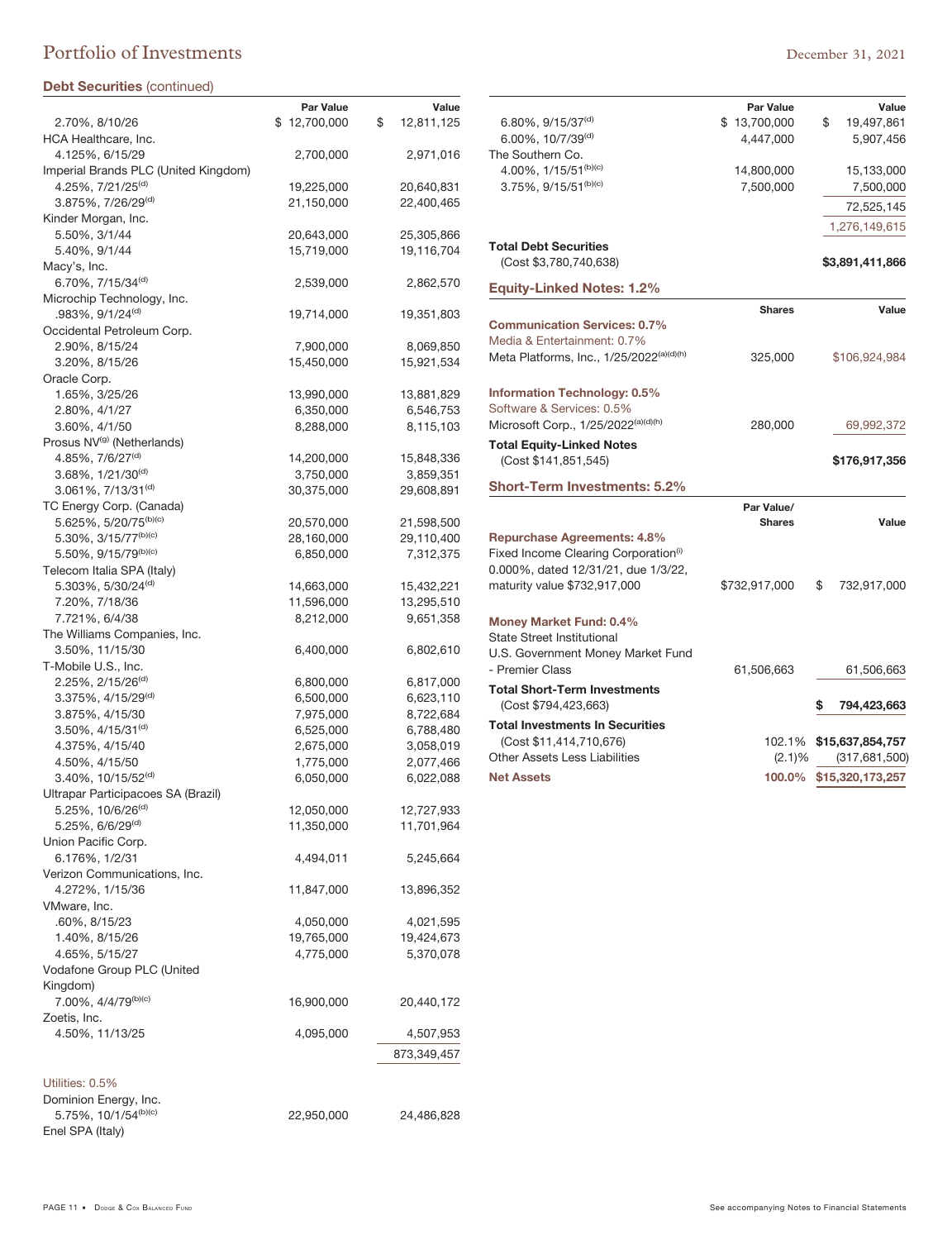# (a) Non-income producing<br>(b) Hybrid cocurity: character

- (b) Hybrid security: characteristics of both a debt and equity security.<br>(c) Variable rate security: fixed to float security pays an initial fixed in
- Variable rate security: fixed-to-float security pays an initial fixed interest rate and will pay a floating interest rate established at a predetermined time in the future. The interest rate shown is the rate as of period end.
- (d) Security exempt from registration under Rule 144A of the Securities Act of 1933. The security may be resold in transactions exempt from registration, normally to qualified institutional buyers.
- (e) Variable rate security: interest rate is determined by the interest rates of underlying pool of assets that collateralize the security. The interest rate of the security may change due to a change in the interest rates or the composition of underlying pool of assets. The interest rate shown is the rate as of period end.
- $(6)$  The security was purchased on a to-be-announced (TBA) when-issued basis.
- (g) Subsidiary (see below)
- $(h)$  Equity-linked notes issued by Goldman Sachs. The Meta Platforms, Inc. and Microsoft Corp. equity-linked notes provide exposure to the price of their underlying common stock, subject to a cap of \$340.00 and \$250.00 respectively.
- Repurchase agreement is collateralized by U.S. Treasury Notes 0.75%, 12/31/23. Total collateral value is \$747,575,471.
- Rounds to 0.0%.

In determining a company's country designation, the Fund generally references the country of incorporation. In cases where the Fund considers the country of incorporation to be a "jurisdiction of convenience" chosen primarily for tax purposes or in other limited circumstances, the Fund uses the country designation of an appropriate broad-based market index. In those cases, two countries are listed—the country of incorporation and the country designated by an appropriate index, respectively.

Debt securities are grouped by parent company unless otherwise noted. Actual securities may be issued by the listed parent company or one of its subsidiaries.

Debt securities with floating interest rates are linked to the referenced benchmark; the interest rate shown is the rate as of period end.

#### Futures Contracts

ADR: American Depositary Receipt

- ARM: Adjustable Rate Mortgage
- CMBS: Commercial Mortgage-Backed Security
- CMO: Collateralized Mortgage Obligation
- DUS: Delegated Underwriting and Servicing
- GO: General Obligation
- RB: Revenue Bond
- REMIC: Real Estate Mortgage Investment Conduit

**Description Number of Contracts Expiration Date Notional Amount Unrealized Appreciation/ (Depreciation)** E-Mini S&P 500 Index— Short Position (2,573) 3/18/22 \$(612,181,025) \$(29,160,176) Written Call Options Contracts **Exercise Expiration**

| <b>Common Stocks</b>       | Counterparty    | <b>Number of Shares</b> | <b>Notional Amount</b> | Price    | Date    | Value          |
|----------------------------|-----------------|-------------------------|------------------------|----------|---------|----------------|
| Bank of America Corp.      | Goldman Sachs   | (4,400,000)             | \$(195,756,000)        | 50.00    | 1/20/23 | \$(11,903,197) |
| Booking Holdings, Inc.     | Barclays        | (33,000)                | (79, 174, 590)         | 3.000.00 | 1/20/23 | (4,290,670)    |
| ConocoPhillips             | Barclays        | (1,400,000)             | (101, 052, 000)        | 70.00    | 1/20/23 | (14, 252, 021) |
| Goldman Sachs Group, Inc.  | Barclays        | (250,000)               | (95,637,500)           | 440.00   | 6/17/22 | (1,819,044)    |
| Occidental Petroleum Corp. | <b>JPMorgan</b> | (4,000,000)             | (115,960,000)          | 37.00    | 1/20/23 | (12, 338, 480) |
| Schlumberger, Ltd.         | Barclays        | (2,800,000)             | (83,860,000)           | 37.50    | 1/20/23 | (6,463,330)    |

**Value /**

\$(51,066,742)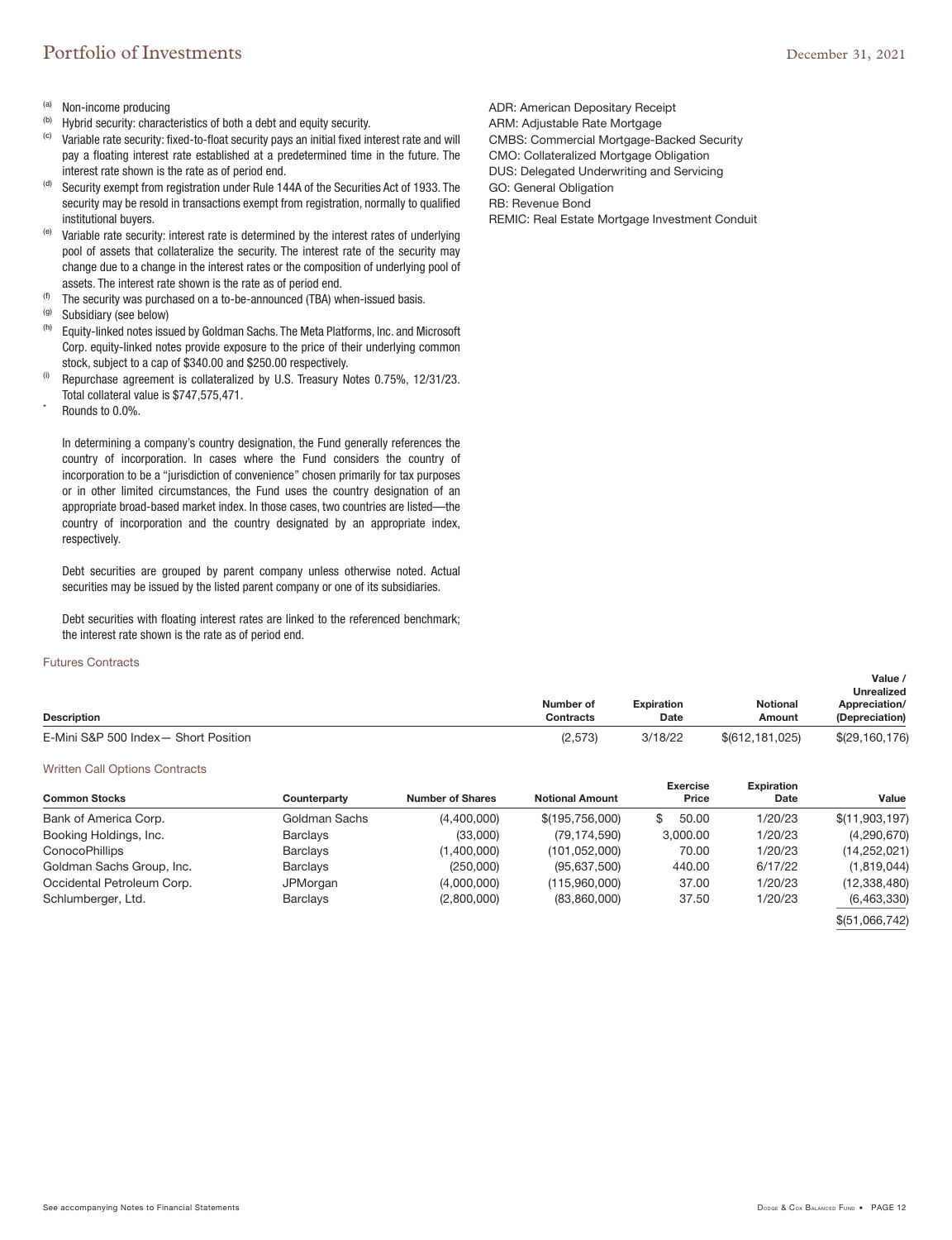# Statement of Assets and Liabilities

# Statement of Changes in Net Assets

|                                                             | December 31, 2021 |
|-------------------------------------------------------------|-------------------|
| Assets:                                                     |                   |
| Investments in securities, at value (cost \$11,414,710,676) | \$15,637,854,757  |
| Deposits with broker for options contracts                  | 52,780,000        |
| Cash pledged as collateral for TBAs                         | 2,590,000         |
| Cash denominated in foreign currency (cost \$1,089,173)     | 1.089.173         |
| Deposits with broker for futures contracts                  | 29,589,500        |
| Receivable for variation margin for futures contracts       | 1,768,938         |
| Receivable for investments sold                             | 335,434,059       |
| Receivable for Fund shares sold                             | 6,277,134         |
| Dividends and interest receivable                           | 38,466,657        |
| Prepaid expenses and other assets                           | 35,236            |
|                                                             | 16,105,885,454    |
| Liabilities:                                                |                   |
| Options written, at value (premiums received                |                   |
| \$55,475,251                                                | 51,066,742        |
| Payable for investments purchased                           | 721,591,954       |
| Payable for Fund shares redeemed                            | 5,891,789         |
| Management fees payable                                     | 6,468,718         |
| Accrued expenses                                            | 692,994           |
|                                                             | 785,712,197       |
| <b>Net Assets</b>                                           | \$15,320,173,257  |
| <b>Net Assets Consist of:</b>                               |                   |
| Paid in capital                                             | \$10,943,460,408  |
| Distributable earnings                                      | 4,376,712,849     |
|                                                             | \$15,320,173,257  |
| Fund shares outstanding (par value \$0.01 each, unlimited   |                   |
| shares authorized)                                          | 140,030,988       |
| Net asset value per share                                   | 109.41<br>\$      |
|                                                             |                   |

# Statement of Operations

|                                                    | December 31, 2021 |
|----------------------------------------------------|-------------------|
| <b>Investment Income:</b>                          |                   |
| Dividends (net of foreign taxes of \$4,343,147)    | \$<br>194,817,164 |
| Interest                                           | 116,714,099       |
|                                                    | 311,531,263       |
| <b>Expenses:</b>                                   |                   |
| Management fees                                    | 76,398,402        |
| Custody and fund accounting fees                   | 243,906           |
| Transfer agent fees                                | 1,839,464         |
| Professional services                              | 316,492           |
| Shareholder reports                                | 150,199           |
| <b>Registration fees</b>                           | 141,015           |
| <b>Trustees fees</b>                               | 383,108           |
| Miscellaneous                                      | 563,632           |
|                                                    | 80,036,218        |
| <b>Net Investment Income</b>                       | 231,495,045       |
| <b>Realized and Unrealized Gain (Loss):</b>        |                   |
| Net realized gain (loss)                           |                   |
| Investments in securities (Note 6)                 | 1,804,114,069     |
| <b>Futures contracts</b>                           | (179, 466, 015)   |
| Foreign currency transactions                      | 30.789            |
| Net change in unrealized appreciation/depreciation |                   |
| Investments in securities                          | 787,488,652       |
| Futures contracts                                  | (3, 281, 864)     |
| Options written                                    | 4,408,509         |
| Net realized and unrealized gain                   | 2.413.294.140     |
| Net Change in Net Assets From Operations           | \$2,644,789,185   |
|                                                    |                   |

**Year Ended**

|                                       | <b>Year Ended</b> | <b>Year Ended</b>  |
|---------------------------------------|-------------------|--------------------|
|                                       | December 31, 2021 | December 31, 2020  |
| <b>Operations:</b>                    |                   |                    |
| Net investment income                 | \$<br>231,495,045 | \$<br>310,171,962  |
| Net realized gain (loss)              | 1,624,678,843     | 823,188,896        |
| Net change in unrealized              |                   |                    |
| appreciation/depreciation             | 788,615,297       | (310, 826, 238)    |
|                                       | 2,644,789,185     | 822,534,620        |
| <b>Distributions to Shareholders:</b> |                   |                    |
| Total distributions                   | (1,530,839,991)   | (975, 104, 073)    |
| <b>Fund Share Transactions:</b>       |                   |                    |
| Proceeds from sale of shares          | 1,632,585,779     | 782,441,953        |
| Reinvestment of distributions         | 1,455,126,636     | 919,867,584        |
| Cost of shares redeemed               | (2,991,715,523)   | (3, 186, 075, 999) |
| Net change from Fund share            |                   |                    |
| transactions                          | 95,996,892        | (1,483,766,462)    |
| Total change in net assets            | 1,209,946,086     | (1,636,335,915)    |
| <b>Net Assets:</b>                    |                   |                    |
| Beginning of year                     | 14,110,227,171    | 15,746,563,086     |
| End of year                           | \$15,320,173,257  | \$14,110,227,171   |
| <b>Share Information:</b>             |                   |                    |
| Shares sold                           | 14,234,543        | 8,410,405          |
| Distributions reinvested              | 13,461,551        | 9,827,469          |
| Shares redeemed                       | (26, 300, 256)    | (34, 586, 852)     |
| Net change in shares outstanding      | 1,395,838         | (16, 348, 978)     |
|                                       |                   |                    |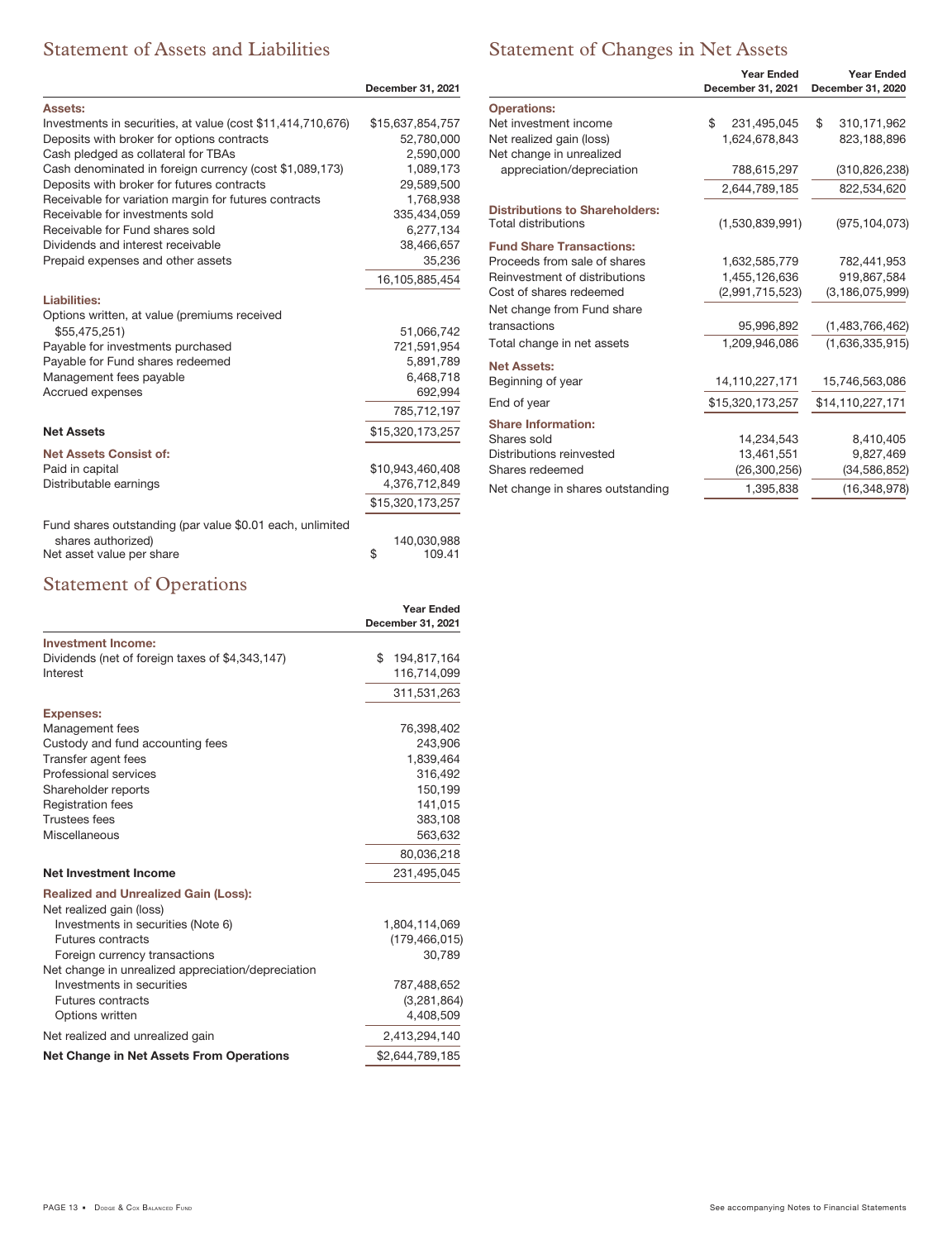### **Note 1: Organization and Significant Accounting Policies**

Dodge & Cox Balanced Fund (the "Fund") is one of the series constituting the Dodge & Cox Funds (the "Trust" or the "Funds"). The Trust is organized as a Delaware statutory trust and is registered under the Investment Company Act of 1940, as amended, as an open-end management investment company. The Fund commenced operations on June 26, 1931, and seeks regular income, conservation of principal, and an opportunity for long-term growth of principal and income. Risk considerations and investment strategies of the Fund are discussed in the Fund's Prospectus.

The Fund is an investment company and follows the accounting and reporting guidance issued in Topic 946 by the Financial Accounting Standards Board. The financial statements have been prepared in conformity with accounting principles generally accepted in the United States of America, which require the use of estimates and assumptions by management. Actual results may differ from those estimates. Significant accounting policies are as follows:

Security valuation The Fund's net assets are normally valued as of the scheduled close of trading on the New York Stock Exchange (NYSE), generally 4 p.m. Eastern Time, each day that the NYSE is open for business.

Portfolio holdings for which market quotes are readily available are valued at market value. Listed securities, for example, are generally valued using the official quoted close price or the last sale on the exchange that is determined to be the primary market for the security.

Debt securities, certain preferred stocks, equity-linked notes and derivatives traded over-the-counter are valued using prices received from independent pricing services which utilize dealer quotes, recent transaction data, pricing models, and other inputs to arrive at marketbased valuations. Pricing models may consider quoted prices for similar securities, interest rates, cash flows (including prepayment speeds), and credit risk. Exchange-traded derivatives are valued at the settlement price determined by the relevant exchange. Short-term securities less than 60 days to maturity may be valued at amortized cost if amortized cost approximates current value. Mutual funds are valued at their respective net asset values. Security values are not discounted based on the size of the Fund's position and may differ from the value a Fund receives upon sale of the securities. All securities held by the Fund are denominated in U.S. dollars.

If market quotations are not readily available or if normal valuation procedures produce valuations that are deemed unreliable or inappropriate under the circumstances existing at the time, the investment will be valued at fair value as determined in good faith by or under the direction of the Fund's Board of Trustees. The Board of Trustees has appointed Dodge & Cox, the Fund's investment manager, to make fair value determinations in accordance with the Dodge & Cox Funds Valuation Policies ("Valuation Policies"), subject to Board oversight. Dodge & Cox has established a Pricing Committee that is comprised of representatives from Treasury, Legal, Compliance, and Operations. The Pricing Committee is responsible for implementing the Valuation Policies, including determining the fair value of securities and other investments when necessary. The Pricing Committee considers relevant indications of value that are reasonably available to it in determining the fair value assigned to a particular security, such as the value of similar financial instruments, trading volumes, contractual restrictions on disposition, related corporate actions, and changes in economic conditions. In doing so, the Pricing Committee employs various methods for calibrating fair valuation approaches, including a regular review of key inputs and assumptions, back-testing, and review of any related market activity.

Valuing securities through a fair value determination involves greater reliance on judgment than valuation of securities based on readily available market quotations. In some instances, lack of information and uncertainty as to the significance of information may lead to a conclusion that a prior valuation is the best indication of a security's value. When fair value pricing is employed, the prices of securities used by the Fund to calculate its net asset value may differ from quoted or published prices for the same securities.

Security transactions, investment income, expenses, and distributions Security transactions are recorded on the trade date. Realized gains and losses on securities sold are determined on the basis of identified cost.

Dividend income and corporate action transactions are recorded on the ex-dividend date, or when the Fund first learns of the dividend/ corporate action if the ex-dividend date has passed. Non-cash dividends, if any, are recorded at the fair market value of the securities received. Dividends characterized as return of capital for U.S. tax purposes are recorded as a reduction of cost of investments and/or realized gain.

Interest income is recorded on the accrual basis. Interest income includes coupon interest, amortization of premium and accretion of discount on debt securities, and gain/loss on paydowns. The ability of the issuers of the debt securities held by the Fund to meet their obligations may be affected by economic developments in a specific industry, state, or region. Debt obligations may be placed on nonaccrual status and related interest income may be reduced by ceasing current accruals and writing off interest receivables when the collection of all or a portion of interest has become doubtful. A debt obligation is removed from non-accrual status when the issuer resumes interest payments or when collectibility of interest is reasonably assured.

Expenses are recorded on the accrual basis. Some expenses of the Trust can be directly attributed to a specific series. Expenses which cannot be directly attributed are allocated among the Funds in the Trust using methodologies determined by the nature of the expense.

Distributions to shareholders are recorded on the ex-dividend date.

Foreign taxes The Fund may be subject to foreign taxes which may be imposed by certain countries in which the Fund invests. The Fund endeavors to record foreign taxes based on applicable foreign tax law. Withholding taxes are incurred on certain foreign dividends and are accrued at the time the associated dividend is recorded. The Fund files withholding tax reclaims in certain jurisdictions to recover a portion of amounts previously withheld. The Fund records a reclaim receivable based on, among other things, a jurisdiction's legal obligation to pay reclaims as well as payment history and market convention. In consideration of recent decisions rendered by European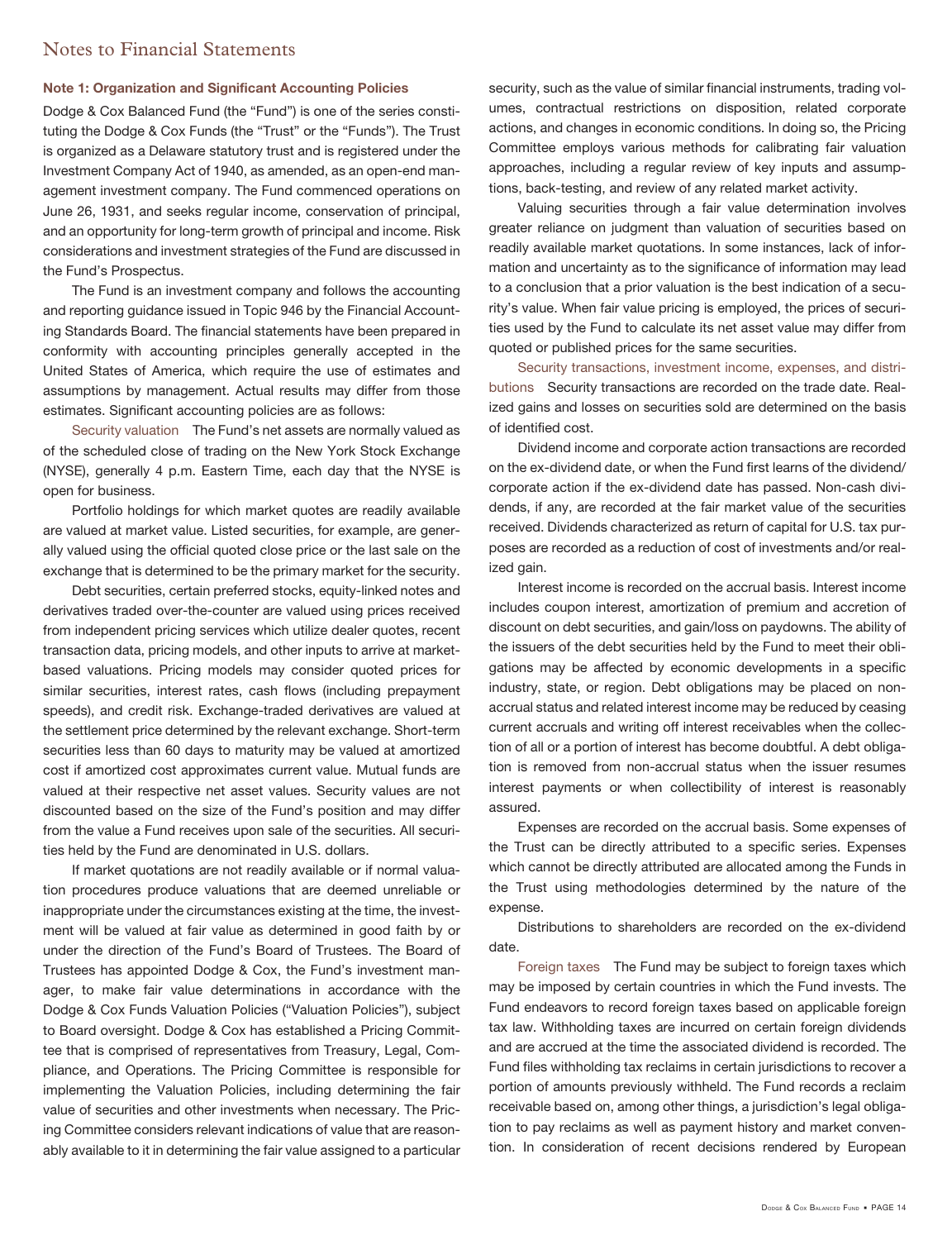courts, the Fund has filed for additional reclaims related to prior years. A corresponding receivable is established when both the amount is known and significant contingencies or uncertainties regarding collectability are removed. These amounts, if any, are reported in dividends and interest receivable in the Statement of Assets and Liabilities. During the year ended December 31, 2021, the Fund received \$5,540,334 in reclaims and interest related to EU reclaims, which is reported in dividend income and interest income in the Statement of Operations. Expenses incurred related to filing EU reclaims are recorded on the accrual basis in professional services in the Statement of Operations. Expenses that are contingent upon successful EU reclaims are recorded in professional services in the Statement of Operations once the amount is known.

Repurchase agreements Repurchase agreements are transactions under which a Fund purchases a security from a dealer counterparty and agrees to resell the security to that counterparty on a specified future date at the same price, plus a specified interest rate. The Fund's repurchase agreements are secured by U.S. government or agency securities. It is the Fund's policy that its custodian take possession of the underlying collateral securities, the fair value of which exceeds the principal amount of the repurchase transaction, including accrued interest, at all times. In the event of default by the counterparty, the Fund has the contractual right to liquidate the collateral securities and to apply the proceeds in satisfaction of the obligation.

Equity-linked note An equity-linked note is a structured security with a return linked to one or more underlying reference equity securities. Changes in the market value of equity-linked notes are recorded as unrealized appreciation or depreciation and realized gains or losses are recorded upon the sale or maturity of the notes in the Statement of Operations within investments in securities. The risks of investing in equity-linked notes include unfavorable price movements in the underlying securities and the credit risk of the issuing financial institution. Equity-linked notes may be more volatile and less liquid than other investments held by the Fund.

To-Be-Announced securities The Fund may purchase mortgage-related securities on a to-be-announced ("TBA") basis at a fixed price, with payment and delivery on a scheduled future date beyond the customary settlement period for such securities. The Fund may choose to extend the settlement through a "dollar roll" transaction in which it sells the mortgage-related securities to a dealer and simultaneously agrees to purchase similar securities for future delivery at a predetermined price. The Fund accounts for TBA dollar rolls as purchase and sale transactions.

Indemnification Under the Trust's organizational documents, its officers and trustees are indemnified against certain liabilities arising out of the performance of their duties to the Trust. In addition, in the normal course of business the Trust enters into contracts that provide general indemnities to other parties. The Trust's maximum exposure under these arrangements is unknown, as this would involve future claims that may be made against the Trust that have not yet occurred.

### **Note 2: Valuation Measurements**

Various inputs are used in determining the value of the Fund's investments. These inputs are summarized in the three broad levels listed below.

- **Earth** 1: Unadjusted quoted prices in active markets for identical securities
- **Level 2: Other significant observable inputs (including quoted prices** for similar securities, market indices, interest rates, credit risk, forward exchange rates, etc.)
- **Earth** 1: Significant unobservable inputs (including Fund management's assumptions in determining the fair value of investments)

The inputs or methodology used for valuing securities are not necessarily an indication of the risk associated with investing in those securities.

The following is a summary of the inputs used to value the Fund's holdings at December 31, 2021:

|                                      | <b>LEVEL 1</b>       | <b>LEVEL 2</b><br>(Other Significant |
|--------------------------------------|----------------------|--------------------------------------|
| Classification                       | (Quoted Prices)      | Observable Inputs)                   |
| <b>Securities</b>                    |                      |                                      |
| <b>Common Stocks</b>                 |                      |                                      |
| <b>Communication Services</b>        | \$1,472,284,960      | \$                                   |
| <b>Consumer Discretionary</b>        | 375,388,220          |                                      |
| <b>Consumer Staples</b>              | 310,881,805          |                                      |
| Energy                               | 742,407,444          |                                      |
| Financials                           | 2,538,057,872        |                                      |
| <b>Health Care</b>                   | 2,379,833,201        |                                      |
| Industrials                          | 679,536,838          |                                      |
| Information Technology               | 1,969,154,027        |                                      |
| <b>Materials</b>                     | 64,789,804           |                                      |
| <b>Preferred Stocks</b>              |                      |                                      |
| Financials                           |                      | 242,767,701                          |
| <b>Equity-Linked Notes</b>           |                      |                                      |
| <b>Communication Services</b>        |                      | 106,924,984                          |
| Information Technology               |                      | 69,992,372                           |
| <b>Debt Securities</b>               |                      |                                      |
| U.S. Treasury                        |                      | 794,671,487                          |
| Government-Related                   |                      | 157,442,653                          |
| Securitized                          |                      | 1,663,148,111                        |
| Corporate                            |                      | 1,276,149,615                        |
| Short-Term Investments               |                      |                                      |
| Repurchase Agreements                |                      | 732,917,000                          |
| Money Market Fund                    | 61,506,663           |                                      |
| <b>Total Securities</b>              | \$10,593,840,834     | \$5,044,013,923                      |
| <b>Other Investments</b>             |                      |                                      |
| <b>Futures Contracts</b>             |                      |                                      |
| Depreciation                         | \$<br>(29, 160, 176) | \$                                   |
| <b>Written Call Option Contracts</b> |                      | (51,066,742)                         |

### **Note 3: Derivative Instruments**

The Fund may use derivatives either to minimize the impact of certain risks to one or more of its investments (as a ''hedging technique'') or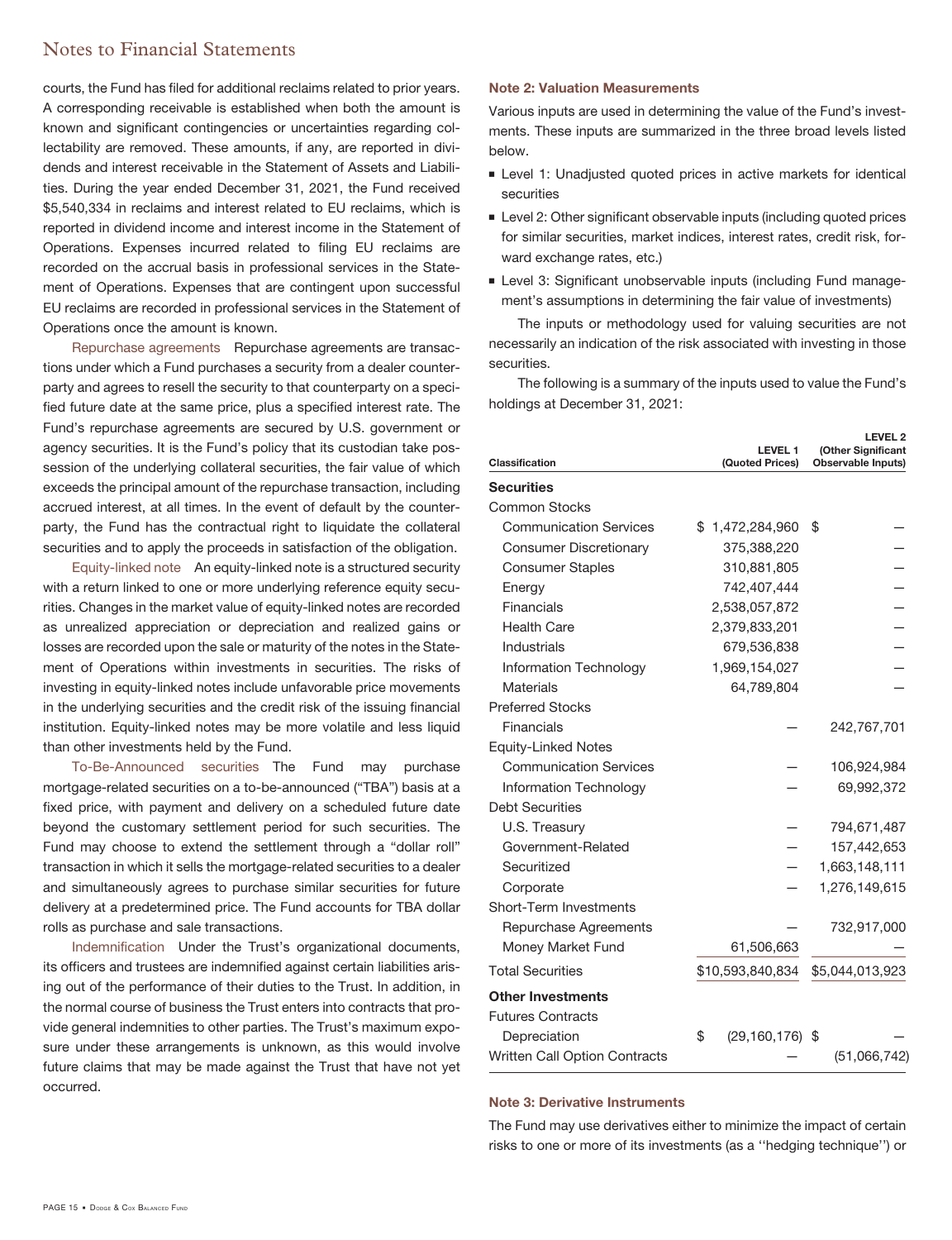to implement its investment strategy. A derivative is a financial instrument whose value is derived from a security, currency, interest rate, index, or other financial instrument.

Covered equity call options written In return for the payment of an upfront premium, the buyer of a an equity call option has the right (but not the obligation) to buy a referenced stock at a predetermined strike price or to receive a payment equal to the profit from buying at the strike price or selling at the market price. If the Fund writes an equity call option, it records the premium it receives as a liability in the Statement of Assets and Liabilities. The liability is adjusted daily to reflect the current market value of the option. If an option is exercised, the premium is added to the proceeds from the sale of the underlying reference stock in determining realized gain or loss. If an option expires unexercised, the premium received is treated as a realized gain. If an option is closed, the difference between the premium received and the cost of the closing transaction is treated as realized gain or loss. Changes in the value of an open equity call option written are recorded as unrealized appreciation or depreciation and any realized gains or losses are recorded at the closing or expiration of the option in the Statement of Operations.

If the Fund writes a covered equity call option, it foregoes the opportunity to gain from increases in the price of the underlying stock above the sum of the premium and the strike price, but retains the risk of loss should the price of the underlying stock decline.

The Fund wrote over-the-counter covered equity call options referencing single stocks in order to express its opinion about the future value of the stock.

Futures contracts Futures contracts involve an obligation to purchase or sell (depending on whether the Fund has entered a long or short futures contract, respectively) an asset at a future date, at a price set at the time of the contract. Futures contracts are exchangetraded. Upon entering into a futures contract, the Fund is required to deposit an amount of cash or liquid assets (referred to as "initial margin") in a segregated account with the clearing broker. Subsequent payments (referred to as "variation margin") to and from the clearing broker are made on a daily basis based on changes in the market value of the contract. Changes in the market value of open futures contracts are recorded as unrealized appreciation or depreciation in the Statement of Operations. Realized gains and losses on futures contracts are recorded in the Statement of Operations at the closing or expiration of the contracts. Cash deposited with a broker as initial margin is recorded in the Statement of Assets and Liabilities. A receivable and/or payable to brokers for daily variation margin is also recorded in the Statement of Assets and Liabilities.

Investments in futures contracts may include certain risks, which may be different from, and potentially greater than, those of the underlying securities. To the extent the Fund uses futures, it is exposed to additional volatility and potential losses resulting from leverage.

The Fund used short equity index futures contracts to reduce the exposure of the Fund's equity allocation to a general downturn in the equity markets.

Additional derivative information The following identifies the location on the Statement of Assets and Liabilities and values of the Fund's derivative instruments categorized by primary underlying risk exposure.

|                                  | Equity<br><b>Derivatives</b> |
|----------------------------------|------------------------------|
| Liabilities                      |                              |
| Futures contracts <sup>(a)</sup> | \$29,160,176                 |
| Options written                  | 51,066,742                   |
|                                  | \$80,226,918                 |

(a) Includes cumulative appreciation (depreciation). Only the current day's variation margin is reported in the Statement of Assets and Liabilities.

The following summarizes the effect of derivative instruments on the Statement of Operations, categorized by primary underlying risk exposure.

|                                                    | Equity<br><b>Derivatives</b> |
|----------------------------------------------------|------------------------------|
| Net realized gain (loss)                           |                              |
| <b>Futures contracts</b>                           | \$(179, 466, 015)            |
| Net change in unrealized appreciation/depreciation |                              |
| <b>Futures contracts</b>                           | \$<br>(3, 281, 864)          |
| Options written                                    | 4.408.509                    |
|                                                    | 1.126.645                    |

The following summarizes the range of volume in the Fund's derivative instruments during the year ended December 31, 2021.

| <b>Derivative</b>        |                                   | % of Net Assets |
|--------------------------|-----------------------------------|-----------------|
| <b>Futures contracts</b> | USD notional value                | $3 - 7%$        |
| Options written          | USD delta adjusted notional value | $0 - 3%$        |

The Fund may enter into various over-the-counter derivative contracts governed by International Swaps and Derivatives Association master agreements ("ISDA agreements"). The Fund's ISDA agreements, which are separately negotiated with each dealer counterparty, specify (i) events of default and other events permitting a party to terminate some or all of the contracts thereunder and (ii) the process by which those contracts will be valued for purposes of determining termination payments. If some or all of the contracts under a master agreement are terminated because of an event of default or similar event, the values of all terminated contracts must be netted to determine a single payment owed by one party to the other. To the extent amounts owed to the Fund by its counterparties are not collateralized, the Fund is at risk of those counterparties' nonperformance. The Fund attempts to mitigate counterparty credit risk by entering into contracts only with counterparties it believes to be of good credit quality, by exchanging collateral, and by monitoring the financial stability of those counterparties.

For financial reporting purposes, the Fund does not offset assets and liabilities that are subject to a master netting arrangement in the Statement of Assets and Liabilities.

The Fund's ability to net assets and liabilities and to offset collateral pledged or received is based on contractual netting/offset provisions in the ISDA agreements. The following table presents the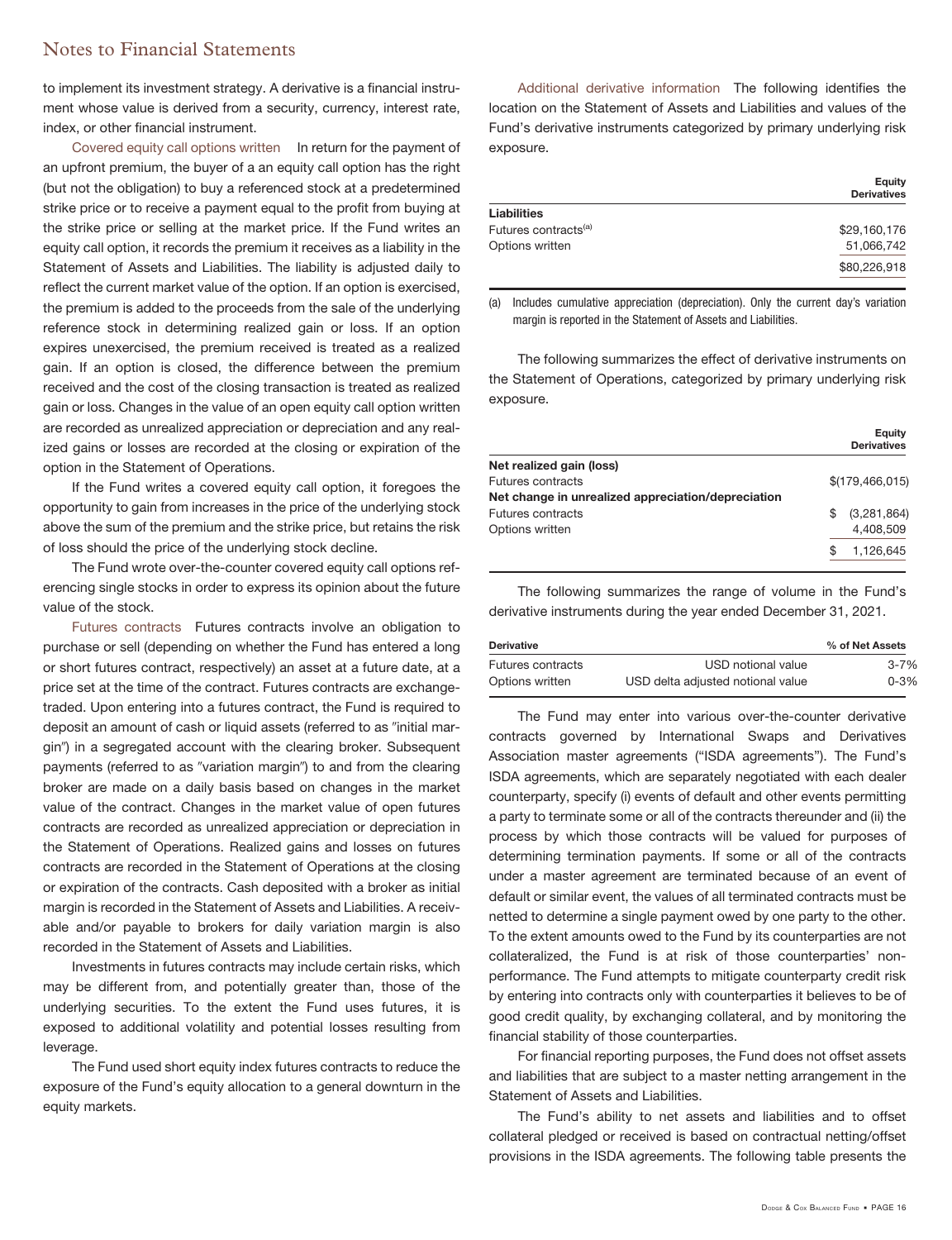Fund's net exposure to each counterparty for derivatives that are subject to enforceable master netting arrangements as of December 31, 2021.

| Counterparty    | Gross<br>Amount of<br>Recognized<br>Assets | Gross<br>Amount of<br>Recognized<br>Liabilities | Cash<br>Collateral<br>Pledged /<br>(Received) <sup>(a)</sup> | Net Amount <sup>(b)</sup> |
|-----------------|--------------------------------------------|-------------------------------------------------|--------------------------------------------------------------|---------------------------|
| <b>Barclays</b> |                                            | $$ -$ \$(26,825,065) \$26,825,065               |                                                              | \$—                       |
| Goldman Sachs   |                                            |                                                 | (11,903,197) 11,903,197                                      |                           |
| JPMorgan        |                                            | (12, 338, 480)                                  | 12,338,480                                                   |                           |
|                 |                                            | \$(51,066,742) \$51,066,742                     |                                                              | \$—                       |

 $(a)$  Cash collateral pledged/(received) in excess of derivative assets/liabilities is not presented in this table.The total cash collateral is presented on the Fund's Statement of Assets and Liabilities.

(b) Represents the net amount receivable from (payable to) the counterparty in the event of a default.

### **Note 4: Related Party Transactions**

Management fees Under a written agreement approved by a unanimous vote of the Board of Trustees, the Fund pays a management fee monthly at an annual rate of 0.50% of the Fund's average daily net assets to Dodge & Cox, investment manager of the Fund.

Fund officers and trustees All officers and two of the trustees of the Trust are officers or employees of Dodge & Cox. The Trust pays a fee only to those trustees who are not affiliated with Dodge & Cox.

### **Note 5: Income Tax Information and Distributions to Shareholders**

A provision for federal income taxes is not required since the Fund intends to continue to qualify as a regulated investment company under Subchapter M of the Internal Revenue Code and distribute all of its taxable income to shareholders. Distributions are determined in accordance with income tax regulations, and such amounts may differ from net investment income and realized gains for financial reporting purposes. The Fund may also designate a portion of the amount paid to redeeming shareholders as a distribution for tax purposes. Financial reporting records are adjusted for permanent book to tax differences at year end to reflect tax character. Book to tax differences are primarily due to differing treatments of wash sales, foreign currency realized gain (loss), redemptions in-kind, certain corporate action transactions, derivatives, and distributions.

Distributions during the years noted below were characterized as follows for federal income tax purposes:

|                        | <b>Year Ended</b><br>December 31, 2021 |   | <b>Year Ended</b><br>December 31, 2020 |
|------------------------|----------------------------------------|---|----------------------------------------|
| Ordinary income        | 269.242.523                            | S | 363.084.389                            |
|                        | $$2.018$ per share)                    |   | $(\$2.559$ per share)                  |
| Long-term capital gain | 1.261.597.468                          |   | 612.019.684                            |
|                        | (\$9.598 per share)                    |   | $($4.482$ per share)                   |

At December 31, 2021, the tax basis components of distributable earnings were as follows:

| Undistributed ordinary income        | £. | 2.681.520       |
|--------------------------------------|----|-----------------|
| Undistributed long-term capital gain |    | 102.914.824     |
| Deferred loss <sup>(a)</sup>         |    | (5,802,028)     |
| Net unrealized appreciation          |    | 4.276.918.533   |
| Total distributable earnings         |    | \$4,376,712,849 |

At December 31, 2021, unrealized appreciation and depreciation for investments and derivatives based on cost for federal income tax purposes were as follows:

| \$11,336,184,557 |
|------------------|
| 4.582.523.874    |
| (305, 605, 341)  |
| 4,276,918,533    |
|                  |

Fund management has reviewed the tax positions for open periods (three years and four years, respectively, from filing the Fund's Federal and State tax returns) as applicable to the Fund, and has determined that no provision for income tax is required in the Fund's financial statements.

Represents capital loss incurred between November 1, 2021 and December 31, 2021. As permitted by tax regulation, the Fund

has elected to treat this loss as arising in 2022.

(a)

### **Note 6: Redemptions In-Kind**

During the year ended December 31, 2021, the Fund distributed securities and cash as payment for redemptions of Fund shares. For financial reporting purposes, the Fund realized a net gain of \$271,862,264 attributable to the redemptions in-kind. For tax purposes, no capital gain on the redemptions in-kind was recognized.

### **Note 7: Loan Facilities**

Pursuant to an exemptive order issued by the Securities and Exchange Commission (SEC), the Fund may participate in an interfund lending facility (Facility). The Facility allows the Fund to borrow money from or loan money to the Funds. Loans under the Facility are made for temporary or emergency purposes, such as to fund shareholder redemption requests. Interest on borrowings is the average of the current repurchase agreement rate and the bank loan rate. There was no activity in the Facility during the period.

All Funds in the Trust participate in a \$500 million committed credit facility (Line of Credit) with State Street Bank and Trust Company, to be utilized for temporary or emergency purposes to fund shareholder redemptions or for other short-term liquidity purposes. The maximum amount available to the Fund is \$250 million. Each Fund pays an annual commitment fee on its pro-rata portion of the Line of Credit. For the period ended December 31, 2021, the Fund's commitment fee amounted to \$84,845 and is reflected as a Miscellaneous Expense in the Statement of Operations. Interest on borrowings is charged at the prevailing rate. There were no borrowings on the Line of Credit during the period.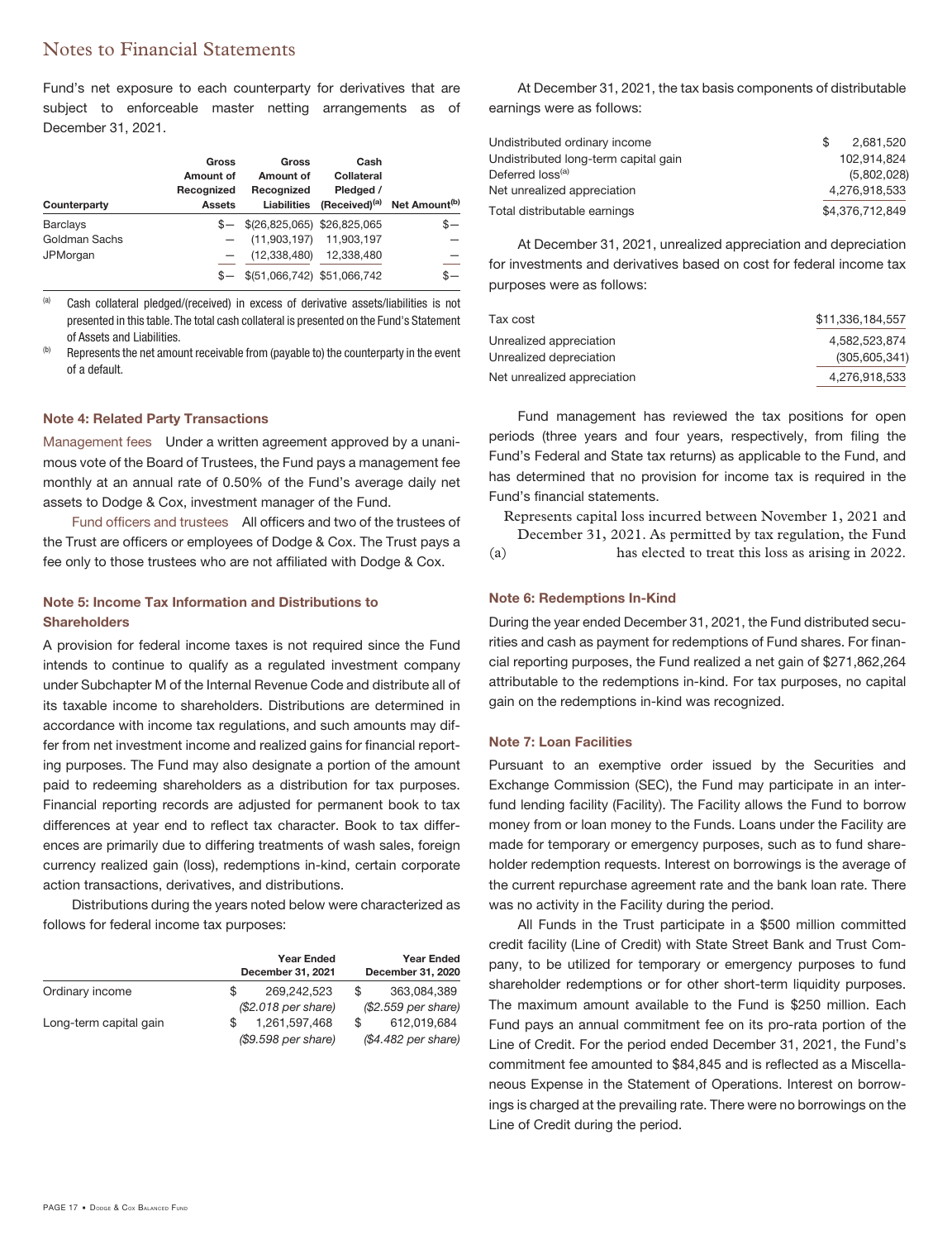### **Note 8: Purchases and Sales of Investments**

For the year ended December 31, 2021, purchases and sales of securities, other than short-term securities and U.S. government securities, aggregated \$2,921,336,697 and \$4,641,165,241, respectively. For the year ended December 31, 2021, purchases and sales of U.S. government securities aggregated \$4,296,194,559 and \$3,846,043,794, respectively.

### **Note 9: New Accounting Guidance**

In March 2020, the Financial Accounting Standards Board issued Accounting Standards Update (ASU) No. 2020-04, Reference Rate Reform (Topic 848) – Facilitation of the Effects of Reference Rate Reform on Financial Reporting. The amendments in the ASU provide optional temporary financial reporting relief from the effect of certain types of contract modifications due to the planned discontinuation of the London Interbank Offered Rate and other interbank-offered based

### reference rates as of the end of 2021. The ASU is effective for certain reference rate-related contract modifications that occur during the period March 12, 2020 through December 31, 2022. Management has reviewed the requirements and believes the adoption of this ASU will not have a material impact on the financial statements.

### **Note 10: Subsequent Events**

On February 9, 2022, the Fund's Board of Trustees approved a name change of the existing shares of the Fund to "Class I" planned for May 2022. The Board also approved the public offering of a new class of shares, Class X, of the Fund planned for May 2022. Fund management has determined that no other material events or transactions occurred subsequent to December 31, 2021, and through the date of the Fund's financial statements issuance, which require additional disclosure in the Fund's financial statements.

# Financial Highlights

| Selected data and ratios<br>(for a share outstanding throughout each period) | Year Ended December 31, |                         |          |          |          |
|------------------------------------------------------------------------------|-------------------------|-------------------------|----------|----------|----------|
|                                                                              | 2021                    | 2020                    | 2019     | 2018     | 2017     |
| Net asset value, beginning of year                                           | \$101.78                | \$101.60                | \$93.27  | \$107.00 | \$103.35 |
| Income from investment operations:                                           |                         |                         |          |          |          |
| Net investment income                                                        | 1.74                    | 2.19 <sup>(a)</sup>     | 2.48     | 2.20     | 2.28     |
| Net realized and unrealized gain (loss)                                      | 17.51                   | 5.03                    | 15.35    | (7.00)   | 10.45    |
| Total from investment operations                                             | 19.25                   | 7.22                    | 17.83    | (4.80)   | 12.73    |
| Distributions to shareholders from:                                          |                         |                         |          |          |          |
| Net investment income                                                        | (1.75)                  | (2.22)                  | (2.46)   | (2.01)   | (2.29)   |
| Net realized gain                                                            | (9.87)                  | (4.82)                  | (7.04)   | (6.92)   | (6.79)   |
| <b>Total distributions</b>                                                   | (11.62)                 | (7.04)                  | (9.50)   | (8.93)   | (9.08)   |
| Net asset value, end of year                                                 | \$109.41                | \$101.78                | \$101.60 | \$93.27  | \$107.00 |
| Total return                                                                 | 19.28%                  | 7.85%                   | 19.62%   | (4.61)%  | 12.59%   |
| Ratios/supplemental data:                                                    |                         |                         |          |          |          |
| Net assets, end of year (millions)                                           | \$15,320                | \$14,110                | \$15,747 | \$14,181 | \$16,387 |
| Ratio of expenses to average net assets                                      | 0.52%                   | 0.53%                   | 0.53%    | 0.53%    | 0.53%    |
| Ratio of net investment income to average net assets                         | 1.51%                   | $2.29\%$ <sup>(a)</sup> | 2.46%    | 2.06%    | 2.12%    |
| Portfolio turnover rate                                                      | 49%                     | 54%                     | 35%      | 24%      | 19%      |

(a) Net investment income per share includes significant amounts received for EU reclaims related to prior years, which amounted to approximately \$0.28 per share. Excluding such amounts, the ratio of net investment income to average net assets would have been 1.73% and total return would have been approximately 1.55%.

See accompanying Notes to Financial Statements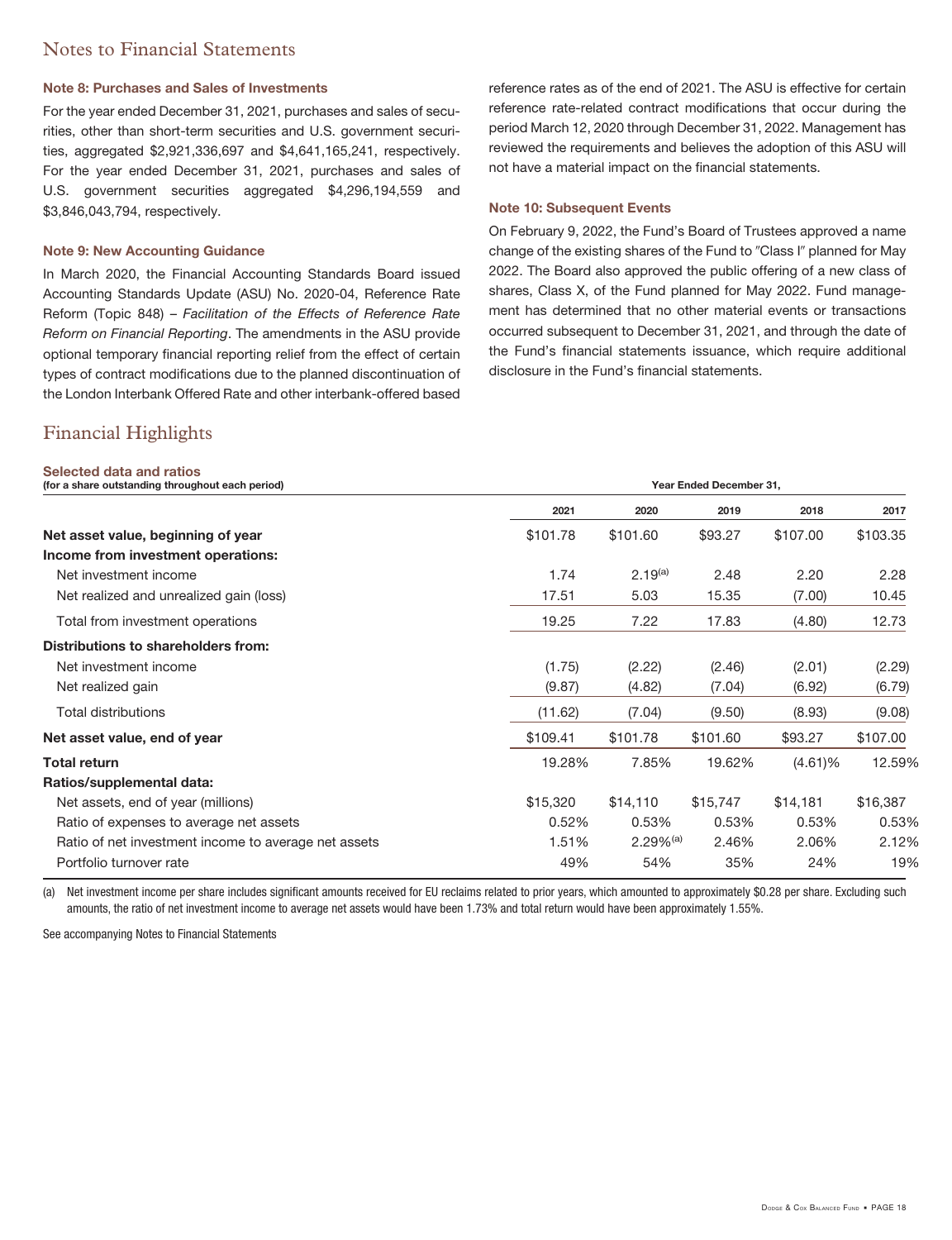# Report of Independent Registered Public Accounting Firm

To the Board of Trustees of Dodge & Cox Funds and Shareholders of Dodge & Cox Balanced Fund

### **Opinion on the Financial Statements**

We have audited the accompanying statement of assets and liabilities, including the portfolio of investments, of Dodge & Cox Balanced Fund (one of the funds constituting Dodge & Cox Funds, referred to hereafter as the "Fund") as of December 31, 2021, the related statement of operations for the year ended December 31, 2021, the statement of changes in net assets for each of the two years in the period ended December 31, 2021, including the related notes, and the financial highlights for each of the five years in the period ended December 31, 2021 (collectively referred to as the "financial statements"). In our opinion, the financial statements present fairly, in all material respects, the financial position of the Fund as of December 31, 2021, the results of its operations for the year then ended, the changes in its net assets for each of the two years in the period ended December 31, 2021 and the financial highlights for each of the five years in the period ended December 31, 2021 in conformity with accounting principles generally accepted in the United States of America.

### **Basis for Opinion**

These financial statements are the responsibility of the Fund's management. Our responsibility is to express an opinion on the Fund's financial statements based on our audits. We are a public accounting firm registered with the Public Company Accounting Oversight Board (United States) (PCAOB) and are required to be independent with respect to the Fund in accordance with the U.S. federal securities laws and the applicable rules and regulations of the Securities and Exchange Commission and the PCAOB.

We conducted our audits of these financial statements in accordance with the standards of the PCAOB. Those standards require that we plan and perform the audit to obtain reasonable assurance about whether the financial statements are free of material misstatement, whether due to error or fraud.

Our audits included performing procedures to assess the risks of material misstatement of the financial statements, whether due to error or fraud, and performing procedures that respond to those risks. Such procedures included examining, on a test basis, evidence regarding the amounts and disclosures in the financial statements. Our audits also included evaluating the accounting principles used and significant estimates made by management, as well as evaluating the overall presentation of the financial statements. Our procedures included confirmation of securities owned as of December 31, 2021 by correspondence with the custodian, transfer agent and brokers; when replies were not received from brokers, we performed other auditing procedures. We believe that our audits provide a reasonable basis for our opinion.

/s/PricewaterhouseCoopers LLP San Francisco, California February 18, 2022

We have served as the auditor of one or more investment companies in the Dodge & Cox Funds since 1931.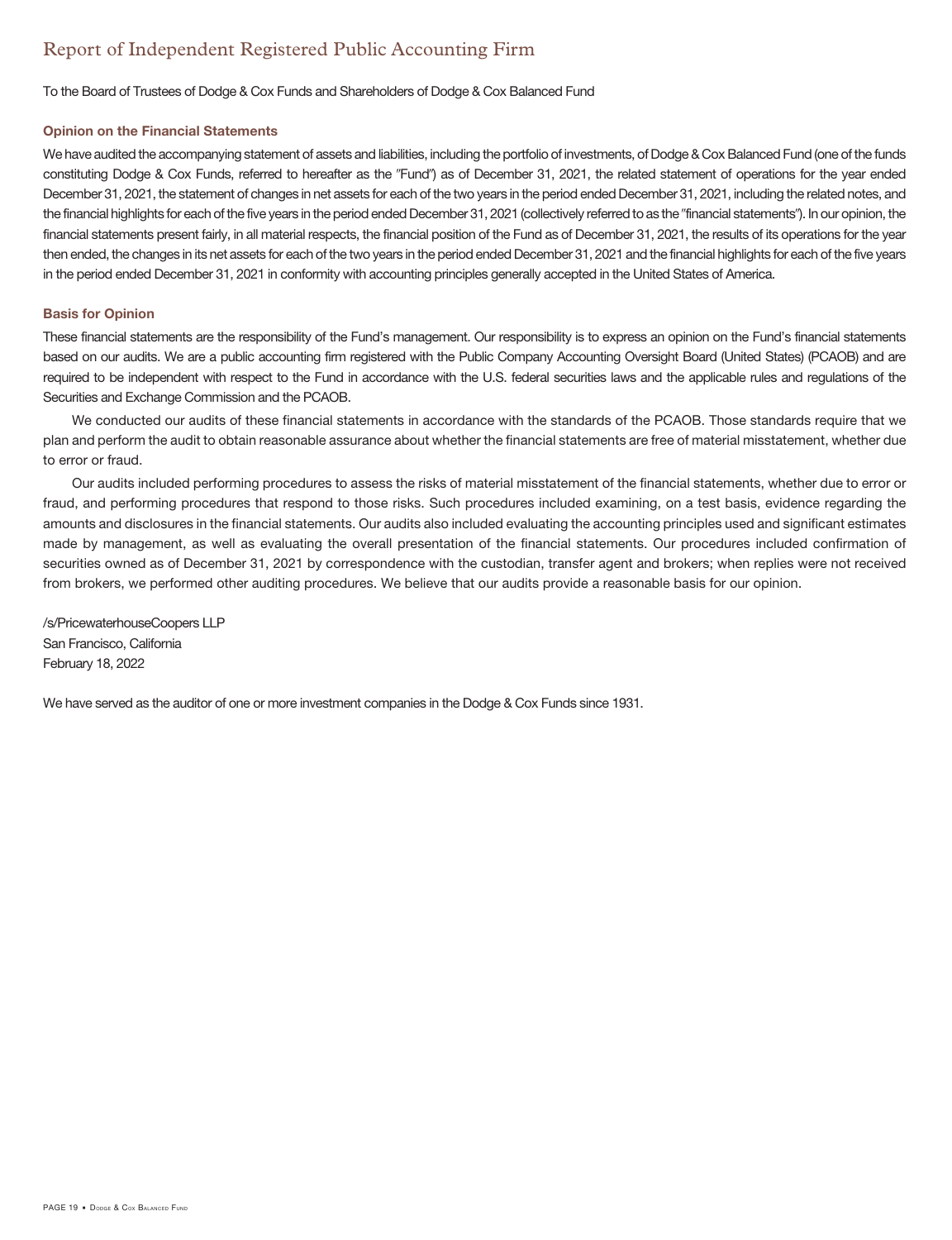### Special 2021 Tax Information (unaudited)

The following information is provided pursuant to provisions of the Internal Revenue Code:

The Fund designates \$1,321,971,591 as long-term capital gain distributions in 2021.

The Fund designates \$199,431,124 of its distributions paid to shareholders in 2021 as qualified dividends (treated for federal income tax purposes in the hands of shareholders as taxable at a maximum rate of 20%).

For shareholders that are corporations, the Fund designates 52% of its ordinary dividends paid to shareholders in 2021 as dividends from domestic corporations eligible for the corporate dividends received deduction, provided that the shareholder otherwise satisfies applicable requirements to claim that deduction.

For shareholders that are corporations, the Fund designates 33% of its ordinary dividends paid to shareholders in 2021 as Section 163(j) interest dividends.

# Funds' Liquidity Risk Management Program (unaudited)

The Funds have adopted and implemented a written liquidity risk management program ("Program") as required by Rule 22e-4 under the Investment Company Act. The Program is reasonably designed to assess and manage the Fund's liquidity risk, taking into consideration the Fund's investment strategy and the liquidity of its portfolio investments during normal and reasonably foreseeable stressed conditions; its short and long-term cash flow projections; and its cash holdings and access to other funding sources including the Funds' interfund lending facility and line of credit.

The Funds' Board of Trustees has approved the appointment of a Liquidity Risk Management Committee including representatives from Dodge & Cox's Legal, Compliance, Treasury, Operations, Trading, and Portfolio Management departments, which is responsible for the Program's administration and oversight and for reporting to the Board on at least an annual basis regarding the Program's operation and effectiveness.

The Liquidity Risk Management Committee performed an initial assessment of the liquidity risk of the Dodge & Cox Emerging Markets Stock Fund prior to its launch in May, 2021. The Committee refreshed its assessment of all of lthe Funds' liquidity risk profiles and considered the adequacy and effectiveness of the Program's operations for the 12 months ended September 30, 2021 (the "covered period") in order to prepare a written report to the Board of Trustees for consideration at its meeting held on December 15, 2021. The report concluded that (i) the Funds had adequate liquidity to operate effectively throughout the covered period; (ii) each Fund's investment strategy continues to be appropriate for an open end fund;

and (iii) the Funds' Program is reasonably designed to assess and manage its liquidity risk.

# Board Approval of Funds' Investment Management Agreements and Management Fees (unaudited)

The Board of Trustees is responsible for overseeing the performance of the Dodge & Cox Funds' investment manager and determining whether to continue the Investment Management Agreements between the Funds and Dodge & Cox each year (the "Agreements"). At a meeting of the Board of Trustees of the Trust held on December 15, 2021, the Trustees, by a unanimous vote (including a separate vote of those Trustees who are not "interested persons" (as defined in the Investment Company Act of 1940) (the "Independent Trustees")), approved the renewal of the Agreements for an additional one-year term through December 31, 2022 with respect to each Fund (other than the Emerging Markets Stock Fund, whose investment management agreement was approved at a meeting of the Board of Trustees held on June 2, 2020 and entered into on January 8, 2021). During the course of the year, the Board received extensive information and materials relating to the investment management and administrative services provided by Dodge & Cox and the performance of each of the Funds.

### **Information Received**

Over the past several years, the Board has requested, received, and discussed a number of special presentations on topics relevant to their annual consideration of the proposed renewal of the Funds' Agreements, including, in 2021, special presentations relating to asset management industry trends and the competitive landscape for the Funds, fund distribution channels, mutual fund fee litigation trends, an update on economies of scale, an update on Environmental, Social, and Governance-related asset management trends, Dodge & Cox's evolving risk management practices, and equity trading costs. In addition to the foregoing and in advance of the meetings referred to below, the Board, including the Independent Trustees, requested, received, and reviewed materials relating to the Agreements and the services provided by Dodge & Cox. The Independent Trustees retained Broadridge to prepare an independent expense and performance summary for each Fund and comparable funds managed by other advisers identified by Broadridge. The Broadridge materials included information regarding advisory and administrative fee rates, expense ratios, and transfer agency, custodial, and distribution expenses, as well as performance comparisons to each Fund's peer group and to a broad-based securities index or combination of indices. The Broadridge materials also included a comparison of expenses of various share classes offered by comparable funds. The materials reviewed by the Board contained information concerning, among other things, Dodge & Cox's profitability, financial results and condition, management fee revenue, and separate account fee schedules. The Board additionally considered the Funds' brokerage commissions, turnover rates, sales and redemption data, and the investment that Dodge & Cox makes in research used in managing the Funds. The Board received and reviewed memoranda and related materials addressing, among other things, Dodge & Cox's services to the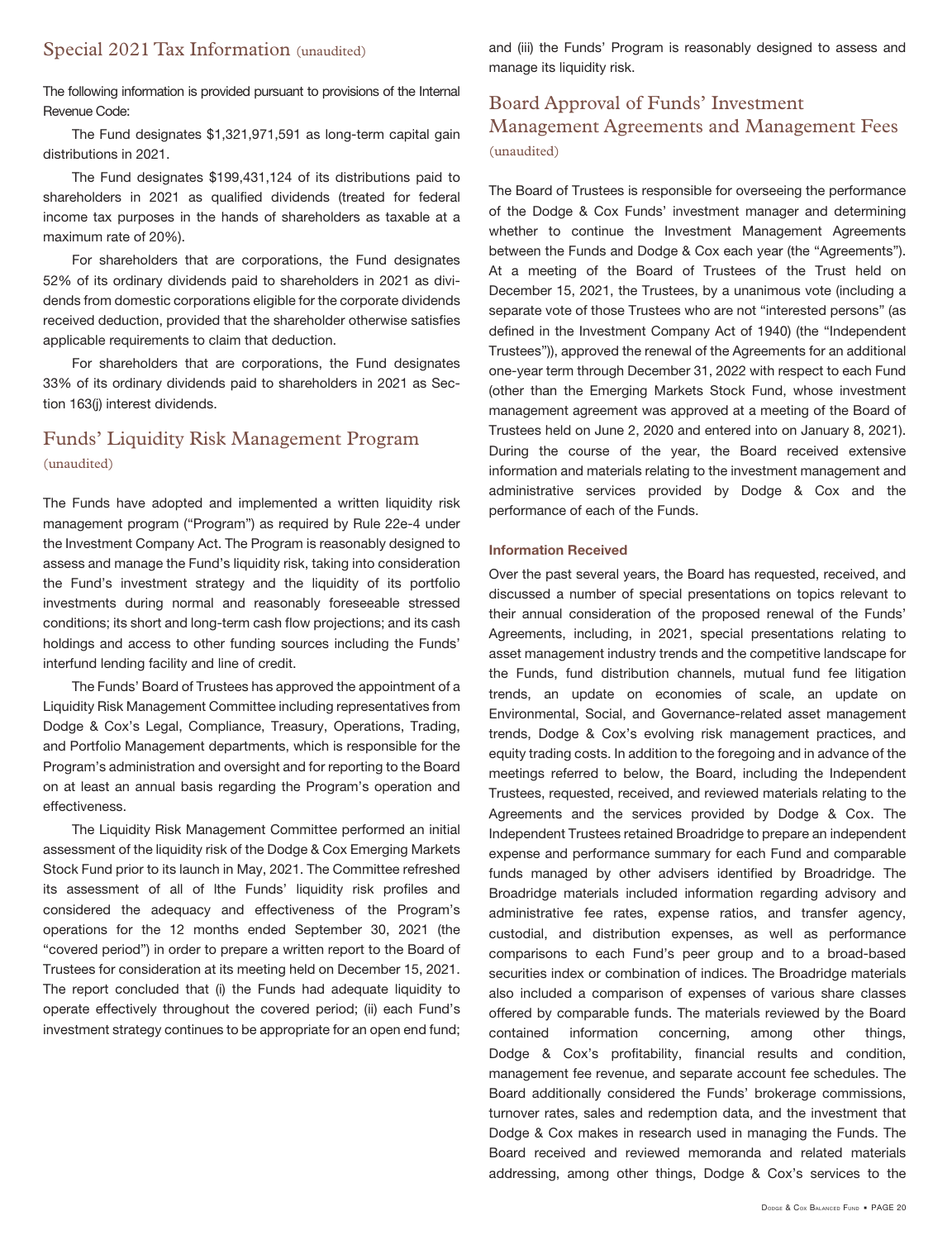Funds; how Dodge & Cox Funds' fees compare to fees of peer group funds; the different fees, services, costs, and risks associated with other accounts managed by Dodge & Cox as compared to the Dodge & Cox Funds; and the ways in which the Funds realize economies of scale. Throughout the process of reviewing the services provided by Dodge & Cox and preparing for the meeting, the Independent Trustees found Dodge & Cox to be open, forthright, detailed, and helpful in answering questions about all issues. The Board received copies of the Agreements and a memorandum from the independent legal counsel to the Independent Trustees discussing the factors generally regarded as appropriate to consider in evaluating mutual fund management arrangements. The Trust's Contract Review Committee, consisting solely of Independent Trustees, met with its independent legal counsel on November 11, 2021 and again on December 15, 2021 to discuss whether to renew the Agreements. The Board, including the Independent Trustees, subsequently concluded that the existing Agreements are fair and reasonable and voted to approve the Agreements. In considering the Agreements, the Board, including the Independent Trustees, did not identify any single factor or particular information as all-important or controlling. In reaching the decision to approve the Agreements, the Board considered several factors, discussed below, to be key factors and reached the conclusions described herein.

### **Nature, Quality, and Extent of the Service**

The Board considered that Dodge & Cox provides a range of services to the Funds in addition to portfolio management, including regulatory compliance, trading desks, proxy voting, transfer agent and custodian oversight, administration, regulatory agency filings, tax compliance and filings, web site, and anti-money laundering. The nature of services provided by Dodge & Cox has been documented in materials provided to the Board and in presentations made to the Board throughout the year. In particular, the Board considered the nature, quality, and extent of portfolio management, administrative, and shareholder services performed by Dodge & Cox. With regard to portfolio management services, the Board considered Dodge & Cox's consistency in investment approach and depth; the background and experience of the Dodge & Cox U.S. Equity Investment Committee, International Equity Investment Committee, Global Equity Investment Committee, U.S. Fixed Income Investment Committee, and Global Fixed Income Investment Committee, and research analysts responsible for managing the Funds; Dodge & Cox's methods for assessing the regulatory and investment climate in various jurisdictions; its overall level of attention to its core investment management function; and its commitment to the Funds and their shareholders. The Board reviewed information from Dodge & Cox describing conflicts of interest between the Funds and Dodge & Cox or its other clients, and how Dodge & Cox addresses those conflicts. The Board also noted that Dodge & Cox is an investment researchoriented firm with no other business endeavors to distract management's attention from its research efforts, that its investment professionals adhere to a consistent investment approach across the Funds, and that it employs a deliberate, thoughtful approach with respect to the development of new products. The Board further considered the "Gold" analyst rating awarded by Morningstar to all of the Funds (other than the Balanced Fund, which has a "Bronze" rating, and the Emerging Markets Stock Fund, which is too new to be

#### **Investment Performance**

The Board reviewed each Fund's recent and long-term investment performance (including periods of outperformance and underperformance), as compared to relevant indices and the performance of such Fund's peer group and broader Morningstar category. In assessing the performance of the Funds, the Board considered the Funds' relative outperformance over the past year. The Board also reviewed the Funds' investment returns over various periods and concluded that the volatility and underperformance of certain Funds during certain recent periods was consistent with Dodge & Cox's long-term approach and active investment style. The Board compared the short- and long-term investment performance of the equity funds to both their primary performance benchmarks as well as value-oriented indices, in recognition of the significant performance divergence between value and growth stocks that has persisted for much of the last several years. The Board considered that the recent outperformance as well as the previous underperformance of certain Funds are both the result of a valueoriented investment management process that emphasizes a longterm investment horizon, independent research, a team approach, price discipline, low cost, and low portfolio turnover. The Board concluded that Dodge & Cox has delivered long-term performance for Fund investors consistent with the long-term investment strategies being pursued by the Funds.

### **Costs and Ancillary Benefits**

Costs of Services to Funds: Fees and Expenses The Board considered each Fund's management fee rate and net expense ratio relative to (1) a broad category of other mutual funds with similar portfolio characteristics and share class and expense structures and (2) a smaller group of peers selected by Broadridge based on investment style, share class characteristics, and asset levels. The Board also considered the management fees charged by Dodge & Cox to other clients. In particular, the Board noted that the management fee rate paid by each Fund compares favorably to its broad category and is competitive within the Fund's peer group. The Board also evaluated the operating structures of the Funds and Dodge & Cox, noting that the Funds do not charge front-end sales commissions or distribution fees, and Dodge & Cox bears, among other things, the cost of most third-party research, reimbursement for shareholder recordkeeping and administrative costs to third-party retirement plan administrators, and administrative and office overhead. The Board noted that the Broadridge report shows that the net expense ratio of every Fund (taking into account, in the case of the Global Bond Fund, voluntary expense reimbursements by Dodge & Cox) is in the least expensive quartile compared to its broad Morningstar category and four of the six Funds are in the least expensive quartile of their respective Broadridge peer groups (with the Balanced Fund and the Income in the second-lowest quartile of their peer groups). The Board noted the Funds' unusual single-shareclass structure and reviewed Broadridge data (including assetweighted average expense ratios) showing that most of the peer group funds offer several different classes of shares, with different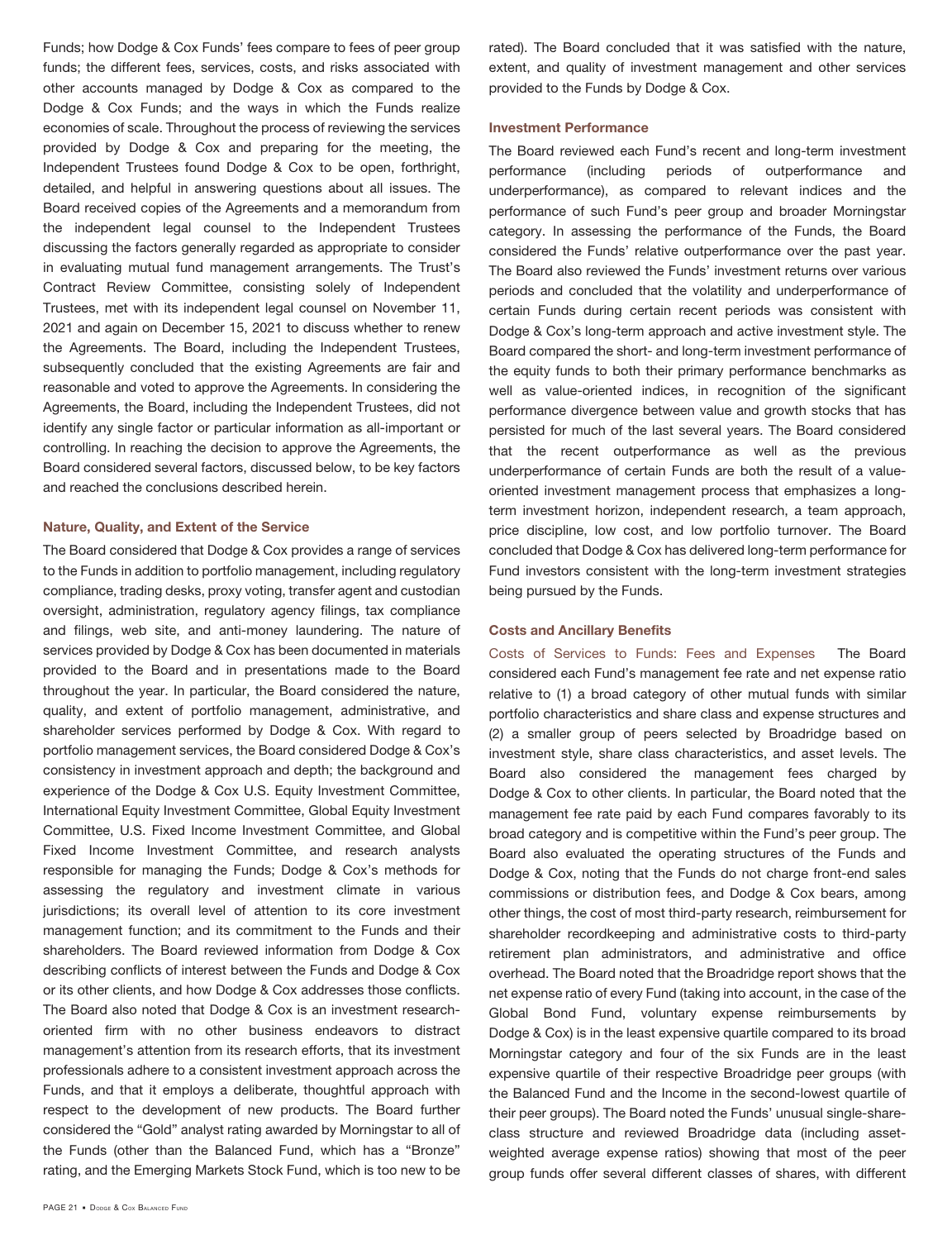expense ratios, to different categories of investors, and that the Broadridge expense comparisons described above generally compare the net expense ratio of each Dodge & Cox Fund's single share class to one of the least expensive share classes of the peer fund, even though those share classes are often not available to retail investors. On an asset-weighted basis, each Fund, other than the Income Fund, ranks in the least expensive quartile of its Broadridge peer group (taking into account, in the case of the Global Bond Fund, voluntary expense reimbursements by Dodge & Cox). The Income Fund has the lowest weighted average expenses of the funds in the second least expensive quartile of its peer group. The Board noted that the Funds provide access for small investors to quality investment management at a relatively low cost.

The Board also considered that the Funds are priced to scale, i.e., management fee rates begin at relatively low levels. Even without breakpoints, the Funds' management fee rates are lower than those of many peer funds whose fee schedules include breakpoints. With respect to non-U.S. funds sponsored and managed by Dodge & Cox that are comparable to the Funds in many respects, the Board noted that the fee rates charged by Dodge & Cox are the same as or higher than the fee rates charged to the Funds. The Board reviewed information regarding the fee rates Dodge & Cox charges to subadvised funds and separate accounts that have investment programs similar to those of the Funds, including instances where sub-advised funds or separate account fees are lower than Fund fees. The Board considered the differences in the nature and scope of services Dodge & Cox provides to the Funds as compared to other client accounts, as well as material differences in regulatory, litigation, and other risks as between the Dodge & Cox Funds and other types of clients. The Board noted that different markets exist for mutual fund, sub-advisory, and institutional separate account management services and that a comparison of Fund fee rates and sub-advised and separate account fee rates must consider the fact that subadvised and separate account clients bear additional costs and responsibilities that are included in the cost of a Fund. After consideration of these matters, the Board concluded that the overall costs incurred by the Funds for the services they receive (including the management fee paid to Dodge & Cox) are reasonable and that the fees are acceptable based upon the qualifications, experience, reputation, and performance of Dodge & Cox and the low overall expense ratios of the Funds.

Profitability and Costs of Services to Dodge & Cox; Fall-out Benefits The Board reviewed reports of Dodge & Cox's financial position, profitability, and estimated overall value and considered Dodge & Cox's overall profitability within its context as a private, employee-owned S-Corporation and relative to the scope and quality of the services provided. The Board noted in particular that Dodge & Cox's profits are not generated by high fee rates, but reflect a focused business approach toward investment management. The Board recognized the importance of Dodge & Cox's profitability—which is derived solely from management fees and does not include other business ventures—to maintain its independence, stability, company culture and ethics, and management continuity. The Board also considered that the compensation/profit structure at Dodge & Cox includes a return on shareholder employees' investment in the firm, which is vital for remaining independent and facilitating retention of management and investment professionals. The Board also considered that Dodge & Cox has in the past closed some of the Funds to new investors to proactively manage growth in those Funds. While these actions are intended to benefit existing Fund shareholders, the effect is to reduce potential revenues to Dodge & Cox from new shareholders. The Board also considered potential "fall-out" benefits (including the receipt of research from unaffiliated brokers and reputational benefits to non-U.S. funds sponsored and managed by Dodge & Cox) that Dodge & Cox might receive as a result of its association with the Funds and determined that they are acceptable. The Board also noted that Dodge & Cox continues to invest in its business to provide enhanced services, systems, and research capabilities, all of which benefit the Funds. The Board concluded that Dodge & Cox's profitability is the keystone of its independence, stability, and long-term investment performance.

The Board considered whether there have been economies of scale with respect to the management of each Fund, whether the Funds have appropriately benefited from any economies of scale, and whether the management fee rate is reasonable in relation to the level of Fund assets and any economies of scale that may exist. In the Board's view, any consideration of economies of scale must take account of the Funds' low fee and expense structure and the fact that Dodge & Cox builds economies of scale into the Funds' fee structures by charging low fees from a fund's inception and keeping overall expenses down as a Fund grows, as compared to other fund complexes that employ fee "breakpoints" only after a fund reaches a certain scale. An assessment of economies of scale must also take into account that Dodge & Cox invests time and resources in each new Fund for months (and sometimes years) prior to launch; in addition, in a Fund's early periods of operations, expenses are capped, which means that Dodge & Cox subsidizes the operations of a new Fund for a period of time until it reaches scale. The Board also observed that, while total Fund assets have grown over the long term, this growth has not been continuous or evenly distributed across all of the Funds (and indeed that certain Funds have experienced net outflows over the past several years). In addition, the Board noted that Dodge & Cox has shared the benefits of scale with the Funds by adding services to the Funds over time, and that Dodge & Cox's internal costs of providing investment management, technology, administrative, legal, and compliance services to the Funds continue to increase. For example, Dodge & Cox has continued to increase its global research staff and investment resources over the years to add new capabilities for the benefit of Fund shareholders and to address the increased complexity of investing globally. In addition, Dodge & Cox has made expenditures in other staff, technology, and infrastructure to enable it to integrate credit and equity analyses, incorporate additional quantitative and macroeconomic analyses into its processes, and implement its strategy in a more effective manner. Over the last ten years, Dodge & Cox has increased its spending on research, investment management, client servicing, legal and compliance support, investment operations capabilities, cybersecurity, technology infrastructure, third-party research, data services, and computer systems for trading, operations, compliance, accounting, and communications at a rate that has outpaced the Funds' growth rate during the same period. The Board also observed that, even without fee breakpoints, the Funds are competitively priced in a competitive market and that having a low fee from inception provides shareholders with the benefits of scale even while a Fund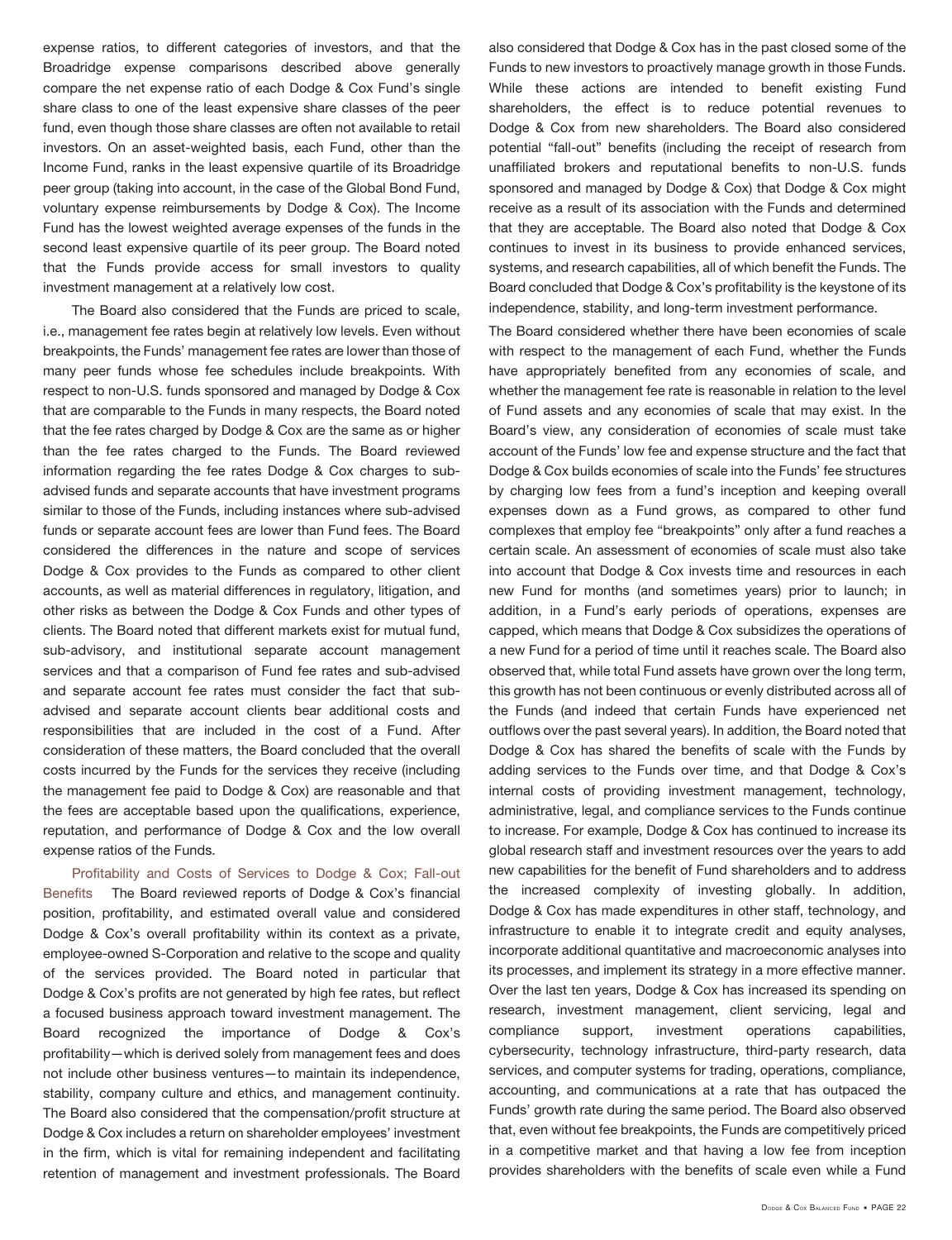remains relatively small. The Board also noted that there are certain diseconomies of scale associated with managing large funds, insofar as certain of the costs and risks associated with portfolio management increase disproportionately as assets grow.

### **Conclusion**

Based on their evaluation of all material factors and assisted by the advice of independent legal counsel to the Independent Trustees, the Board, including the Independent Trustees, concluded that the management fee structure was fair and reasonable, that each Fund was paying a competitive fee for the services provided, that Dodge & Cox's services have provided value for Fund shareholders over the long term, and that approval of the Agreements was in the best interests of each Fund and its shareholders.

### Fund Holdings

The Fund provides a complete list of its holdings on a quarterly basis by filing the lists with the SEC on Form N-CSR (as of the end of the second and fourth quarters) and on Part F of Form N-PORT (as of the end of the first and third quarters). Shareholders may view the Fund's Forms N-CSR and Part F of N-PORT on the SEC's website at sec.gov. A list of the Fund's quarter-end holdings is also available at dodgeandcox.com on or about the 15th day following each quarter end and remains available on the website until the list is updated for the subsequent quarter.

### Proxy Voting

For a free copy of the Fund's proxy voting policies and procedures, please call 800-621-3979, visit the Fund's website at dodgeandcox.com, or visit the SEC's website at sec.gov. Information regarding how the Fund voted proxies relating to portfolio securities during the most recent 12-month period ended June 30 is also available at dodgeandcox.com or shareholders may view the Fund's Form N-PX at sec.gov.

## Household Mailings

The Fund routinely mails shareholder reports and summary prospectuses to shareholders and, on occasion, proxy statements. In order to reduce the volume of mail, when possible, only one copy of these documents will be sent to shareholders who are part of the same family and share the same residential address.

If you have a direct account with the Funds and you do not want the mailing of shareholder reports and summary prospectuses combined with other members in your household, contact the Funds at 800-621-3979. Your request will be implemented within 30 days.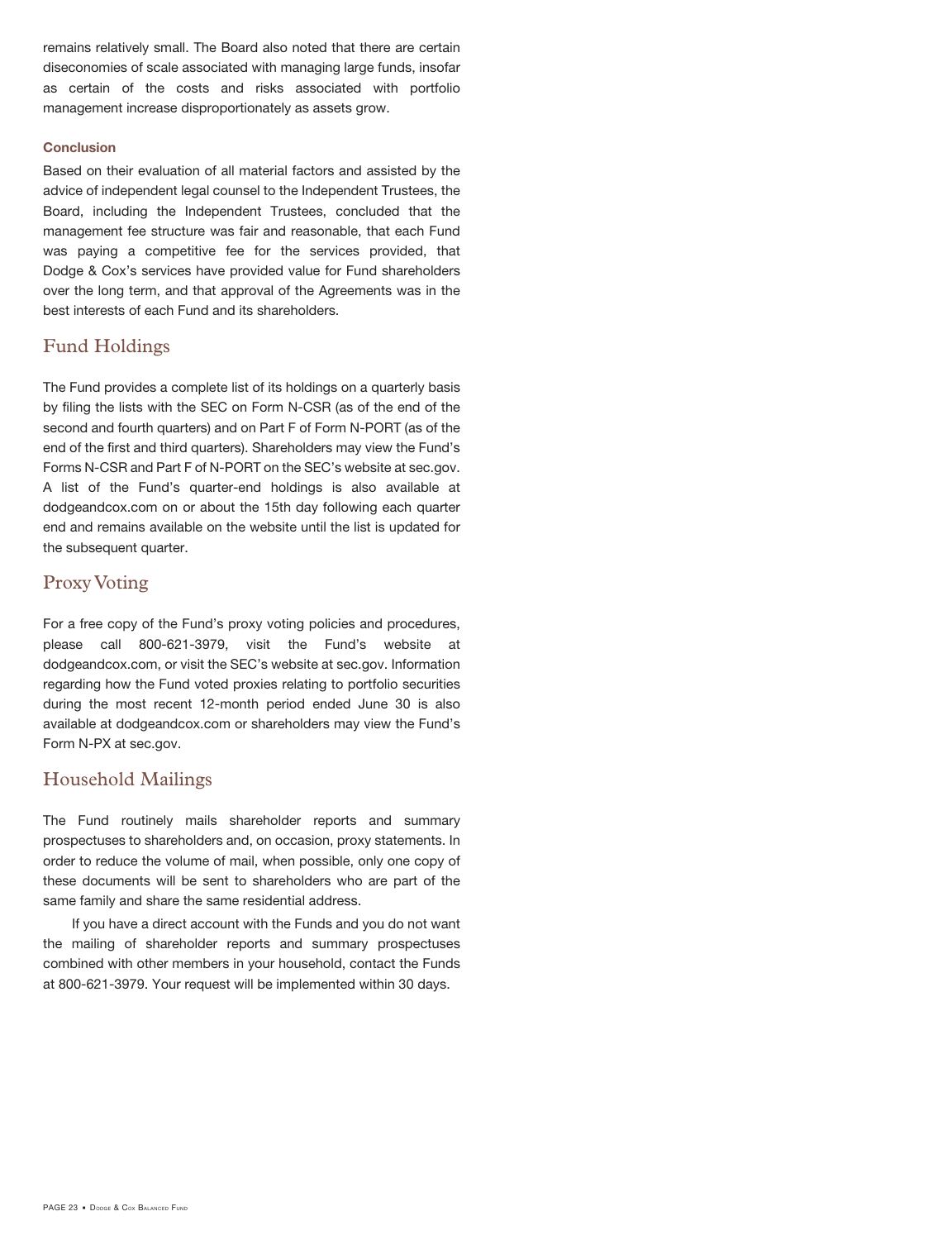# Dodge & Cox Funds — Executive Officer & Trustee Information

| Name (Age) and<br>Address*                        | <b>Position with Trust</b><br>(Year of Election or<br>Appointment)       | Principal Occupation During Past Five Years and Other Relevant<br><b>Experience</b>                                                                                                                                                                                                                                                                                                                           | <b>Other Directorships of Public Companies Held</b><br>by Trustees                                                                                                                                                                                                                                               |
|---------------------------------------------------|--------------------------------------------------------------------------|---------------------------------------------------------------------------------------------------------------------------------------------------------------------------------------------------------------------------------------------------------------------------------------------------------------------------------------------------------------------------------------------------------------|------------------------------------------------------------------------------------------------------------------------------------------------------------------------------------------------------------------------------------------------------------------------------------------------------------------|
| <b>Interested Trustees and Executive Officers</b> |                                                                          |                                                                                                                                                                                                                                                                                                                                                                                                               |                                                                                                                                                                                                                                                                                                                  |
| <b>Charles F. Pohl</b><br>(63)                    | <b>Chairman and Trustee</b><br>(since 2014)                              | Chairman and Director of Dodge & Cox; Chief Investment<br>Officer (until January 2022) and member of U.S. Equity<br>Investment Committee (USEIC) and Emerging Markets Equity<br>Investment Committee (EMEIC), Global Equity Investment<br>Committee (GEIC) (until 2021), International Equity Investment<br>Committee (IEIC) (until 2021) and U.S. Fixed Income<br>Investment Committee (USFIIC) (until 2019) |                                                                                                                                                                                                                                                                                                                  |
| Dana M. Emery<br>(60)                             | President<br>(since 2014) and<br>Trustee (since 1993)                    | Chief Executive Officer, President, and Director of<br>Dodge & Cox; member of U.S. Fixed Income Investment<br>Committee (USFIIC) and Global Fixed Income Investment<br>Committee (GFIIC)                                                                                                                                                                                                                      |                                                                                                                                                                                                                                                                                                                  |
| Diana S. Strandberg<br>(62)                       | Senior Vice President<br>(since 2006)                                    | Senior Vice President and Director of Dodge & Cox; Director<br>of International Equity and member of GEIC, IEIC, EMEIC,<br>USEIC (until (until 2020), GFIIC (until 2018)                                                                                                                                                                                                                                      | $\overline{\phantom{0}}$                                                                                                                                                                                                                                                                                         |
| Roberta R.W. Kameda<br>(61)                       | <b>Chief Legal Officer</b><br>(since 2019) and<br>Secretary (since 2017) | Vice President, General Counsel, and Secretary (since 2017)<br>of Dodge & Cox                                                                                                                                                                                                                                                                                                                                 |                                                                                                                                                                                                                                                                                                                  |
| <b>Shelly Chu</b><br>(48)                         | Treasurer<br>(since 2021)                                                | Vice President (since 2020) and Financial Oversight and<br>Control Analyst (since 2017) of Dodge & Cox; Head of Fund<br>Administration at RS Investments (2014-2016); Treasurer of<br>RS Funds (2014-2016); Chief Financial Officer of RS Funds<br>Distributor, LLC (2014-2016)                                                                                                                               |                                                                                                                                                                                                                                                                                                                  |
| <b>Katherine M. Primas</b><br>(47)                | <b>Chief Compliance</b><br>Officer (since 2010)                          | Vice President and Chief Compliance Officer of Dodge & Cox                                                                                                                                                                                                                                                                                                                                                    |                                                                                                                                                                                                                                                                                                                  |
| <b>Independent Trustees</b>                       |                                                                          |                                                                                                                                                                                                                                                                                                                                                                                                               |                                                                                                                                                                                                                                                                                                                  |
| Caroline M. Hoxby<br>(55)                         | Trustee<br>(since 2017)                                                  | Professor of Economics, Stanford University; Director of the<br>Economics of Education Program, National Bureau of<br>Economic Research; Senior Fellow, Hoover Institution and<br>Stanford Institute for Economic Policy Research                                                                                                                                                                             |                                                                                                                                                                                                                                                                                                                  |
| <b>Thomas A. Larsen</b><br>(72)                   | Trustee<br>(since 2002)                                                  | Senior Counsel of Arnold & Porter (law firm) (2013-2018);<br>Partner of Arnold & Porter (until 2012); Director of Howard,<br>Rice, Nemerovski, Canady, Falk & Rabkin (1977-2011)                                                                                                                                                                                                                              |                                                                                                                                                                                                                                                                                                                  |
| <b>Ann Mather</b><br>(61)                         | Trustee<br>(since 2011)                                                  | CFO, Pixar Animation Studios (1999-2004)                                                                                                                                                                                                                                                                                                                                                                      | Director, Alphabet Inc. (internet<br>information services) (since 2005);<br>Director, Netflix, Inc. (internet television)<br>(since 2010); Director, Arista Networks<br>(cloud networking) (since 2013);<br>Director, Blend (software<br>company) (since 2019), Director,<br>Bumble (online dating) (since 2020) |
| <b>Robert B. Morris III</b><br>(69)               | Trustee<br>(since 2011)                                                  | Advisory Director, The Presidio Group (2005-2016); Partner<br>and Managing Director-Global Investment Research at<br>Goldman Sachs (until 2001)                                                                                                                                                                                                                                                               |                                                                                                                                                                                                                                                                                                                  |
| Gabriela Franco<br>Parcella (53)                  | Trustee<br>(since 2020)                                                  | President (since 2020) and Executive Managing Director of<br>Merlone Geier Partners (2018-2019); Chairman, President,<br>and CEO, Mellon Capital (2011 to 2017); COO, Mellon Capital<br>(1997 to 2011)                                                                                                                                                                                                        | Director, Terreno Realty Corporation<br>(since 2018)                                                                                                                                                                                                                                                             |
| <b>Gary Roughead</b><br>(70)                      | Trustee<br>(since 2013)                                                  | Robert and Marion Oster Distinguished Military Fellow,<br>Hoover Institution (since 2012); Admiral, United States Navy<br>(Ret.); U.S. Navy Chief of Naval Operations (2007-2011)                                                                                                                                                                                                                             | Director, Northrop Grumman Corp.<br>(global security) (since 2012); Director,<br>Maersk Line, Limited (shipping and<br>transportation) (since 2016)                                                                                                                                                              |
| Mark E. Smith<br>(70)                             | Trustee<br>(since 2014)                                                  | Executive Vice President, Managing Director-Fixed Income<br>at Loomis Sayles & Company, L.P. (2003-2011)                                                                                                                                                                                                                                                                                                      |                                                                                                                                                                                                                                                                                                                  |
| John B. Taylor<br>(75)                            | Trustee<br>(since 2005)<br>(and 1995-2001)                               | Professor of Economics, Stanford University (since 1984);<br>Senior Fellow, Hoover Institution (since 1996); Under<br>Secretary for International Affairs, United States Treasury<br>$(2001 - 2005)$                                                                                                                                                                                                          |                                                                                                                                                                                                                                                                                                                  |

\* The address for each Officer and Trustee is 555 California Street, 40th Floor, San Francisco, California 94104. Each Officer and Trustee oversees all seven series in the Dodge & Cox Funds complex and serves for an indefinite term.

Additional information about the Trust's Trustees and Officers is available in the Trust's Statement of Additional Information (SAI). You can get<br>a free copy of the SAI by visiting the Funds' website at dodgeandcox.com or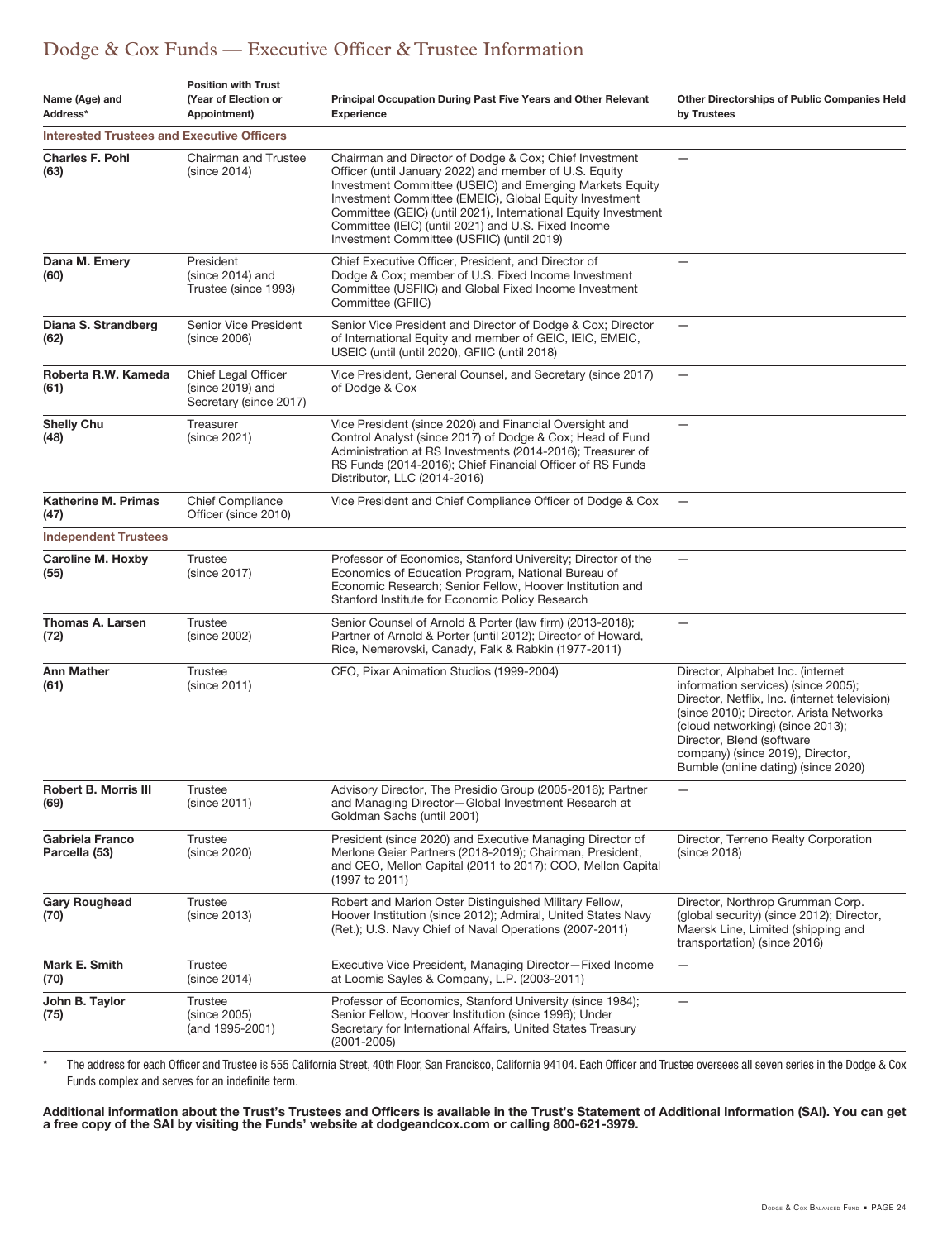This Page Intentionally Left Blank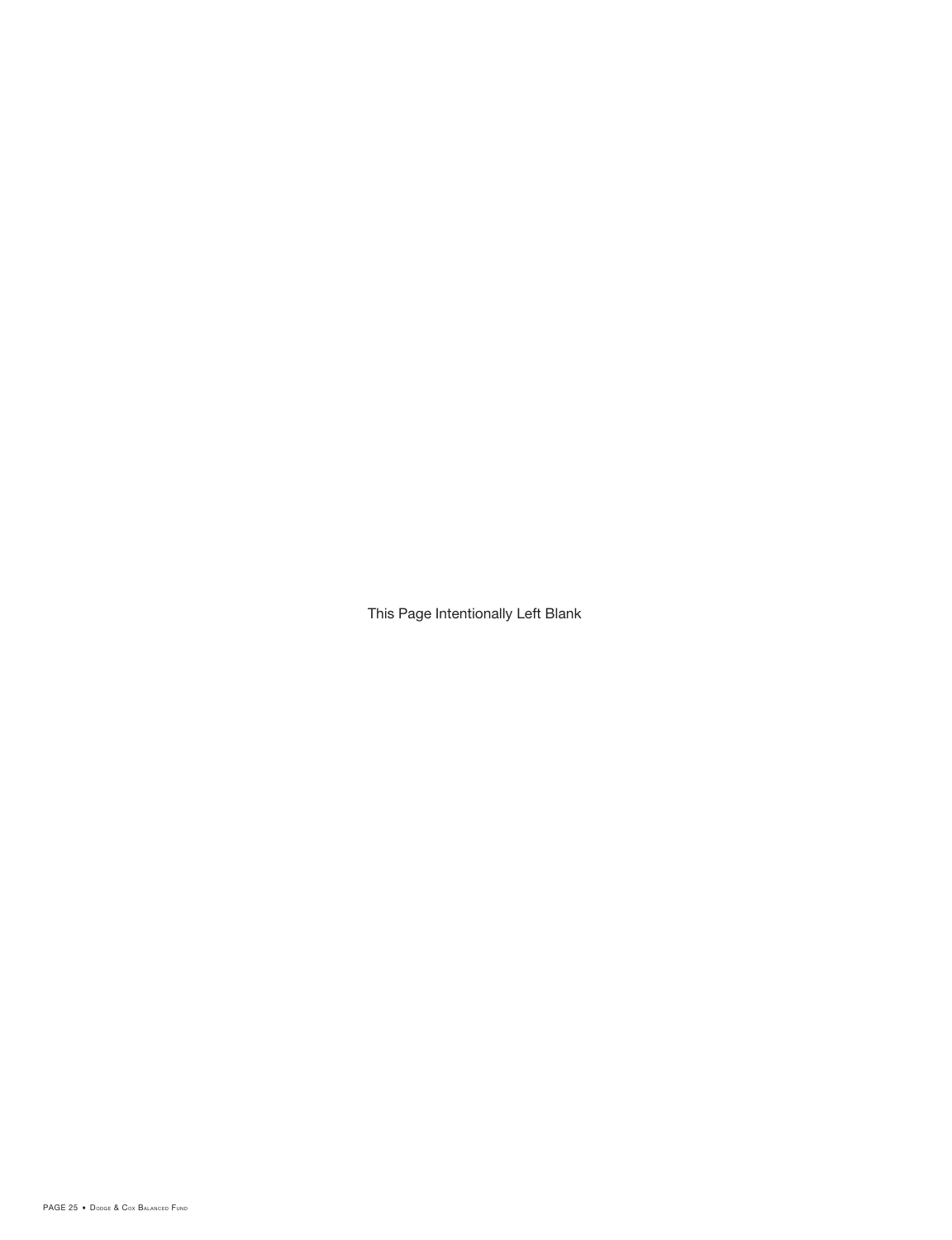This Page Intentionally Left Blank